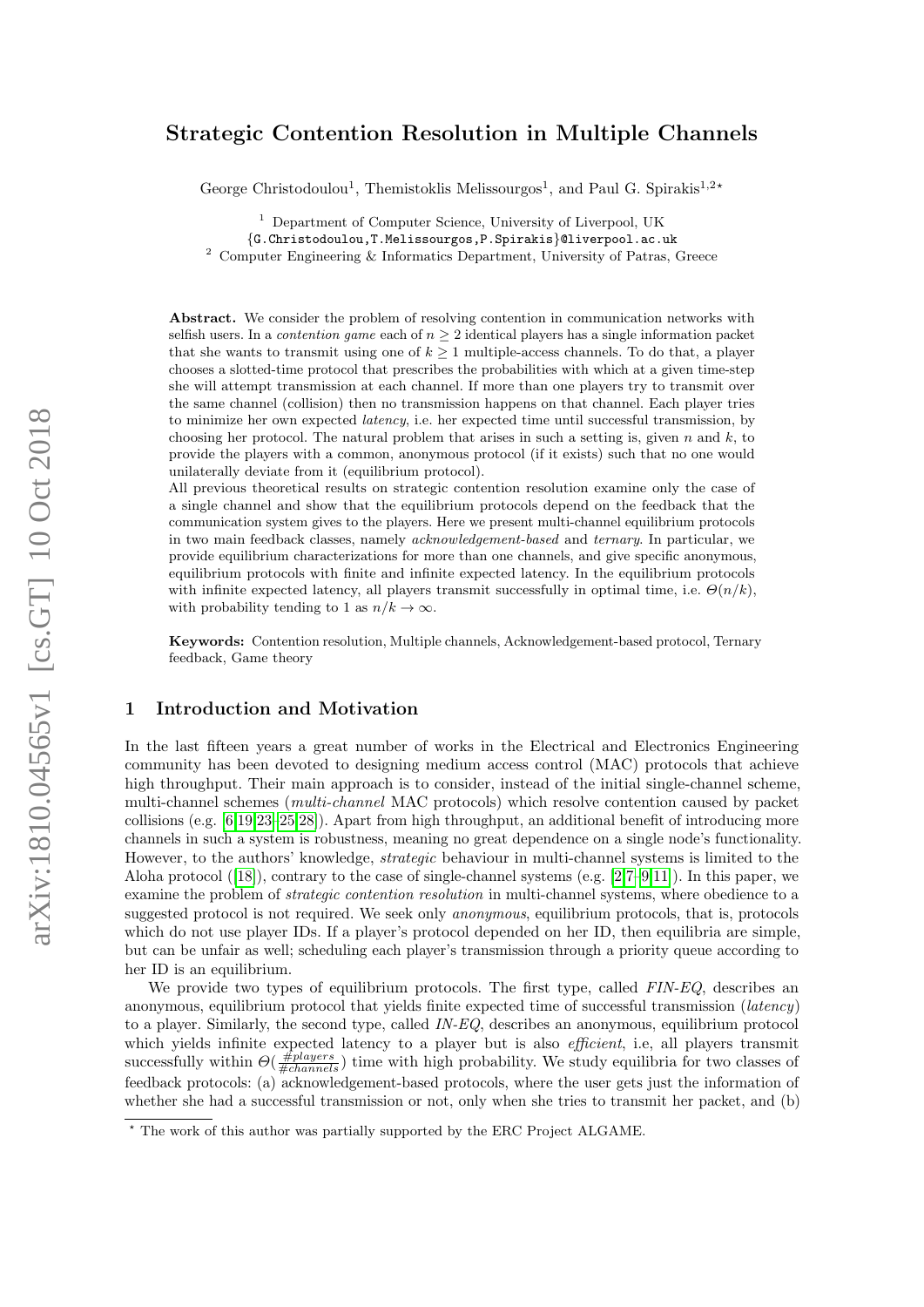protocols with ternary feedback, where the user is informed about the number of pending players in each time-step regardless of whether she attempted transmission or not. Previous results on these classes of protocols have been produced only for the case of a single transmission channel ([\[7,](#page-25-2)[11\]](#page-26-6)). Here we investigate the multiple-channels case.

In the last part of the paper we seek efficient protocols for both feedback classes. Due to an impossibility result that we show (Theorem [7\)](#page-17-0), the technique used in [\[11\]](#page-26-6) by Fiat et al. for the single-channel setting in order to provide a FIN-EQ that is also efficient, cannot be applied when there are more than one channels. This fact discourages us from searching for efficient FIN-EQ protocols and, instead, points to the search for efficient IN-EQ protocols, which indeed we find. One could argue that an anonymous protocol with infinite expected time until successful transmission, such as the IN-EQ protocols we provide, does not incentivize a player to participate in such a communication system. To this we reply that exponential waiting-time for a large amount of players (see protocol in Subsection [4.2\)](#page-15-0) is equally bad for a player, since waiting for e.g.  $e^{10}$  msec is like waiting forever in Real-Time-Communications.

#### 1.1 Our results

The main contributions of this work are the characterizations of FIN-EQ and IN-EQ protocols in the two aforementioned feedback classes. Note that in the current bibliography regarding the singlechannel setting, there are no characterizations of equilibrium in acknowledgement-based protocols. Also, in the single-channel setting the existence of a symmetric equilibrium with finite expected latency in the class of acknowledgement-based protocols remains an open problem, even for three players. However, for the settings with 2 and 3 transmission channels, we present simple anonymous FIN-EQ protocols for up to 4 and 5 players respectively which appeared in [\[10\]](#page-26-7). Furthermore, these protocols are memoryless, while the only known FIN-EQ protocol in the single-channel setting ([\[7\]](#page-25-2)) is not.

The paper is organized in three main parts. Section [3](#page-4-0) deals with FIN-EQ protocols in the acknowledgement-based feedback setting. In that section we give two characterizations of equilibrium and also provide FIN-EQ protocols for specific numbers of players and channels. Section [4](#page-14-0) deals with FIN-EQ protocols in the ternary feedback setting and extends the corresponding results for the single-channel setting by Fiat et al. [\[11\]](#page-26-6). Finally, in Section [5,](#page-17-1) IN-EQ protocols with deadline are provided with the property that the time until all n players transmit successfully is  $\Theta(n/k)$  with high probability, when there are k channels. The latter result makes clear the advantage (with respect to time efficiency) that multiple channels bring to a system with strategic users, which is that the time until all players transmit successfully with high probability is inversely proportional to the number of available channels.

#### 1.2 Related work

Contention in telecommunications is a major problem that results to poor throughput due to packet collisions. Motivated mainly by this problem, many works studying conflict-resolution protocols emerged in the late 70's ([\[4](#page-25-3)[,5,](#page-25-4)[14,](#page-26-8)[22,](#page-26-9)[27\]](#page-26-10)). Their approach is to resolve a collision when it occurs, and only then allow further transmissions on the channel. In those works the user's packets are assumed either to be generated by some stochastic process, or to appear at the same time in a worst-case scenario. Here, we consider the latter setting, i.e. a worst-case model of slotted time, where at any time-step all users have a packet ready to be transmitted (for an example of a similar bursty-input case, see [\[3\]](#page-25-5)). As stated in [\[12\]](#page-26-11), even though real implementations of multiple-access channels do not fit precisely within the slotted-time model, it can be shown (e.g. [\[13,](#page-26-12)[16\]](#page-26-13)) that results obtained in this model do apply to realistic multiple-access channels.

Also, many works have examined multiple-channel communication protocols. In the data link layer, a Medium Access Control (MAC) protocol is responsible for the flow of data through a multiple-access medium. Our multiple-channels model is motivated by theoretical and experimental results which have shown that higher throughput and lower delay is achieved by using "multi-channel" MAC protocols (see  $[19,20,24,25]$  $[19,20,24,25]$  $[19,20,24,25]$  $[19,20,24,25]$ ). In [\[25\]](#page-26-2),the *multi-channel hidden terminal problem* is raised which, additionally to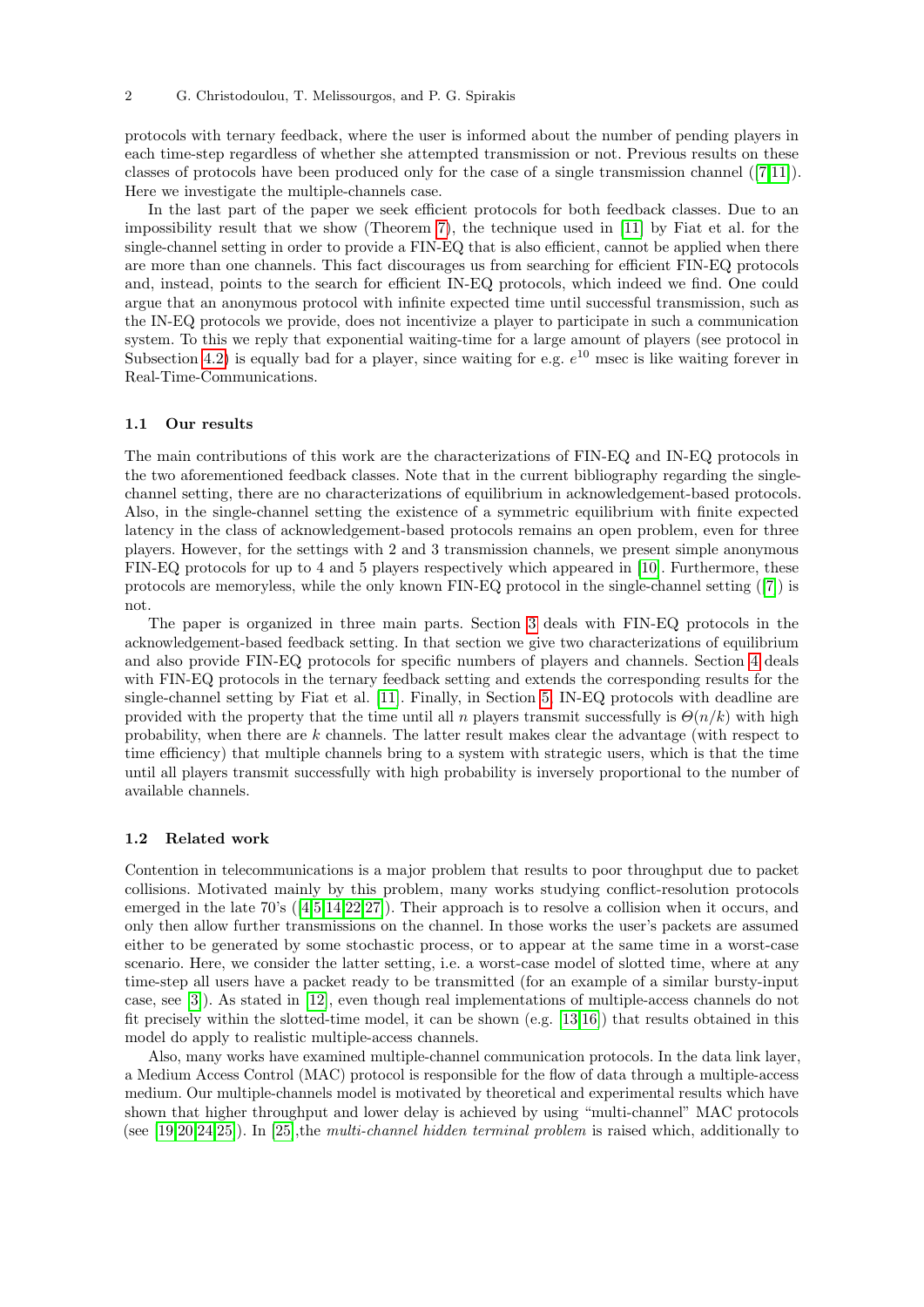increased packet collisions, results to incapability of the users to "sense" more than one channels at a time (possibly none); therefore a user might not know whether another user transmitted successfully or not (see also [\[26\]](#page-26-16) for the classical "hidden terminal problem"). This motivates us for the consideration of feedback protocols with minimum feedback, i.e. "acknowledgement-based" protocols (see par.2, Section [1\)](#page-0-0). Also, settings with stronger feedback have been studied (e.g. the Aloha protocol in [\[18\]](#page-26-4)) in which a user is informed about the number of users that have not transmitted successfully yet. This is why we consider "ternary feedback" protocols (see par.2, Section [1\)](#page-0-0).

Apart from the latter, all of the aforementioned works assume that the users blindly follow the given protocol, i.e. the users are not strategic. Contention resolution with strategic users has been studied only in single-channel settings or in the special case of the multiple-channel Aloha protocol. Some interesting cooperative and noncooperative models of slotted Aloha have been analysed in [\[1](#page-25-6)[,17,](#page-26-17)[18\]](#page-26-4). Aiming to understand the properties of contention resolution under selfishness, apart from various feedback settings, many cost functions have also been studied. One of the most meaningful cost functions is the one that models non-zero transmission costs as in [\[9\]](#page-26-5) (and also  $[2,18]$  $[2,18]$ ).

The theoretical works that relate the most to the current paper are the seminal paper by Fiat, Mansour and Nadav [\[11\]](#page-26-6) and two by Christodoulou et al. [\[7](#page-25-2)[,8\]](#page-26-18) which study protocols for strategic contention resolution with zero transmission costs. These works examine the case of a single transmission channel only. In [\[11\]](#page-26-6) the feedback is ternary. In that work, a characterization of symmetric equilibrium is provided, along with an efficient FIN-EQ protocol that puts an extremely costly equilibrium after a deadline in order to force users to be obedient. The feedback model of [\[7\]](#page-25-2) and [\[8\]](#page-26-18) is the acknowledgement-based. Among other results, [\[7\]](#page-25-2) provides the unique FIN-EQ protocol for the case of two players and a deadline IN-EQ protocol for at least three players.

# 2 The Model and Definitions

Game structure. We define a contention game as follows. Let  $N = \{1, 2, \ldots, n\}$  be the set of players, also denoted by [n], and  $K = \{1, 2, ..., k\}$  the set of channels. Each player has a single packet that she wants to send through a channel in  $K$ , without caring about the identity of the channel. All players know  $n$  and  $K$ . We assume synchronous communications with discretized time, i.e. time slots  $t = 1, 2, \ldots$ . The players that have not yet successfully transmitted their packet are called pending and initially all  $n$  players are pending. At any given time slot  $t$ , a pending player  $i$  has a set  $A = \{0, 1, 2, \ldots, k\}$  of pure strategies: a pure strategy  $a \in A$  is the action of choosing channel  $a \in K$ to transmit her packet on, or no transmission  $(a = 0)$ . At time t, a *(mixed) strategy* of a player i is a probability distribution over  $A$  that potentially depends on information that  $i$  has gained from the process based on previous transmission attempts. If exactly one player transmits on a channel in a given slot  $t$ , then her transmission is *successful*, the successful player exits the game (i.e. she is no longer pending), and the game continues with the rest of the players. On the other hand, whenever two or more players try to access the same channel (i.e. transmit) at the same time slot, a collision occurs and their transmissions fail, in which case the players remain in the game. The game continues until all players have successfully transmitted their packets.

Transmission protocols. Let  $X_{i,t} \in A$  be the channel-indicator variable that keeps track of the identity of the channel where player  $i$  attempted transmission at time  $t$ ; value 0 indicates no transmission attempt. For any  $t \geq 1$ , we denote by  $\overline{X}_t$  the transmission vector at time t, i.e.  $\overline{X}_t = (X_{1,t}, X_{2,t}, \ldots, X_{n,t}).$ 

An *acknowledgement-based* protocol uses very limited channel feedback. After each time step  $t$ , only players that attempted a transmission receive feedback, and the rest get no information. In fact, the information received by a player i who transmitted during t is whether her transmission was successful (in which case she gets an acknowledgement and exits the game) or whether there was a collision.

In a protocol with *ternary feedback* every pending player in every round is informed about the number of remaining players  $m \leq n$ . This information is given to the players regardless of their transmission history.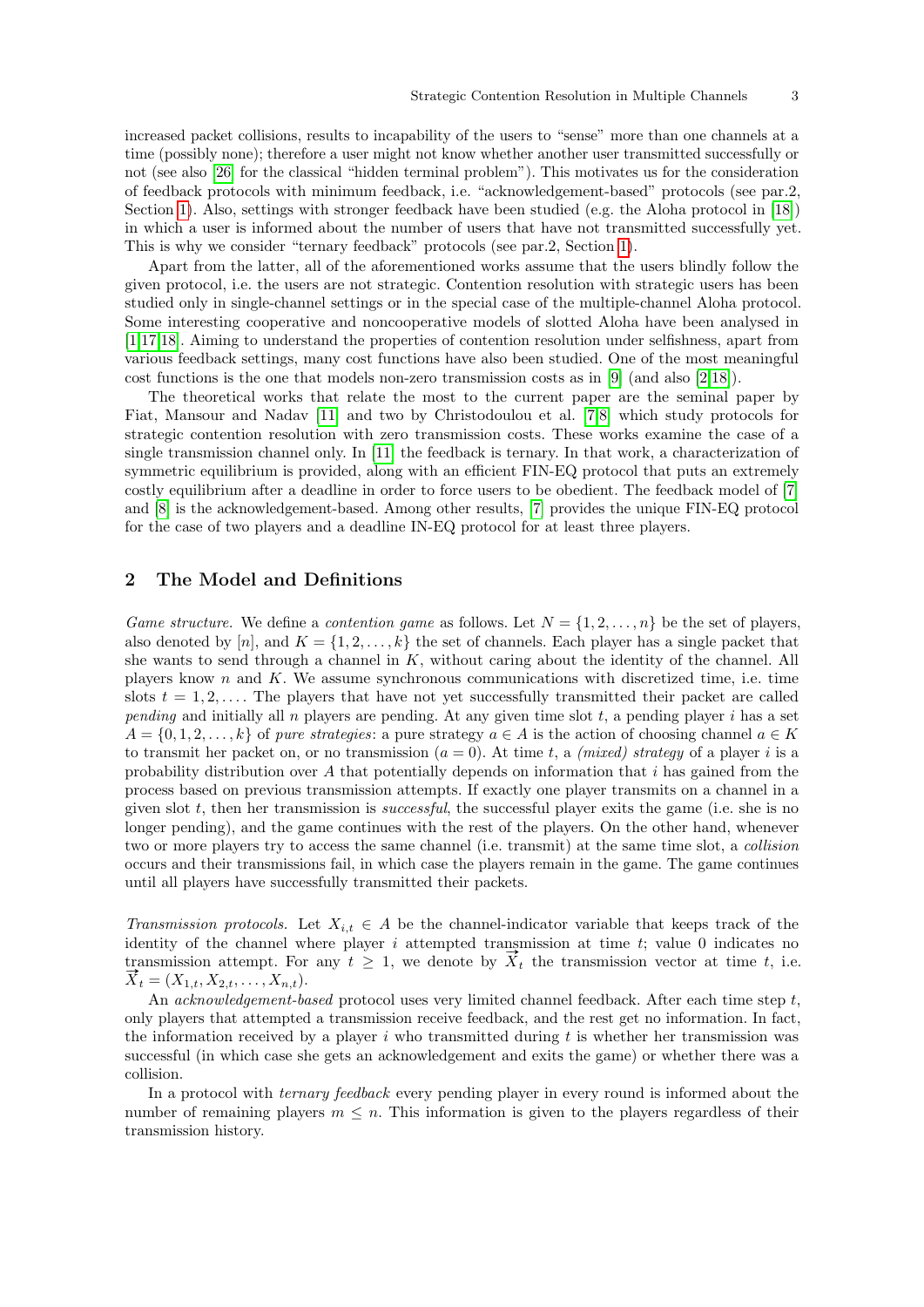Let  $h_{i,t}$  be the vector of the *personal transmission history* of player i up to time t, i.e.  $h_{i,t} =$  $(X_{i,1}, X_{i,2}, \ldots, X_{i,t})$ . We also denote by  $\vec{h}_t$  the transmission history of all players up to time t, i.e.  $\overrightarrow{h}_t = (\overrightarrow{h}_{1,t}, \overrightarrow{h}_{2,t}, \dots, \overrightarrow{h}_{n,t})$ . A decision rule  $f_{i,t}$  for a pending player *i* at time *t*, is a function that maps  $\vec{h}_{i,t-1}$  to a strategy  $\vec{P}_{i,t}$ , with elements  $Pr(X_{i,t} = a | \vec{h}_{i,t-1})$  for all  $a \in A$ . When the transmission probability on some  $a' \in A$  is not stated in a decision rule it is because it can be deduced from the stated ones.

For a player  $i \in N$ , a *(transmission)* protocol  $f_i$  is a sequence of decision rules  $f_i = \{f_{i,t}\}_{t \geq 1}$  $f_{i,1}, f_{i,2}, \ldots$  Given a protocol  $f_i$  for player i, when her decision rules depend on the number of pending players and the personal history of  $i$ , then we describe them by the player's probability distribution on the action set A. In this case, we denote by  $p_{m,t}^{i,a}$  the probability of player i choosing action a at time t given her personal history  $h_{t-1}$  when m players are pending right before t. When the context is clear enough we will drop some of the indices accordingly.

When we state that the players use an *anonymous* protocol  $f$ , we will mean that they follow a common protocol  $f(= f_1 = \cdots = f_n)$  whose decision rules do not depend on any ID of the player (in our setting players do not have IDs), i.e. the decision rule assigns the same strategy to all players with the same personal history. In particular, for any two players  $i \neq j$  and any  $t \geq 0$ , if  $\overline{h}_{i,t-1} = \overline{h}_{j,t-1}$ , it holds that  $f_{i,t}(\vec{h}_{i,t-1}) = f_{j,t}(\vec{h}_{j,t-1})$ . In this case, we drop the subscript i in the notation and write f instead of  $f_i$ .

A protocol  $f_i$  for player i is a *deadline protocol with deadline*  $t_0$  if and only if there exists a finite  $t_0 \geq 1$  such that a particular channel  $a_i \in K$  is assigned (deterministically or stochastically) to player  $i_0 \geq 1$  such that a particular channel  $a_i \in K$  is assigned (deterministically or stochastically) to player i at some time  $t \leq t_0$  and  $Pr(X_{i,t} = a_i | \vec{h}_{i,t-1}) = 1$  for every time slot  $t \geq t_0$  and any history  $\vec{h}_{i,t-1$ 

*Efficiency.* Assume that all n players follow an anonymous protocol f. We will call f efficient if and only if all players will have successfully transmitted by time  $\Theta(n/k)$  with high probability (i.e. with probability tending to 1, as  $n \to \infty$ ).

Individual utility. By protocol profile  $\vec{f} = (f_1, f_2, \ldots, f_n)$  we will call the n-tuple of the players' *protocols.* For a given transmission sequence  $\vec{X}_1, \vec{X}_2, \dots, \vec{X}_n$  which is consistent with  $\vec{f}$ , define the payers latency of agent i as  $T_i \triangleq \inf\{t : X_{i,t} = a, X_{j,t} \neq a, \text{ for some } a \in K, \forall j \neq i\}.$  That is,  $T_i$  is the time at which i successfully transmits. Also, define the *finishing time* of  $\vec{f}$  as  $T \triangleq \sup_i \{T_i\}$ , i.e., the least time at which all players have successfully transmitted. Given a transmission history  $\vec{h}_t$ , the n-tuple of protocols  $\vec{f}$  induces a probability distribution over sequences of further transmissions. In that case, we write  $C_i^{\vec{f}}(\vec{h}_t) \triangleq \mathbb{E}[T_i | \vec{h}_t, \vec{f}] = \mathbb{E}[T_i | \vec{h}_{i,t}, \vec{f}]$  for the expected latency of a pending agent *i* given we write  $C_i$  ( $n_t$ ) =  $\mathbb{E}[I_i|n_t, J] = \mathbb{E}[I_i|n_t, t, J]$  for the expected facency of a pending agent  $i$  given<br>that her current history is  $\vec{h}_{i,t}$  and from  $t + 1$  on she follows  $f_i$ . For anonymous protocols, i.e. when that her current instory is  $n_{i,t}$  and from  $t + 1$  on she follows  $j_i$ . For anonymous protocols, i.e. when  $f_1 = f_2 = \cdots = f_n = f$ , we will simply write  $C_i^f(\vec{h}_t)$  instead. Abusing notation slightly, we will also write  $C_i^{\vec{f}}(\vec{h}_0)$  for the *unconditional* expected latency of player *i* induced by  $\vec{f}$ . We also define the expected future latency  $F_i^{\vec{f}}(\vec{h}_t) \triangleq C_i^{\vec{f}}(\vec{h}_t) - t$  and again, whenever clear from the context, we omit redundant indices or vectors from the notation.

*Equilibria.* The objective of every player is to minimize her expected latency. We call a protocol  $g_i$  a *Equilibria.* The objective of every player is to minimize her expected latency. We call a protocol  $g_i$  a<br>best response of player i to the *partial protocol profile*  $\vec{f}_{-i}$  if for any transmission history  $\vec{h}_t$ , p cannot decrease her expected latency by unilaterally deviating from  $g_i$  after t. That is, for all time slots  $t$ , and for all protocols  $f'_{i}$  for player  $i$ , we have

$$
C_i^{(\overrightarrow{f}_{-i},g_i)}(\overrightarrow{h}_t) \le C_i^{(\overrightarrow{f}_{-i},f_i')}(\overrightarrow{h}_t),
$$

where  $(\vec{f}_{-i}, g_i)$  (respectively,  $(\vec{f}_{-i}, f'_i)$ ) denotes the *protocol profile* where every player  $j \neq i$  uses protocol  $f_j$  and player i uses protocol  $g_i$  (respectively  $f'_i$ ). For an anonymous protocol f, we denote

by  $(f_{-i}, g_i)$  the profile where player  $j \neq i$  uses protocol f and player i uses protocol  $g_i$ .<br>We say that  $\vec{f} = (f_1, f_2, \dots f_n)$  is an *equilibrium* if for any transmission history  $\vec{h}_t$  the players cannot decrease their expected latency by unilaterally deviating after t; that is, for every player i,  $f_i$ cannot decrease their experience is a best response to  $\overrightarrow{f}_{-i}$ .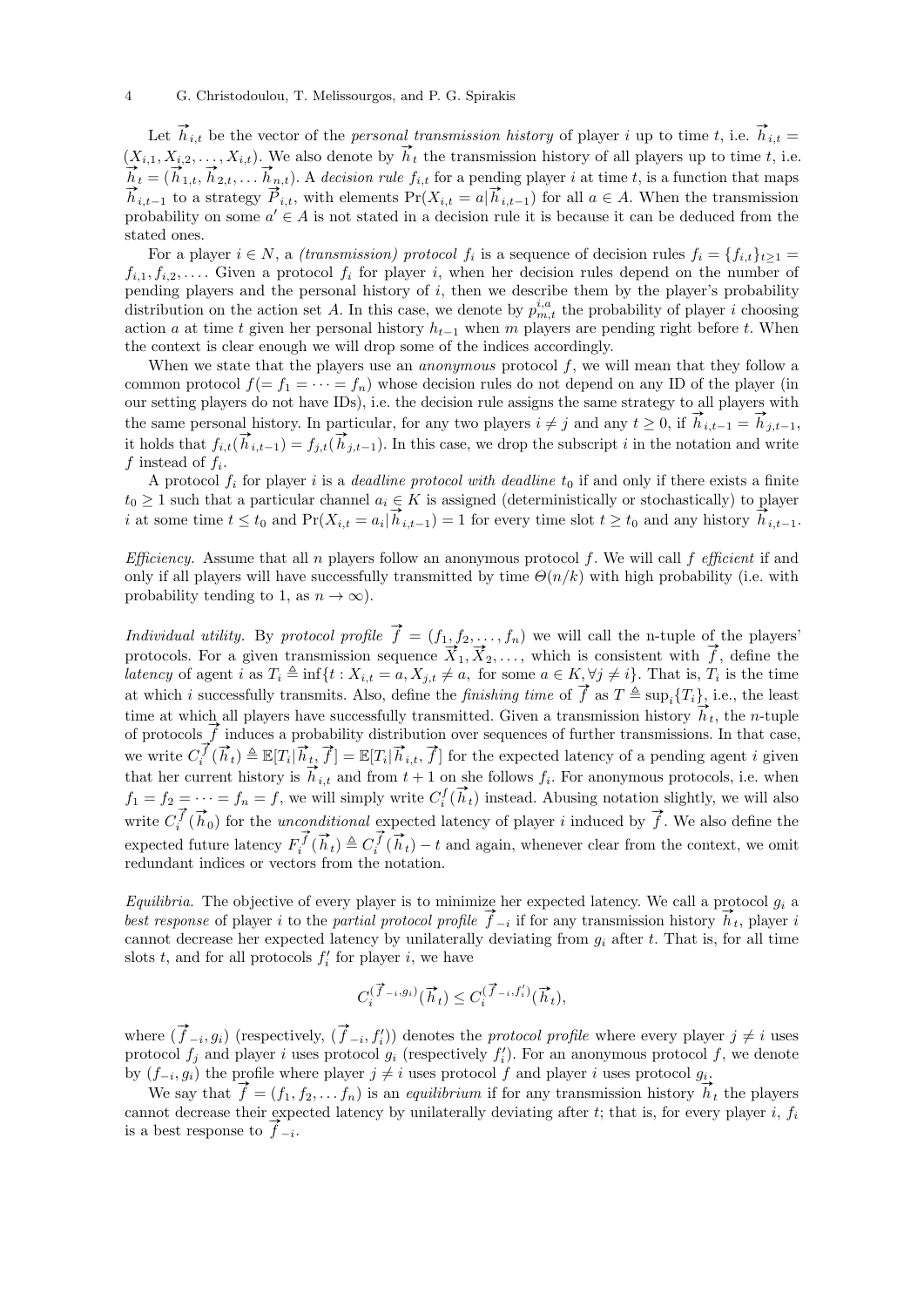FIN-EQ and IN-EQ protocols. We call an anonymous protocol FIN-EQ if it is an equilibrium protocol and yields finite expected latency to a player. Similarly, we call an anonymous protocol IN-EQ if it is an equilibrium protocol, yields infinite expected latency to a player, and is also efficient.

# <span id="page-4-0"></span>3 Equilibrium for Acknowledgement-based Protocols

### <span id="page-4-3"></span>3.1 Nash equilibrium characterizations

The following equilibrium characterizations for the class of acknowledgement-based protocols help us check whether the protocols we subsequently guess are equilibrium protocols. The characterizations are for symmetric and asymmetric equilibria, arbitrary number of channels  $k \geq 1$  and number of players  $n \geq 2$ .

In an acknowledgement-based protocol, the actions of player  $i$  at time  $t$  depend only (a) on her personal history  $\vec{h}_{i,t-1}$  and (b) on whether she is pending or not at t. Let  $\vec{f} = (f_1, f_2, \ldots, f_n)$  be a tuple of acknowledgement-based protocols (not necessarily anonymous) for the  $n$  players. For a (finite) positive integer  $\tau^*$ , and a given history  $h_{i,\tau^*} = (a_{i,1}, a_{i,2}, \ldots, a_{i,\tau^*})$ , define for player *i* the protocol

<span id="page-4-4"></span>
$$
g_i = g_i(h_{i,\tau^*}) \triangleq \begin{cases} & (\Pr\{X_{i,t} = a_{i,t}\} = 1, \Pr\{X_{i,t} \neq a_{i,t}\} = 0) \\ & f_{i,t}, \text{ for } t > \tau^*. \end{cases}
$$
 (1)

A personal history  $\vec{h}_{i,\tau^*}$  is *consistent with* the protocol profile  $\vec{f}$  if and only if there is a non-zero probability that  $\vec{h}_{i,\tau^*}$  will occur for player i under  $\vec{f}$ . Protocol  $g_i(h_{i,\tau^*})$  is consistent with  $\vec{f}$  if and probability that  $h_{i,\tau^*}$  will occur for player  $i$  under from the context we write  $g_i$  instead. We denote only if  $h_{i,\tau^*}$  is consistent with  $\vec{f}$ , and when clear from the context we write  $g_i$  instead. We denote the set of all  $g_i$ 's, that is, all  $g_i(h_{i,t})$ 's for all  $t \geq 1$ , which are consistent with  $\vec{f}$ , by  $\mathcal{G}_i^{\vec{f}}$ . If  $f_i = f \forall i$ (i.e. f is anonymous), then instead of  $g_i$  and  $\overline{G_i^f}$  we write g and  $\overline{G}^f$  respectively.

<span id="page-4-2"></span>Lemma 1 (Equilibrium characterization 1). Consider a profile  $\vec{f} = (f_1, f_2, \dots, f_n)$  of acknowledgement-based protocols and a protocol  $g_i = g_i(h_{i, \tau^*})$  for some  $\tau^* \geq 1$ . The following statements are equivalent: (i)  $\overrightarrow{f}$  is an equilibrium. (*ii*) For every player  $i \in [n]$ , if  $g_i \in \mathcal{G}_i^{\overrightarrow{f}}$  then  $C_i^{(\overrightarrow{f}-i,g_i)}(\overrightarrow{h}_0) = \min_{f'_i}$  $C_i^{(\overrightarrow{f}_i, f_i')}$  $i^{(\overrightarrow{f}_{-i},f_i')}(\overrightarrow{h}_0) = C_i^{\overrightarrow{f}}(\overrightarrow{h}_0).$ 

*Proof.* To show that  $\vec{f}$  being an equilibrium is a sufficient condition, we use the same argument as in Lemma 4 of  $[7]$ . In particular, for a player i, due to the Tower Property we have,

<span id="page-4-1"></span>
$$
C_i^{\vec{f}}(\vec{h}_0) = \mathbb{E}[T_i | \vec{h}_{i,0}, \vec{f}]
$$
  
= 
$$
\sum_{\vec{h}_{i,\tau^*}} \mathbb{E}[T_i | \vec{h}_{i,0}, (\vec{f}_{-i}, g_i(h_{i,\tau^*}))] \Pr{\{\vec{h}_{i,\tau^*} \text{ happens for } i\}}.
$$
 (2)

For short, we will denote  $g_i(h_{i,\tau^*})$  by  $g_i$ , thus we denote  $\mathbb{E}[T_i | \overrightarrow{h}_{i,0}, (\overrightarrow{f}_{-i}, g_i(h_{i,\tau^*}))]$  by  $C_i^{(\overrightarrow{f}_{-i}, g_i)}(\overrightarrow{h}_0)$ . Then, suppose that  $\vec{f}$  is an equilibrium and assume for the sake of contradiction that there is a transmission history  $\vec{h}_{i,\tau*}$  for player i such that  $C_i^{(\vec{f}-i,g_i)}(\vec{h}_0) \neq C_i^{(\vec{f}}(\vec{h}_0))$ . Obviously, if  $C_i^{(\vec{f}-i,g_i)}(\vec{h}_0) < C_i^{\vec{f}}(\vec{h}_0)$  this would mean that protocol  $g_i(\tau^*)$  is better than  $f_i$ , thus  $\vec{f}$  is not an equilibrium. If, on the other hand,  $C_i^{(\vec{f}-i, g_i)}(\vec{h}_0) > C_i^{(\vec{f}}(\vec{h}_0))$ , then from [\(2\)](#page-4-1) there must exist another transmission history  $\vec{h}'_{i,\tau^*}$  such that  $C_i^{(\vec{f}-i,g_i(\vec{h}'_{i,\tau^*}))}(\vec{h}_0) < C_i^{\vec{f}}(\vec{h}_0)$ . Therefore, we conclude that  $C_i^{\vec{f}}(\vec{h}_0) = C_i^{(\vec{f}-i, g_i)}(\vec{h}_0)$  which also equals  $\min_{f'_i}$  $C_i^{(\overrightarrow{f}_{-i},f_i')}$  $\int_{i}^{i} (\vec{f}_{-i}, f_i') (\vec{h}_0)$  by definition of the equilibrium, for every transmission history  $\vec{h}_{i,\tau^*}$  that is consistent with  $\vec{f}$ .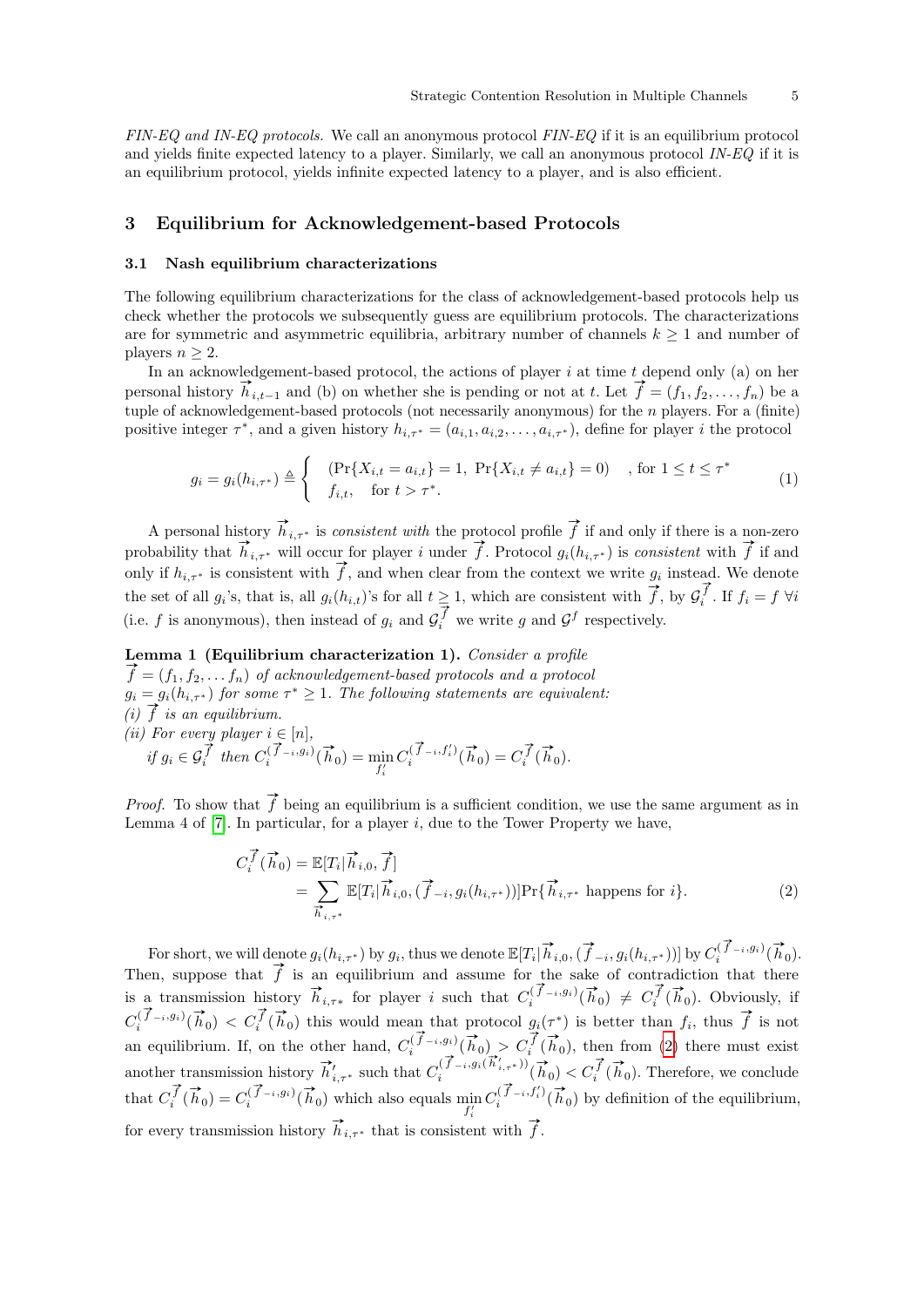To show that  $\vec{f}$  being an equilibrium is also a necessary condition, assume that  $g_i \in \mathcal{G}_i^{\vec{f}}$  implies  $C_i^{(\vec{f}_{-i},g_i)}(\vec{h}_0) = \min_{f'_i}$  $C_i^{(\overrightarrow{f}_{-i},f_i')}$  $\prod_{i}^{(\vec{f}-i,f_i')}(\vec{h}_0)$ . Then, equality [\(2\)](#page-4-1) becomes

$$
C_i^{\vec{f}}(\vec{h}_0) = \sum_{\vec{h}_{i,\tau^*}} C_i^{(\vec{f}_{-i}, g_i(h_{i,\tau^*}))}(\vec{h}_0) \Pr{\{\vec{h}_{i,\tau^*}\}\}
$$
 happens for  $i$ }  
\n
$$
= \sum_{\vec{h}_{i,\tau^*}} \min_{f'_i} C_i^{(\vec{f}_{-i}, f'_i)}(\vec{h}_0) \Pr{\{\vec{h}_{i,\tau^*}\}\}
$$
 happens for  $i$ }  
\n
$$
= \min_{f'_i} C_i^{(\vec{f}_{-i}, f'_i)}(\vec{h}_0)
$$

and thus  $\vec{f}$  is by definition an equilibrium.

<span id="page-5-1"></span>Corollary 1 (Best response). Consider a profile  $\vec{f} = (f_1, f_2, \ldots, f_n)$  of acknowledgement-based protocols. For a fixed protocol  $f'_i$  of player  $i \in [n]$  and some  $h_{i,\tau^*} = (a_{i,1}, a_{i,2}, \ldots, a_{i,\tau^*})$  consistent protocols. For a falled protocol  $f_i$  of palger<br>with  $(\vec{f}_{-i}, f'_i)$ , define the following protocol.

$$
r_i = r_i(h_{i,\tau^*}) \triangleq \begin{cases} (Pr\{X_{i,t} = a_{i,t}\} = 1, & Pr\{X_{i,t} \neq a_{i,t}\} = 0) & , \text{ for } 1 \leq t \leq \tau^*\\ f'_{i,t}, & , \text{ for } t > \tau^*. \end{cases} (3)
$$

 $\Box$ 

 $\Box$ 

If for player i there exists a finite  $\tau^* \geq 1$  such that  $C_i^{(\overrightarrow{f}_{-i}, r_i(h_{i,\tau^*}))}(\overrightarrow{h}_0) \geq C_i^{(\overrightarrow{f}_{-i},f_i)}(\overrightarrow{h}_0)$  for every  $h_{i,\tau^*}$ , then  $C_i^{(\overrightarrow{f}_i, f_i')}$  $\sum_{i}^{(\overrightarrow{f}-i,f_i')}(\overrightarrow{h}_0) \geq C_i^{(\overrightarrow{f}-i,f_i)}(\overrightarrow{h}_0).$ 

*Proof.* By definition of the expected latency (equation [\(2\)](#page-4-1)) for a fixed  $\tau^*$  we have:

$$
C_i^{(\vec{f}-i,f_i')}(\vec{h}_0) = \sum_{\substack{\vec{h}_{i,\tau^*} \\ \vec{h}_{i,\tau^*}}} C_i^{(\vec{f}-i,r_i(h_{i,\tau^*}))}(\vec{h}_0) \Pr{\{\vec{h}_{i,\tau^*} \text{ happens for } i\}}
$$
  

$$
\geq \sum_{\substack{\vec{h}_{i,\tau^*} \\ \vec{h}_{i,\tau^*}}} C_i^{(\vec{f}-i,f_i)}(\vec{h}_0) \Pr{\{\vec{h}_{i,\tau^*} \text{ happens for } i\}}
$$
  

$$
= C_i^{(\vec{f}-i,f_i)}(\vec{h}_0).
$$

# <span id="page-5-0"></span>Lemma 2 (Equilibrium characterization 2). Consider a profile

 $\vec{f} = (f_1, f_2, \ldots, f_n)$  of acknowledgement-based protocols. The following statements are equivalent: (i)  $\overrightarrow{f}$  is an equilibrium.

(ii) For every player 
$$
i \in [n]
$$
,  
\n
$$
\begin{cases}\n(a) & C_i^{(\vec{f}-i, g_i)}(\vec{h}_0) = C_i^{(\vec{f}-i, r_i)}(\vec{h}_0) = C_i^{\vec{f}}(\vec{h}_0), \quad \forall g_i, r_i \in \mathcal{G}_i^{\vec{f}}, \text{ and} \\
(b) & C_i^{(\vec{f}-i, g_i)}(\vec{h}_0) \le C_i^{(\vec{f}-i, r_i)}(\vec{h}_0), \quad \forall g_i \in \mathcal{G}_i^{\vec{f}}, r_i \notin \mathcal{G}_i^{\vec{f}}.\n\end{cases}
$$

*Proof.* Sufficiency of  $\vec{f}$  being an equilibrium for condition (ii-a) comes directly from Lemma [1;](#page-4-2) for *croof.* Suncency or f being an equinorium for condition (ii-a) comes directly from Lemma 1, for condition (ii-b), for the sake of contradiction suppose  $\vec{f}$  is an equilibrium and that there exist some protocols  $g_i \in \mathcal{G}_i^{\vec{f}}$  and  $r_i \notin \mathcal{G}_i^{\vec{f}}$  such that  $C_i^{(\vec{f}-i,g_i)}(\vec{h}_0) > C_i^{(\vec{f}-i,r_i)}(\vec{h}_0)$ . This means that  $r_i$  is a protocols  $g_i \in \mathcal{G}_i$  and  $i \notin \mathcal{G}_i$  such that  $C_i$  (not  $n \geq C_i$  (not). This mean<br>better protocol than  $f_i$ , thus  $(\vec{f}_{-i}, f_i)$  is not an equilibrium, which is a contradiction.

To prove necessity of  $\vec{f}$  being an equilibrium under conditions (ii-a) and (ii-b), for the sake of To prove necessity of f being an equilibrium under conditions (ii-a) and (ii-b), for the sake of contradiction, suppose (ii-a) and (ii-b) hold and  $\vec{f}$  is not an equilibrium. Then there must exist some protocol  $f'_i$  such that  $C_i^{(\vec{f}-i,f'_i)}$  $\begin{pmatrix} (\vec{f}-i,f_i')(\vec{h}_0) < C_i^{\vec{f}}(\vec{h}_0) \end{pmatrix}$ . Using [\(2\)](#page-4-1) the latter inequality can be written as

$$
\sum_{\overrightarrow{h}_{i,\tau^{*}}} C_{i}^{(\overrightarrow{f}_{-i}, r_{i}(h_{i,\tau^{*}}))}(\overrightarrow{h}_{0}) \Pr\{\overrightarrow{h}_{i,\tau^{*}} \text{ happens for } i\} < \sum_{\overrightarrow{h}_{i,\tau^{*}}} C_{i}^{(\overrightarrow{f}_{-i}, g_{i}(h_{i,\tau^{*}}))}(\overrightarrow{h}_{0}) \Pr\{\overrightarrow{h}_{i,\tau^{*}} \text{ happens for } i\},
$$

where  $g_i(h_{i,\tau^*})$  is consistent with  $\vec{f}$  and  $r_i(h_{i,\tau^*})$  is consistent with  $(\vec{f}_{-i}, f'_i)$ . Given the conditions (ii-a) and (ii-b) the latter inequality is a contradiction. $\Box$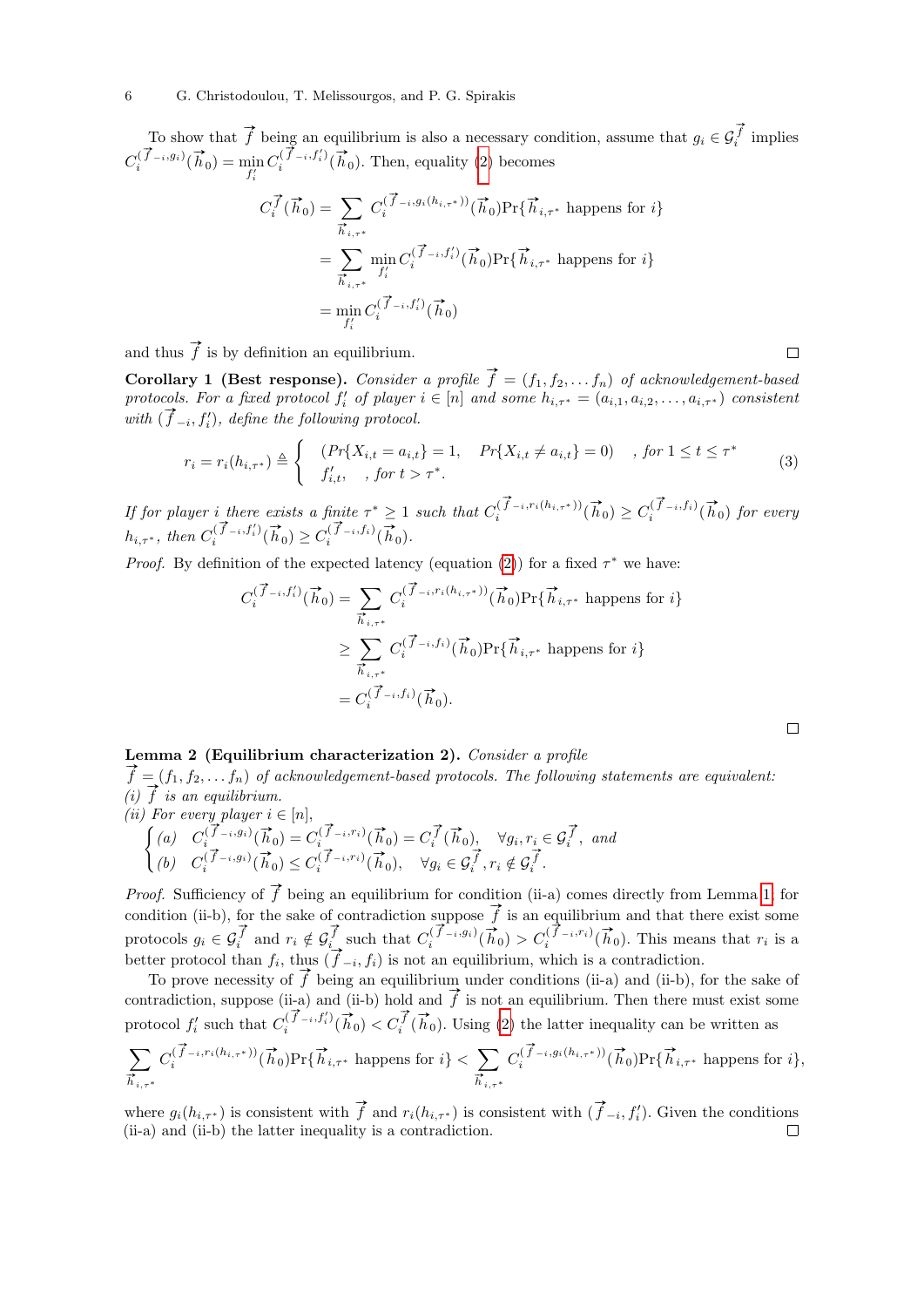#### 3.2 Acknowledgment-based FIN-EQ protocols

Regarding the search for FIN-EQ protocols, there is no straight-forward way for our equilibrium characterizations (previous subsection) to be used in order to find an equilibrium protocol. However, they allow us to check whether the protocols discussed in this subsection are equilibrium protocols. In this subsection we give FIN-EQ protocols for  $k = 2$  and  $k = 3$ .

We define the following anonymous, memoryless protocol for  $k \geq 2$  channels.

<span id="page-6-0"></span>**Protocol** 
$$
f^k
$$
: For player *i*, every  $t \ge 1$  and any history  $\vec{h}_{i,t-1}$ ,  
\n
$$
f_{i,t}^k = \left(\Pr\{X_{i,t} = 0\} = 0, \quad \Pr\{X_{i,t} = a\} = \frac{1}{k}, \quad \forall a \in K\right).
$$
\n(4)

 $n$  players - 2 transmission channels. Here, we first give an example of a method for checking equilibria (Theorem [1\)](#page-7-0). Then, with a better approach, by employing our characterizations of the previous subsection, we prove that  $f^2$  is an equilibrium protocol for  $n \in \{2, 3, 4\}$  players and  $k = 2$ channels (Theorem [3\)](#page-13-0).

# <span id="page-6-1"></span>**Lemma 3.** When all  $n \geq 2$  players use protocol  $f^2$  the expected latency of any player is  $2^n/n$ .

*Proof.* The process from the perspective of an arbitrary player  $i$  can be modelled as the following Markov chain; the states are named after the number of remaining players including i, and state  $\langle \times \rangle$ is the state where  $i$  finds herself after successful transmission.

We write  $p_x^y$  to denote the transition probability to go from state  $\langle x \rangle$  to state  $\langle y \rangle$ . We have

<span id="page-6-2"></span>
$$
p_m^{\times} = \left(\frac{1}{2}\right)^{m-1}
$$
  
\n
$$
p_m^{m-1} = (m-1) \left(\frac{1}{2}\right)^{m-1}
$$
  
\n
$$
p_m^m = 1 - m \left(\frac{1}{2}\right)^{m-1}
$$
  
\n
$$
(5)
$$

$$
p_2^{\times} = \frac{1}{2}, \quad p_2^2 = \frac{1}{2}.\tag{6}
$$

The expected absorption time from state  $\langle n \rangle$  to state  $\langle x \rangle$  is found from the following set of equations:

$$
h_m^\times = 1 + p_m^m h_m^\times + p_m^{m-1} h_{m-1}^\times, \quad \text{for all } 3 \le m \le n,
$$
  
and 
$$
h_2^\times = 1 + p_2^2 h_2^\times,
$$

where  $h_x^y$  denotes the expected hitting time from state  $\langle x \rangle$  to state  $\langle y \rangle$ . By solving this system of linear equations we get

$$
h_n^{\times} = \frac{2^n}{n}, \quad \text{for } n \ge 2.
$$

In the next theorem we will give an example of a method for checking whether a given protocol profile is an equilibrium, which however could be inconclusive in some cases. Suppose you we want to profile is an equilibrium, which however could be inconclusive in some cases. Suppose you we want to check whether an arbitrary protocol profile  $\vec{f}$  is an equilibrium. By definition of the equilibrium, we cneck whether an arbitrary protocol prome  $j$  is an equilibrium. By definition of the equilibrium, we can fix all protocols except player  $i$ 's, i.e.  $\vec{f}_{-i}$  and check if  $f_i$  is a best response to them, and repeat this for every player i. By fixing  $f_{-i}$  we create a stochastic environment for player i who can be considered to be free to take sequential decisions through time. These decisions correspond to decision rules of  $f_i$ . Since, due to the feedback limitations, i has no information about the number of pending players, this situation from her point of view is modeled as an infinite state Partially Observable

<span id="page-6-3"></span> $\Box$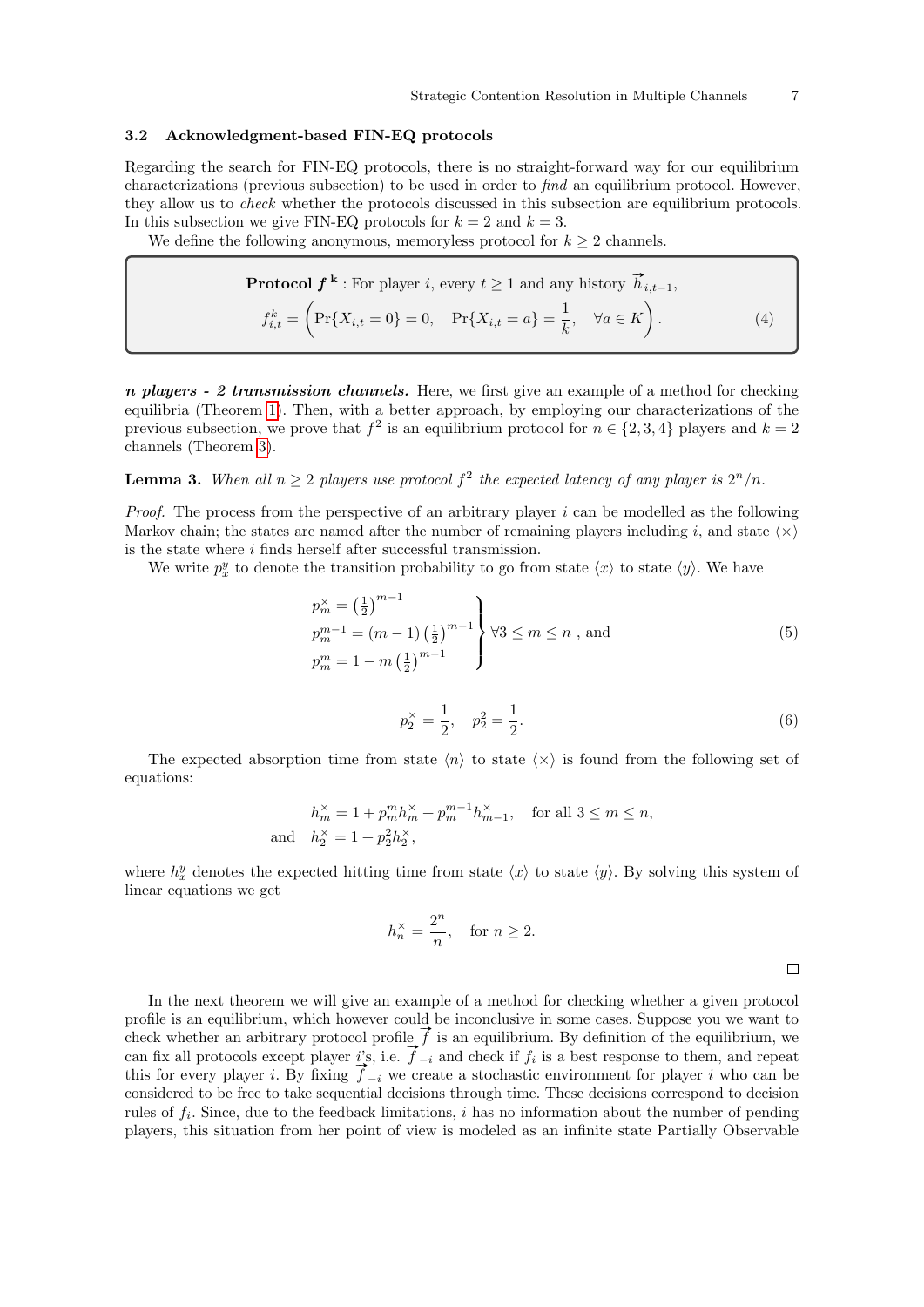Markov Decision Process (POMDP).  $f_i$  is a best response to  $\vec{f}_{-i}$  if and only if  $f_i$  is an optimal policy of the POMDP, that is, a set of decisions through time that minimize her expected latency.

However for this kind of POMDPs there are no known techniques to find an optimal policy. In order to circumvent this problem, we can assume that player  $i$  is an advantageous player that always knows how many players are pending. This turns the infinite state POMDP into a finite state Markov Decision Process (MDP), whose optimal policy we can find through known techniques (e.g. [\[21\]](#page-26-19)). One can see that the optimal policy in the MDP of the advantageous player  $i$  yields at most the expected latency of the optimal policy in the POMDP of the initial player  $i$ . Thus, if the best policy expected latency of the optimal policy in the POMDP of the initial player i. Thus, if the best policy in the MDP yields the same expected latency as what  $\overrightarrow{f}$  gives to i, then we know that  $f_i$  is a best response; however, if the best policy of the MDP yields smaller expected latency, then we get no information about whether  $f_i$  is a best response in the POMDP or not. The proof of the next theorem demonstrates the method and shows that protocol  $f^2$  of [\(4\)](#page-6-0) is an equilibrium protocol for 3 players.

# <span id="page-7-0"></span>**Theorem 1.** For 3 players and 2 channels,  $f^2$  is an equilibrium protocol with expected latency  $8/3$ .

*Proof.* Consider the Markov Decision Process (MDP)  $(T, S_t, A_{s,t}, p_t(j|s, a), r_t(s, a))$ , where  $S_t$  is the state space for time t;  $A_{s,t}$  is the set of possible actions that can be taken after observing state s at time t;  $p_t(j|s, a)$  defines the transition probability to state  $j \in S_{t+1}$  at time  $t+1$ , and only depends on the state s and chosen action a at time t;  $r_t(s, a)$  is the cost function that determines the immediate cost for the agent's choice of action  $a$  while in state  $s$ . When the state  $s$  cannot be observed with certainty at time t, the agent only knows a probability distribution, called *belief state*, over  $S_t$ . The process then is called Partially Observable Markov Decision Process (POMDP). An optimal policy  $\pi : S \to A$  is a function that rules, for each state or belief state, which action to perform, with an objective to minimize the expected cost.

For the proof of the above theorem we will use the following property of POMDPs. This property comes directly from the fact that an agent optimizing over all policies that every time consider her exact state gets a better policy than an agent that knows a probability distribution on the state space (belief states).

<span id="page-7-1"></span>**Proposition 1.** An optimal policy  $\pi_1$  of an agent in a POMDP yields as expected cost at least the expected cost of the optimal policy  $\pi_2$  of the corresponding MDP, in which at any time t the agent observes her exact state.

To prove Theorem [1](#page-7-0) we think as follows. Let us fix protocol  $f^2$  as defined in [\(4\)](#page-6-0) for two players, and let the remaining player i have an arbitrary protocol  $g_i$ . Then let us find the optimal policy for i. If and only if the optimal policy yields expected cost strictly lower than what protocol  $f^2$  would yield for player i (due to Lemma [3,](#page-6-1) that is  $8/3$ ), then  $f^2$  is not an equilibrium protocol. The game stated at Theorem [1,](#page-7-0) from player i's perspective, is modelled by a POMDP where each state is determined by the number of pending players, with an additional absorbing state - where  $i$  goes after successfully transmitting - and i's transmission history for every  $t \geq 1$ . Player i's belief state at any time t is determined by her belief state at time  $t - 1$ , the action she chose at time  $t - 1$ , and her observation (e.g. her transmission history up to  $t - 1$ ). This is a POMDP with infinite states, for which, to the best of our knowledge, currently there are no methods in the literature for finding an optimal policy.

However, we will find the best policy and the expected cost of the corresponding MDP, where player i knows in what state she finds herself after an action and observation. This expected cost is a lower bound on the expected cost of the optimal policy of the original POMDP (see Proposition [1\)](#page-7-1). In the MDP we create, player  $i$  knows at any time  $t$  how many players are pending and her transmission history up to time t.

Let  $p \in \{1, 2, 3\}$  indicate the number of pending players. Observe that the time steps at which the process has a given  $p$  are consecutive; without loss of generality assume that for some  $p$ , the process is in the discrete time interval  $[\tau_p, \tau_{p-1} - 1]$ , where we set  $\tau_3 = 1$ . Consider now the set  $S_p$  of all s in the discrete time interval  $\{v_p, v_{p-1} - 1\}$ , where we set  $v_3 = 1$ . Consider now the set  $S_p$  or an states  $s_p(\vec{h}_{i,t})$  of the MDP, where the number of pending players  $p \in \{1, 2, 3\}$  is fixed, whereas the transmission history  $\vec{h}_{i,t}$  for  $\tau_p \leq t < \tau_{p-1}$  can vary. Because of the protocol f being memoryless, the same action (probability distribution over action space A) of i chosen at any state in  $S_p$  produces the same transition probabilities. Therefore, choosing the optimal policy makes the set  $S_p$  of states collapse to a single state  $s_p$ , where  $p \in \{1, 2, 3\}$ . The resulting MDP is a finite MDP with states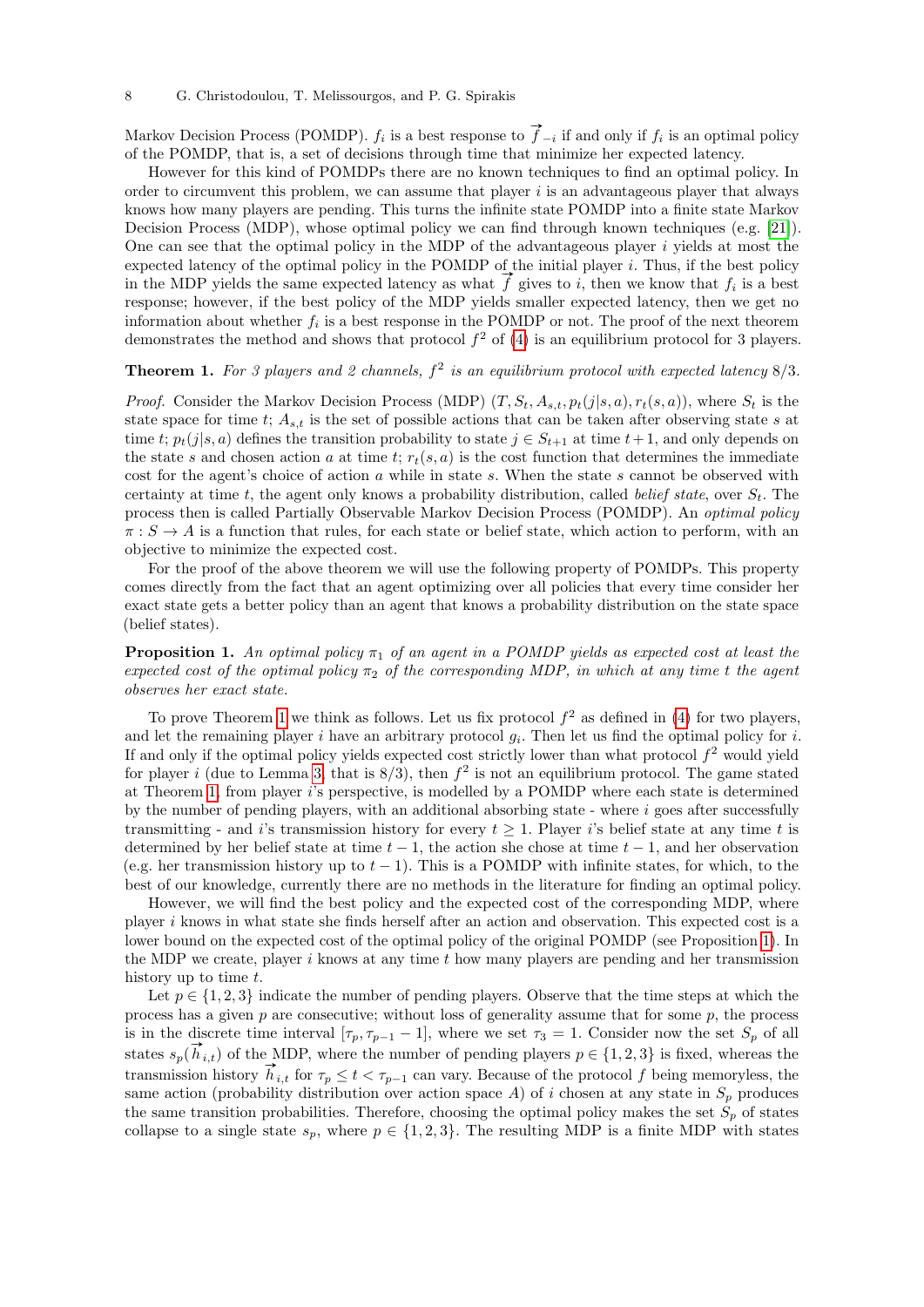$s_1, s_2, s_3$  and  $s_\times$ , where the latter is an absorption state to which player i goes after a successful transmission. Denote the expected cost of the MDP's optimal policy given that the initial state is  $s_p$ by  $c(s_p)$ . In our problem the immediate cost for any combination of state and action is 1, since we count the number of rounds in which i is pending. Using Lemma 5.4.2 and Theorem 5.4.3 of [\[21\]](#page-26-19) we can find  $c(s_3)$  by solving the following system of linear equations

<span id="page-8-0"></span>
$$
c(s_p) = 1 + \sum_{s' \in \{s_1, s_2, s_3\}} \Pr(s_p \text{ to } s' \mid \text{policy } \pi) c(s'). \tag{7}
$$

Then, by minimizing each  $c(s_p)$  over policies  $\pi$  we get the optimal expected costs  $C(s_p)$ ,  $p \in \{1, 2, 3\}$ . As a byproduct of the minimization we find the best policy  $\pi^*$ .

In our problem, a policy  $\pi$  is a tuple  $(q_1, z_1, q_2, z_2, q_3, z_3)$ , where  $q_p$ ,  $p \in \{1, 2, 3\}$  determines the probability that player i will attempt a transmission, and  $z_p$ ,  $p \in \{1, 2, 3\}$  determines the probability that she will attempt the transmission on channel  $a = 1$ . To give a small example, for a given state  $s_p$ ,  $(\Pr(X_t = 0), \Pr(X_t = 1), \Pr(X_t = 2)) = (1 - q_p, q_p z_p, q_p(1 - z_p))$ . By solving system [\(7\)](#page-8-0), we get that

$$
c(s_1) = \frac{1}{q_1}, \quad c(s_2) = \frac{2 + 2q_1 - 2q_2}{2q_1 - q_1q_2}, \quad c(s_3) = 2 + \frac{4 - 2q_2 - 2q_2q_3 + 2q_1q_2q_3}{4q_1 - 2q_1q_2 + 2q_1q_3 - q_1q_2q_3}
$$

which implies that a policy does not depend on any of the  $z_p$ 's. Now, by minimizing the above expected costs we get  $C(s_1) = 1, C(s_2) = 2$  and  $C(s_3) = 8/3$  for  $q_1 = 1$  and  $q_3 = 1$ . Note that the optimal policy allows  $z_1, z_2, z_3$  and  $q_2$  to be arbitrary probabilities.  $q_2$  being even 0 is not a contradiction since in our MDP the player is always aware of the pending players (state); in the case where  $q_2 = 0$ , when the player is in state  $s_2$ , she waits one round until the other player transmits successfully and then realizes that she is alone pending in  $s_1$ ; in the next round she transmits with probability 1.

We have shown that a best policy of an advantageous player gives her the same expected latency as protocol  $f^2$  defined in [\(4\)](#page-6-0) (the expected latency of  $f^2$  is given by Lemma [3\)](#page-6-1). This, combined with Proposition [1](#page-7-1) completes the proof of Theorem [1.](#page-7-0)  $\Box$ 

We subsequently exploit the lack of memory and the anonymity of our protocol  $f^2$  defined in equation [\(4\)](#page-6-0) and show more general results on equilibria (Theorem [3\)](#page-13-0), using the characterizations from Subsection [3.1.](#page-4-3)

<span id="page-8-1"></span>**Theorem 2.** In a contention game with  $k = 2$  channels, consider an anonymous, memoryless protocol of player i with the property:  $Pr{X_{i,t} = 0} = 0$ , for every  $t \ge 1$ . For more than 4 players any such protocol is not an equilibrium protocol.

Proof. Assume that an anonymous protocol f as stated in the theorem is an equilibrium protocol for  $n \geq 5$  players. We will show that condition (ii-b) of Lemma [2](#page-5-0) does not hold. That is, if  $n \geq 5$  players use a protocol f with the property that in each time its decision rule assigns zero probability to "no transmission", then there exists a best response that yields strictly better expected latency for an arbitrary player.

Suppose f is an equilibrium protocol. f consists of a decision rule for each time slot  $t$ , i.e. a probability distribution on the available channels (with probability 0 of "no transmission" as the theorem's statement requires). Since all players use this protocol, in an arbitrary time  $t$  all players have the same distribution on the channels. For the sake of contradiction, suppose there is some  $t'$  for which the decision rule is other than  $\left(\Pr\{X_{i,t} = 1\} = \frac{1}{2}, \quad \Pr\{X_{i,t} = 2\} = \frac{1}{2}\right)$ . Without loss of generality, we have  $Pr{X_{i,t} = 1} > Pr{X_{i,t} = 2}$ . Thus, an arbitrary player i, at time t, can unilaterally change her distribution to  $(\Pr{X_{i,t} = 1} = 0, \Pr{X_{i,t} = 2} = 1)$  and increase her probability of transmitting successfully in the specific round. As a consequence her expected latency would strictly decrease, hence a protocol with a decision rule with different probabilities on each channel cannot be in a symmetric equilibrium. Therefore, the anonymous, equilibrium protocol f, with the property  $Pr{X_{i,t} = 0} = 0$ for every  $t \geq 1$ , prescribes  $\left(\Pr\{X_{i,t} = 1\} = \frac{1}{2}, \Pr\{X_{i,t} = 2\} = \frac{1}{2}\right)$  for every  $t \geq 1$ . The expected latency of a player using such a protocol, when there are  $n$  pending players, is found in Lemma [3](#page-6-1) to be  $2^n/n$ .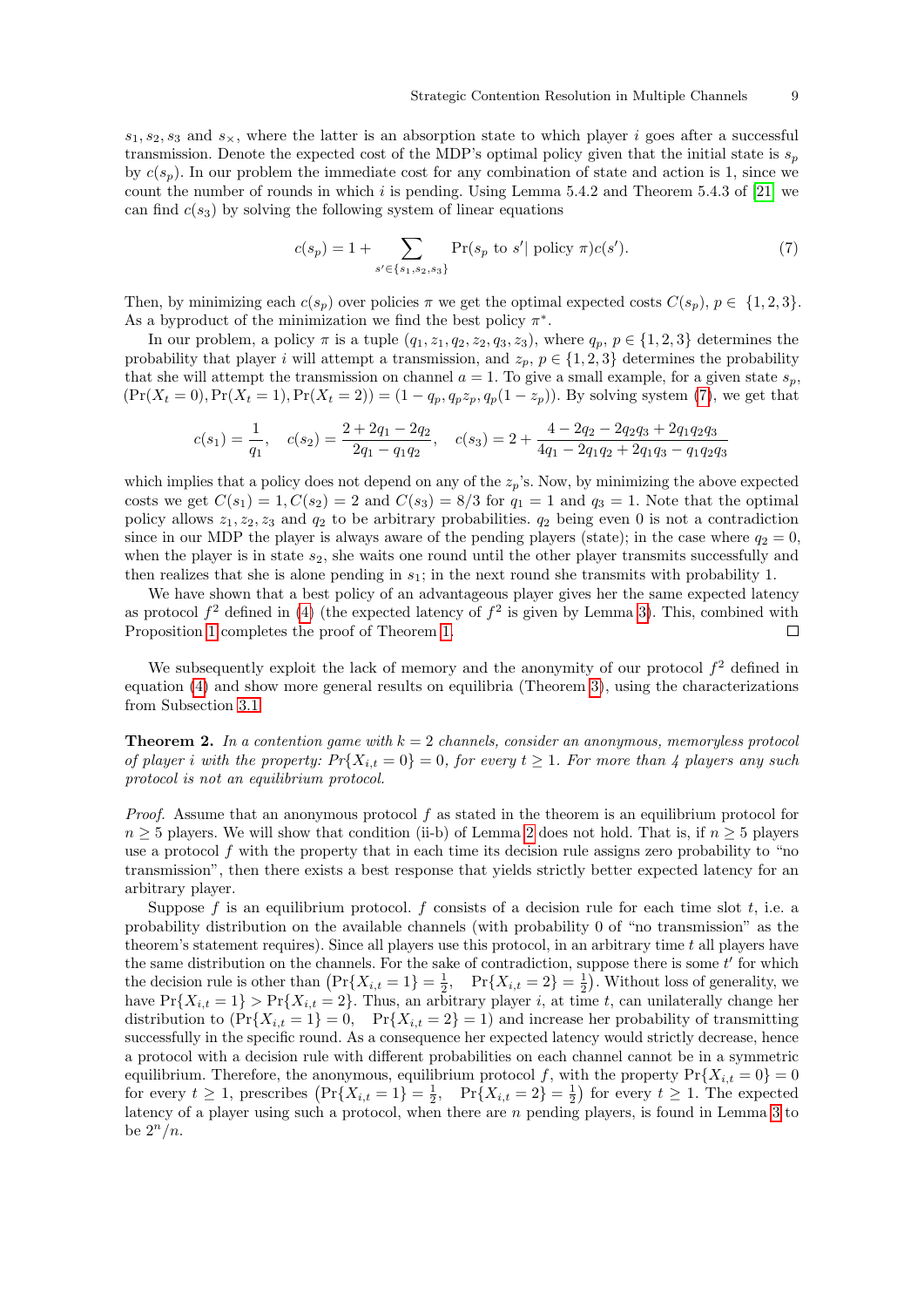#### 10 G. Christodoulou, T. Melissourgos, and P. G. Spirakis

We will show that, when the number of pending players at  $t = 0$  is  $n \geq 5$ , protocol

$$
g_i \triangleq \begin{cases} & (\Pr\{X_{i,1} = 1\} = 0, \quad \Pr\{X_{i,1} = 2\} = 0) \\ & (\Pr\{X_{i,t} = 1\} = \frac{1}{2}, \quad \Pr\{X_{i,t} = 2\} = \frac{1}{2}), \quad \text{for } t \ge 2, \end{cases}
$$

is a better response for an arbitrary player *i*, that is,  $C_i^{(f-i,g_i)}(\vec{h}_{i,0}) < C_i^f(\vec{h}_{i,0}) = 2^n/n$ .

Suppose player i uses protocol  $g_i$  when there are  $n \geq 5$  pending players at  $t = 0$ . At time  $t = 2$ she is not aware of the number of players that remain pending. However, there are two cases, either  $n$ players are pending in case none of the other  $n-1$  players in  $t = 1$  transmitted successfully, or  $n-1$ players remain in case only one of the other  $n-1$  players transmitted successfully in  $t = 1$ . Note that there is no way that two players cannot simultaneously transmit successfully in round  $t = 2$ due to the given protocol  $f$  and the number of pending players. The probability for each of the two aforementioned events is,

$$
P_{n-1}(x) = \sum_{r=x}^{n-1} (-1)^{r-x} \binom{r}{x} \binom{2}{r} \binom{n-1}{r} r! \left(\frac{1}{2}\right)^r \left(1 - \frac{r}{2}\right)^{n-1-r}
$$

where x is the number of players that transmit successfully,  $0^0 \triangleq 1$ , and  $\binom{a}{b} \triangleq 0$  for  $a < b$ . To see how this formula is produced, please refer to the proof of Lemma [7](#page-19-0) (Section [5\)](#page-17-1), up to equation [\(19\)](#page-20-0). Here, equation [\(19\)](#page-20-0) is used for  $z = 1$  and  $k = 2$ .

In order to capture the dependence of the expected future cost (after history  $h_{t-1}$ ) on the number of pending players n, when player i uses  $g_i$  and the rest of the players use f, we denote it by or pending players *n*, when player *i* uses  $g_i$  and the rest of the players use *f*, we denote  $F_{i,n}^{(\vec{f}-i,g_i)}(\vec{h}_{i,t-1})$ . We have,

$$
C_{i,n}^{(f_{-i},g_i)}(\vec{h}_{i,0}) = F_{i,n}^{(f_{-i},g_i)}(\vec{h}_{i,0}) = 1 + P_{n-1}(0)F_{i,n}^{(f_{-i},g_i)}(\vec{h}_{i,1}) + P_{n-1}(1)F_{i,n-1}^{(f_{-i},g_i)}(\vec{h}_{i,1})
$$

$$
= 1 + P_{n-1}(0)\frac{2^n}{n} + P_{n-1}(1)\frac{2^{n-1}}{n-1}.
$$
(8)

For  $n \ge 5$ , our formula in [\(19\)](#page-20-0) gives  $P_{n-1}(0) = 1 - (n-1) \left(\frac{1}{2}\right)^{n-2}$  and  $P_{n-1}(1) = (n-1) \left(\frac{1}{2}\right)^{n-2}$ . Therefore [\(8\)](#page-9-0) becomes

<span id="page-9-0"></span>
$$
C_{i,n}^{(f_{-i},g_i)}(\vec{h}_{i,0}) = 1 + \left[1 - (n-1)\left(\frac{1}{2}\right)^{n-2}\right] \frac{2^n}{n} + (n-1)\left(\frac{1}{2}\right)^{n-2} \frac{2^{n-1}}{n-1}
$$
  
=  $\frac{2^n}{n} + \frac{4}{n} - 1$   
 $\leq \frac{2^n}{n}$ , for  $n > 4$   
=  $C_{i,n}^f(\vec{h}_{i,0})$ .

Thus protocol  $g_i$  yields strictly smaller expected latency than  $f_i$  for player i when  $n \geq 5$ , and this means that f is not a symmetric equilibrium for  $n \geq 5$ .  $\Box$ 

Since protocol  $f^2$  belongs to the class of protocols defined in the statement of Theorem [2,](#page-8-1) the following corollary is immediate.

**Corollary 2.** For  $n \geq 5$  players and  $k = 2$  channels,  $f^2$  is not an equilibrium protocol. In fact, a better response for any player is to not transmit in  $t = 1$  and then follow  $f^2$ .

<span id="page-9-1"></span>Now we prove two lemmata that, combined with our second characterization of equilibria (Lemma [2\)](#page-5-0), result to one of this section's main theorems (Theorem [3\)](#page-13-0) that determines equilibrium protocols for  $n \in \{2, 3, 4\}$  players and  $k = 2$  channels. In particular, we will show that for number of players  $n = 2$ ,  $n = 3$  and  $n = 4$ , when  $n - 1$  players use f, if some deviator unilaterally chooses any possible protocol  $g_i$  as defined in [\(1\)](#page-4-4) that is consistent with  $\vec{f}$ , she will suffer the same expected latency, namely  $2^n/n$ . Then, we will show that if the deviator unilaterally chooses any possible protocol as defined in [\(1\)](#page-4-4) that is not consistent with  $\vec{f}$ , she will suffer expected latency at least  $2^n/n$ . These two facts, by Lemma [2,](#page-5-0) show that f is an equilibrium protocol for  $n \in \{2, 3, 4\}$ .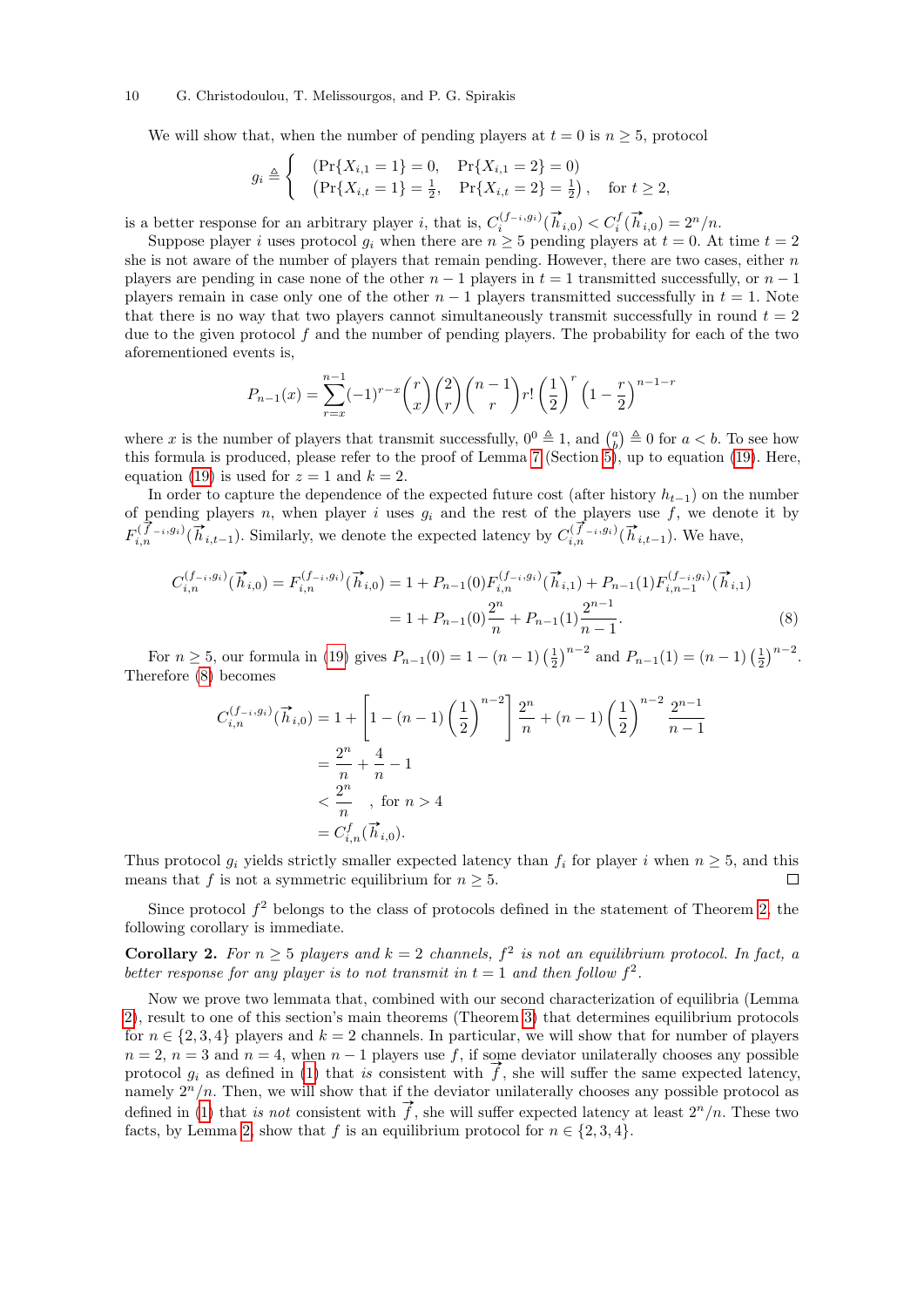**Lemma 4.** For  $n \geq 2$  players and  $k = 2$  channels, any player i that follows a protocol  $g_i \in \mathcal{G}^{f^2}$  in the profile  $(f_{-i}^2, g_i)$ , where  $f^2$  is defined in [\(4\)](#page-6-0), has expected latency  $2^n/n$ .

*Proof.* Consider the contention game with fixed number of players  $n \geq 2$  and 2 channels.  $n-1$  players use protocol  $f^2$  and a player  $i \in [n]$  uses some protocol  $g_i(h_{i,\tau^*}) \in \mathcal{G}^{f^2}$  as defined in [\(1\)](#page-4-4), for some  $\tau^* \geq 1$ . To make easier our reference to the expected future latency of a player in the special case where (almost) all players follow protocol  $f^2$  of [\(4\)](#page-6-0), and to capture the number of players in the where (almost) an players follow protocol  $f$  of (4), and to capture the number of  $\text{ind}(f_i^2, h_i)$  where  $\text{ind}(f_i^2, h_i)$  and  $D(f_i^2, h_i) \triangleq \mathbb{E}[T_i | \vec{h}_{i,0}, \vec{f}^2]$  $f^2$  the expected future latency of player  $i$  when  $n$  players participate.

First we show that condition (ii-a) of Lemma [2](#page-5-0) holds for every  $n \geq 2$ . From Lemma [3](#page-6-1) we know that  $D(f_i^2, n) = 2^n/n$ , for every  $i \in [n]$ . Now observe that the set of all protocols  $g_i(\tau^*)$  as defined in [1](#page-4-4) that are consistent with  $f_i^2$ , consists of the protocols for which  $a_t \neq 0$  for every  $1 \leq t \leq \tau^*$  for any  $\tau^* \geq 1$ . That is, for all possible tuples  $(a_1, a_2, \ldots, a_{\tau^*})$  of a given  $\tau^*$ , there is no  $t \leq \tau^*$  for which  $a_t = 0$ , and this is for all  $\tau^* \geq 1$ , since a history with "no transmission attempt" in it is not consistent with  $f^2$ . Given a tuple  $h_{i,\tau^*} = (a_1, a_2, \ldots, a_{\tau^*})$ , denote by  $x_t$  the indicator variable that equals 1 if player *i* chooses channel 1, and 0 if she chooses channel 2 in round  $t \leq \tau^*$ . Formally, a protocol as described above is

$$
g_i = g_i(h_{i,\tau^*}) \triangleq \begin{cases} & (\Pr\{X_{i,t} = 1\} = x_t, \quad \Pr\{X_{i,t} = 2\} = 1 - x_t) \\ & f_{i,t}^2 \quad \text{, for } t > \tau^*, \end{cases}
$$

This process where a single player i uses some protocol  $g_i$  and has a latency according to  $g_i$  and the other players' fixed protocols, can be modelled as a Partially Observable Markov Decision Process (POMDP) with infinite states; in this POMDP, each state is determined by the transmission history of player i and the number of pending players including  $i$ , with an additional absorbing state where i goes after successfully transmitting; player i's belief state at any time  $t$  is determined by her belief state at time  $t - 1$ , the action she chose at time  $t - 1$ , and her observation (e.g. her transmission history up to  $t - 1$ ).

The fact that we consider acknowledgement-based protocols together with the fact that the partial protocol profile  $f_{-i}^2$  which produces our POMDP consists of memoryless and time-independent protocols, make the states of our POMDP be independent of player  $i$ 's history. We now remark that, regardless of the action taken in some belief state from player i playing  $g_i$ , the transition probabilities between belief states are independent of time. In particular, denote by  $\langle m, t \rangle$  a state with m pending players including player i at time  $t \geq 1$ , and by  $\langle \times \rangle$  the unique absorption state where i finds herself after successful transmission. We write  $p_x^y$  to denote the transition probability to go from state  $\langle x \rangle$  to state  $\langle y \rangle$ . It is easy to see that the transition probabilities among belief states with  $1 \le t \le \tau^*$  are

$$
p_{m,t}^{\times} = \left(\frac{1}{2}\right)^{m-1}
$$
  
\n
$$
p_{m,t}^{m-1,t+1} = (m-1) \left(\frac{1}{2}\right)^{m-1}
$$
  
\n
$$
p_{m,t}^{m,t+1} = 1 - m \left(\frac{1}{2}\right)^{m-1}
$$
  
\nand 
$$
p_{2,t}^{\times} = \frac{1}{2}, \quad p_{2,t}^{2,t+1} = \frac{1}{2}.
$$

Observe that the above transition probabilities of any state for which  $1 \le t \le \tau^*$  are identical to those of equations [\(5\)](#page-6-2) and [\(6\)](#page-6-3) in the proof of Lemma [3;](#page-6-1) obviously for  $t > \tau^*$  the same holds because player i has switched back to protocol  $f^2$ . Since player i's actions do not affect the transition probabilities of the resulting belief states, the above POMDP reduces to a Markov chain that is in fact identical to the one defined in the proof of Lemma [3,](#page-6-1) thus  $D(g_i, n) = D(f_i^2, n) = 2<sup>n</sup>/n$ .

The natural explanation for our POMDP resulting to the above Markov chain is that, if for a given round all players have a given probability of transmission (not necessarily 1) uniformly distributed on the channels and a single deviator picks an arbitrary distribution on the channels for the same probability of transmission (in this case 1), then: (a) the probability with which she transmits successfully remains unchanged because each channel is blocked with equal probability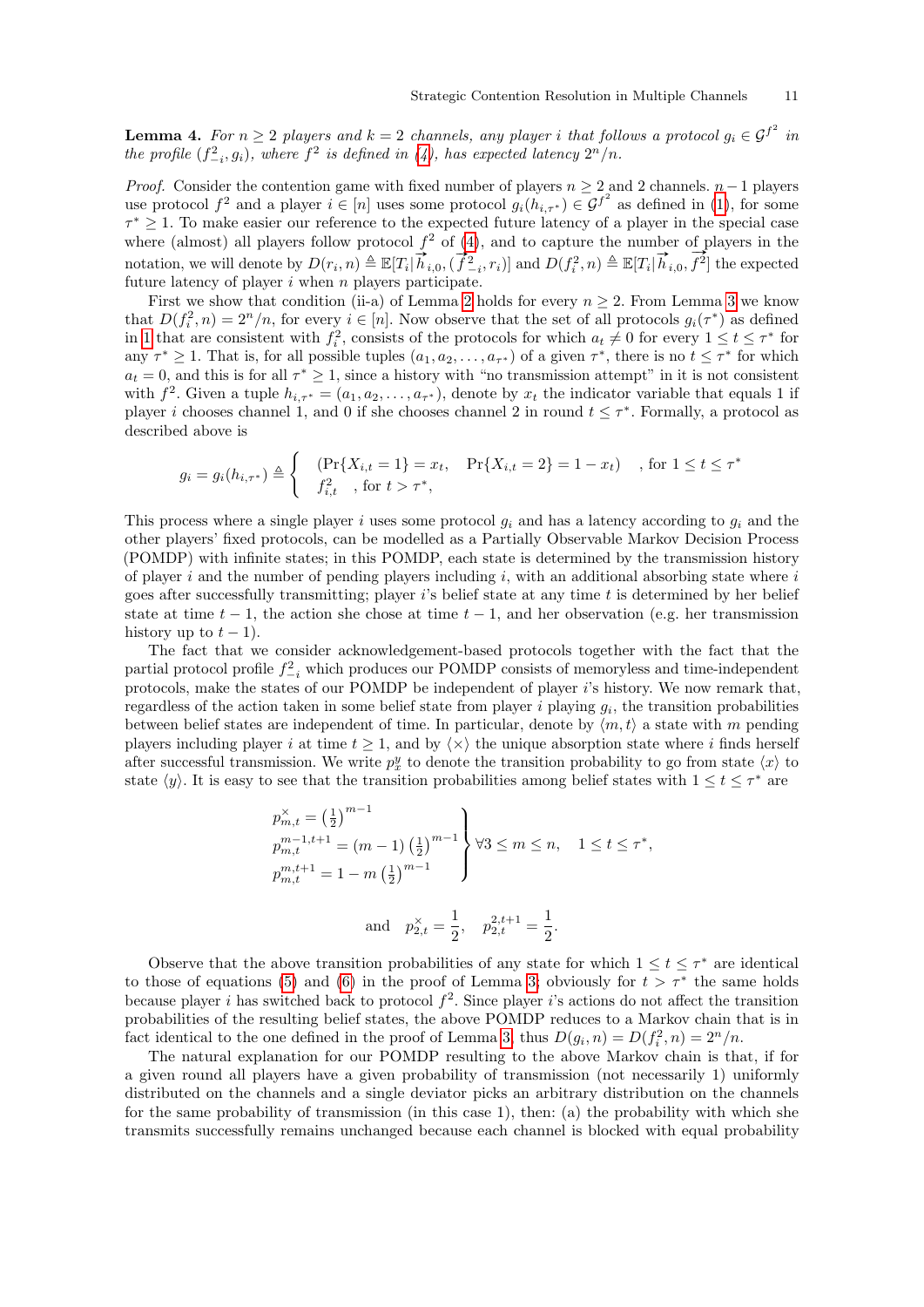#### 12 G. Christodoulou, T. Melissourgos, and P. G. Spirakis

 $(1 - 1/2^{n-1})$  by the rest of the players, and (b) the probabilities with which a specific number s of players (excluding i) transmit successfully remain unchanged because, the probability of s players successfully transmitting conditional on  $i$  choosing any of the channels is the same (due to the uniform distributions on the channels by the rest of the players) regardless of the channel chosen by i.

Remark: The above arguments hold also in the case of any number  $k \geq 1$  of channels when an anonymous, memoryless protocol  $f$  is used by all players except  $i$ , where  $f$  is defined by a probability  $0 < z \leq 1$  that is split uniformly on the channels in every time-step (in our proof,  $k = 2$  and  $z = 1$  for all  $t > 0$ ). In such a case the POMDP is reduced to a corresponding Markov chain that is produced when all players follow  $f$ .  $\Box$ 

<span id="page-11-2"></span>**Lemma 5.** For  $2 \le n \le 4$  players and  $k = 2$  channels, any player i that follows protocol  $r_i \notin \mathcal{G}^{f^2}$  in the profile  $(f_{-i}^2, r_i)$ , where  $f^2$  is defined in [\(4\)](#page-6-0), has expected latency at least  $2^n/n$ .

*Proof.* Consider the contention game with fixed number of players  $n \in \{2, 3, 4\}$  and 2 channels.  $n - 1$ players use protocol  $f^2$  and a player  $i \in [n]$  uses some protocol  $r_i = r_i(h_{i,\tau^*}) \notin \mathcal{G}^{f^2}$  as defined in [\(1\)](#page-4-4), for some  $\tau^* \geq 1$ . It is sufficient to show that the lemma holds, when  $r_i$  is a best response to  $f_{-i}^2$ , where  $r_i$  is constrained to be inconsistent with  $(f_{-i}^2, f_i^2)$ . Therefore, among such best responses  $r_i$  there has to be one with a round  $t < \infty$  for which  $Pr{X_{i,t} = 0} > 0$  by definition of inconsistency. Let us focus on the smallest such t which we will call from now on  $t_0$ , i.e.  $t_0 \triangleq \inf\{t : \Pr\{X_{i,t} = 0\} > 0\}$ . Let us now define the set of protocols  $r_i(h_{i,t_0}) \notin \mathcal{G}^{f^2}$  for the aforementioned  $t_0$ . There are two categories of such protocols: Category (1) has  $a_{t_0} \neq 0$ , and Category (2) has  $a_{t_0} = 0$ . Each of those categories is partitioned in two other categories: Category (I) has  $Pr{X_{i,t} = 0} = 0$  for every  $t > t_0$ , and Category (II) has  $Pr{X_{i,t} = 0} > 0$  for some  $t > t_0$ . The categories are presented in Table [1](#page-11-0) below.

| Category $1 a_{t_0}\neq 0 $ | <b>Category I</b> $\forall t > t_0$ : $\Pr\{X_{i,t} = 0\} = 0$  |  |
|-----------------------------|-----------------------------------------------------------------|--|
| Category $2 a_{t_0}=0 $     | <b>Category II</b> $\exists t > t_0$ : $\Pr\{X_{i,t} = 0\} > 0$ |  |

<span id="page-11-1"></span>**Table 1.** The categories of protocol  $r_i(h_{i,t_0})$ .

<span id="page-11-0"></span>Right before time  $t_0$  there are n possible cases that could have occurred: m players are pending including player i, for  $1 \leq m \leq n$ . In each of those cases we want to find the expected future latency including player i, for  $1 \leq m \leq n$ . In each of those cases we want to find the expected future latency of a player i that unilaterally uses protocol  $r_i(h_{i,t_0})$ , given history  $\overrightarrow{h}_{i,t_0-1}$ , and given that the pending players right before time  $t_0$  are m; we will denote this by  $F_{i,m}^{(\vec{f}^2-i,r_i)}(\vec{h}_{i,t_0-1})$ . We will prove our claim step by step, starting from protocols of Category (I) which are easier to analyze, and move on to protocols of Category (II); we start the analysis from the case with the least possible players and build up to the required number of players.

Starting with Category (1-I), the analysis of the proof of Lemma [4](#page-9-1) implies that these protocols  $r_i$ yield the same expected latency as  $f_i^2$  in the tuple  $f^2$ , since their process' Markov chain is identical to this of the case  $(f_{-i}^2, f_i^2)$ . For Category (2-I), player i does not transmit at  $t_0$ . Given that right before  $t_0$  there are m pending players including i, at  $t_0$  either all m players remain pending, or  $m-1$ , or  $m-2$ ; the first event occurs when none of the  $m-1$  players using protocol  $f^2$  at  $t_0$ transmitted successfully, the second when only one of them did, and the third when two of them did. The probability for each of those events is  $P_{m-1}(x)$ , where x is the number of players that transmit successfully, and can be found in [\(19\)](#page-20-0) for  $k = 2$  and  $z = 1$ . Therefore we have,

$$
F_{i,m}^{(\overrightarrow{f}^2_{-i},r_i)}(\overrightarrow{h}_{i,t_0-1}) = 1 + P_{m-1}(0)F_{i,m}^{(\overrightarrow{f}^2_{-i},f'_i)}(\overrightarrow{h}_{i,t_0}) + P_{m-1}(1)F_{i,m-1}^{(\overrightarrow{f}^2_{-i},f'_i)}(\overrightarrow{h}_{i,t_0})
$$
  
+ 
$$
P_{m-1}(2)F_{i,m-2}^{(\overrightarrow{f}^2_{-i},f'_i)}(\overrightarrow{h}_{i,t_0})
$$
  
= 
$$
1 + P_{m-1}(0)D(f_i^2,m) + P_{m-1}(1)D(f_i^2,m-1) + P_{m-1}(2)D(f_i^2,m-2),
$$
 (9)

where  $f_i'$  is the protocol followed by i for  $t > t_0$ . For  $m = 1$  it is  $P_0(0) = 1$ , and  $P_0(1) = P_0(2) = 0$ . For  $m = 2$  it is  $P_1(0) = P_1(2) = 0$ , and  $P_1(1) = 1$ . For  $m = 3$  it is  $P_2(0) = P_2(2) = \frac{1}{2}$ , and  $P_2(1) = 0$ . For  $m = 4$  it is  $P_3(0) = 1 - 3\left(\frac{1}{2}\right)^2$ ,  $P_3(1) = 3\left(\frac{1}{2}\right)^2$ , and  $P_3(2) = 0$ .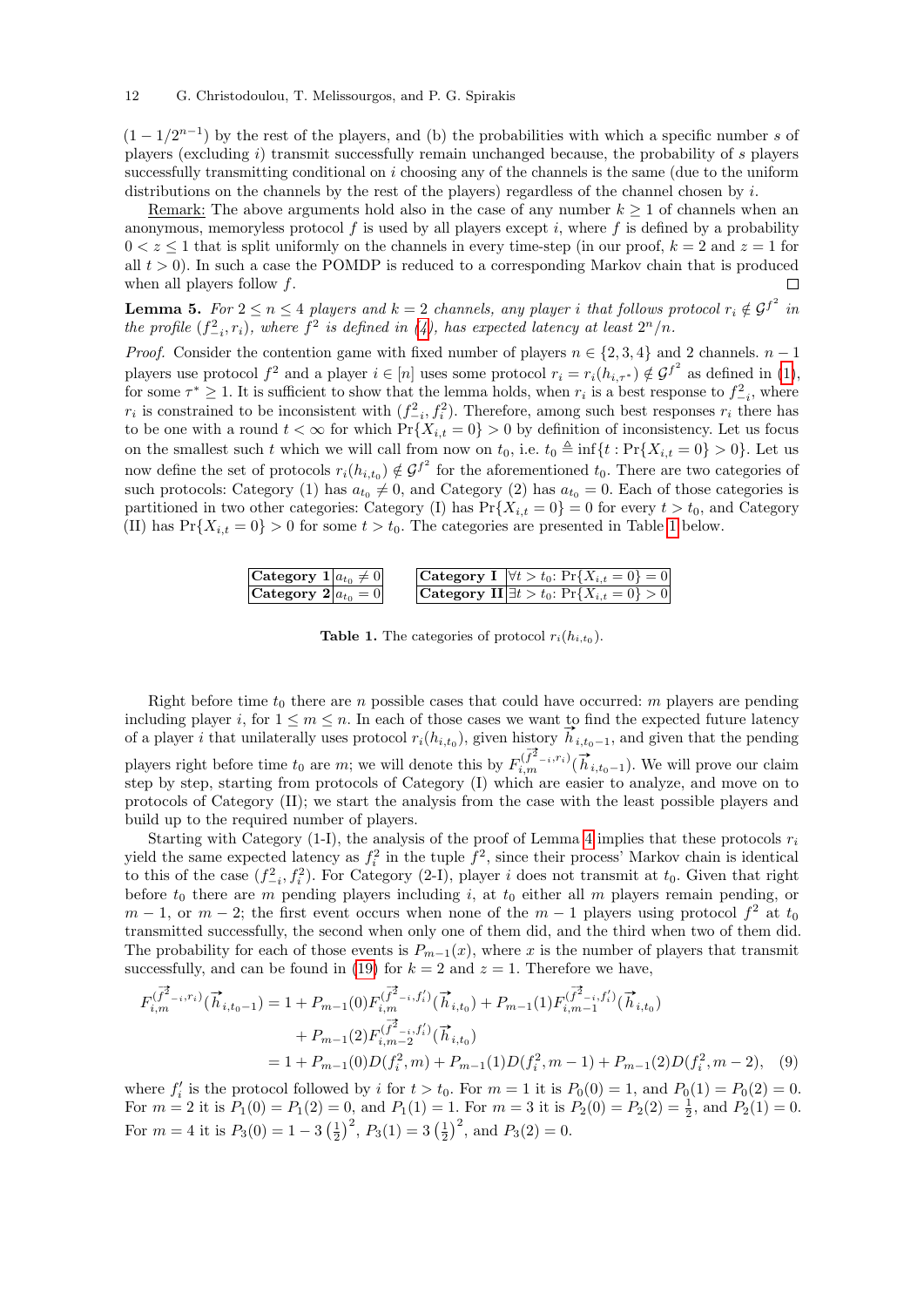Now, using [\(9\)](#page-11-1), we can see that for  $1 \le m \le 4$  it is  $F_{i,m}^{(\vec{f}^2-i,r_i)}(\vec{h}_{i,t_0-1}) \ge F_{i,m}^{(\vec{f}^2-i,f_i)}(\vec{h}_{i,t_0-1}) =$  $D(f_i^2, m) = 2<sup>m</sup>/m$ . In particular,

for 
$$
m = 1
$$
:  $2 \ge 1$ ,  
for  $m = 2$ :  $2 \ge 2$ ,  
for  $m = 3$ :  $\frac{17}{6} \ge \frac{8}{3}$ , and  
for  $m = 4$ :  $4 \ge 4$ .

Equivalently,  $C_{i,m}^{(\overrightarrow{f}^2-i,r_i)}(\overrightarrow{h}_{i,t_0-1}) \geq C_{i,m}^{(\overrightarrow{f}^2-i,f_i)}(\overrightarrow{h}_{i,t_0-1})$ , and therefore, due to [\(2\)](#page-4-1),  $C_{i,m}^{(\overrightarrow{f}^2-i,r_i)}(\overrightarrow{h}_{i,0}) \geq$  $C_{i,m}^{(\overrightarrow{f}^2-i,f_i)}(\overrightarrow{h}_{i,0})$  for  $1 \leq m \leq 4$ . Thus, for Category (I) and  $2 \leq n \leq 4$ , condition (ii-b) of Lemma [2](#page-5-0) holds.

For Category (1-II), we prove our claim for  $1 \le m \le 4$  pending players right before  $t_0$ . For  $m = 1$ , obviously  $F_{i,1}^{(\overrightarrow{f}^2-i,r_i)}(\overrightarrow{h}_{i,t_0-1})=1$ , which is also the minimum possible when only one player is pending. For  $m = 2$ , we have

$$
F_{i,2}^{(\overrightarrow{f}^2-i,r_i)}(\overrightarrow{h}_{i,t_0-1})=1+\Pr\{\textrm{No player transmits successfully}\}F_{i,2}^{(\overrightarrow{f}^2-i,f_i')}(\overrightarrow{h}_{i,t_0})
$$

Now, given that the protocol  $f^2$  used by all players apart from i is time-independent, it should be  $F_{i,2}^{(\vec{f}^2-i,r_i)}(\vec{h}_{i,t_0-1}) = F_{i,2}^{(\vec{f}^2-i,f_i')}$  $\overrightarrow{f_{i,2}}^{(\overrightarrow{f_{i}})}(\overrightarrow{h}_{i,t_0})$ . Because if  $F_{i,2}^{(\overrightarrow{f}^2-i,r_i)}(\overrightarrow{h}_{i,t_0-1}) < F_{i,2}^{(\overrightarrow{f}^2-i,f_i')}$  $\sum_{i,j=1}^{n/2} \tilde{f}_{i,j}^{(i)}(\vec{h}_{i,t_0})$  or  $F_{i,2}^{(\vec{f}^2-i,r_i)}(\vec{h}_{i,t_0-1}) > F_{i,2}^{(\vec{f}^2-i,f_i')}$ 

 $\prod_{i=1}^{n}(\overrightarrow{f}_{i}^{2}-i,f'_{i})(\overrightarrow{h}_{i,t_{0}})$ , then  $f'_{i}$  is not a best response; in the former situation player i would prefer  $r_i(h_{i,t_0})$  over  $f_i'$ ; in the latter situation she would prefer a modified protocol  $r_i(h'_{i,t_0})$  with  $\Pr\{X_{i,t_0} \neq 0\} = 0$  over the current  $r_i(h_{i,t_0})$ , respectively. The probability of no player transmitting successfully in  $t_0$  is  $1/2$ , thus we get  $F_{i,2}^{(\overrightarrow{f}^2-i,r_i)}(\overrightarrow{h}_{i,t_0-1})$  $2 = F_{i}^{(\vec{f}^2 - i, f_i^2)}$  $\sum_{i=1}^{n} (\overrightarrow{f}_{i}^{2} - i, f_{i}^{2}) (\overrightarrow{h}_{i,t_{0}-1}),$  which implies  $C_{i,2}^{(\overrightarrow{f}_{i}^{2} - i, r_{i})} (\overrightarrow{h}_{i,t_{0}-1}) = C_{i,2}^{(\overrightarrow{f}_{i}^{2} - i, f_{i}^{2})}$  $\sum_{i,2}^{(\overrightarrow{f}^2-i,f_i^2)}(\overrightarrow{h}_{i,t_0-1}).$ For  $m = 3$ , we have

$$
F_{i,3}^{(\overrightarrow{f}^2-i,r_i)}(\overrightarrow{h}_{i,t_0-1}) = 1 + \Pr\{\text{No player transmits successfully}\} F_{i,3}^{(\overrightarrow{f}^2-i,f'_i)}(\overrightarrow{h}_{i,t_0}) + \Pr\{\text{Exactly 1 player other than } i \text{ transmits successfully}\} F_{i,2}^{(\overrightarrow{f}^2-i,f'_i)}(\overrightarrow{h}_{i,t_0})
$$
\n(10)

From the previous step, we know that a best response to  $f_{-i}$  when there are 2 players pending including i yields expected latency to i equal to 2. Also, the probability that exactly one player other than i transmits successfully when there are 3 players pending, is  $1/2$ . So,  $(10)$  gives

<span id="page-12-1"></span><span id="page-12-0"></span>
$$
F_{i,3}^{(\overrightarrow{f}^{\mathbf{2}}_{-i},r_{i})}(\overrightarrow{h}_{i,t_0-1})\geq 2+\Pr\{\text{No player transmits successfully}\}F_{i,3}^{(\overrightarrow{f}^{\mathbf{2}}_{-i},f'_{i})}(\overrightarrow{h}_{i,t_0})
$$

Again, given that the protocol  $f$  used by all players apart from  $i$  is time-independent, it should be  $F_{i,3}^{(\vec{f}^2-i,r_i)}(\vec{h}_{i,t_0-1}) = F_{i,3}^{(\vec{f}^2-i,f_i')}$  $\sum_{i,j=1}^{n} \sum_{i=1}^{n} \left(\overrightarrow{h}_{i,t_0}\right)$  for the same reasons explained in the case of  $m=2$ . The probability of no player transmitting successfully in  $t_0$  is 1/2, thus we get  $F_{i,3}^{(\overrightarrow{f}^2-i,r_i)}(\overrightarrow{h}_{i,t_0-1}) \ge 8/3 =$  $F_{i,3}^{(\vec{f}^2-i,f_i^2)}$  $\sum_{i=3}^{\infty} \frac{(\overrightarrow{f}^2_{-i}, f_i^2)}{(\overrightarrow{h}_{i,t_0-1})}$ , which implies  $C_{i,3}^{(\overrightarrow{f}^2_{-i}, r_i)}(\overrightarrow{h}_{i,t_0-1}) \geq C_{i,3}^{(\overrightarrow{f}^2_{-i}, f_i^2)}$  $\sum_{i,3}^{(\overrightarrow{f}^2-i,f_i^2)}(\overrightarrow{h}_{i,t_0-1}).$ Finally, for  $m = 4$ , we have

 $F_{i,4}^{(\overrightarrow{f}^2-i,r_i)}(\overrightarrow{h}_{i,t_0-1}) = 1 + \Pr\{\text{No player transmits successfully}\} F_{i,4}^{(\overrightarrow{f}^2-i,f_i')}$  $\sum_{i,4}^{(\overrightarrow{f}^2-i,f'_i)}(\overrightarrow{h}_{i,t_0})$ + Pr{Exactly 1 player other than i transmits successfully  $F_{i}^{(\overrightarrow{f}_{i}^{2}-i,f_{i}')}$  $\prod_{i,3}^{(\overrightarrow{f}^2-i,f'_i)}(\overrightarrow{h}_{i,t_0})$ (11)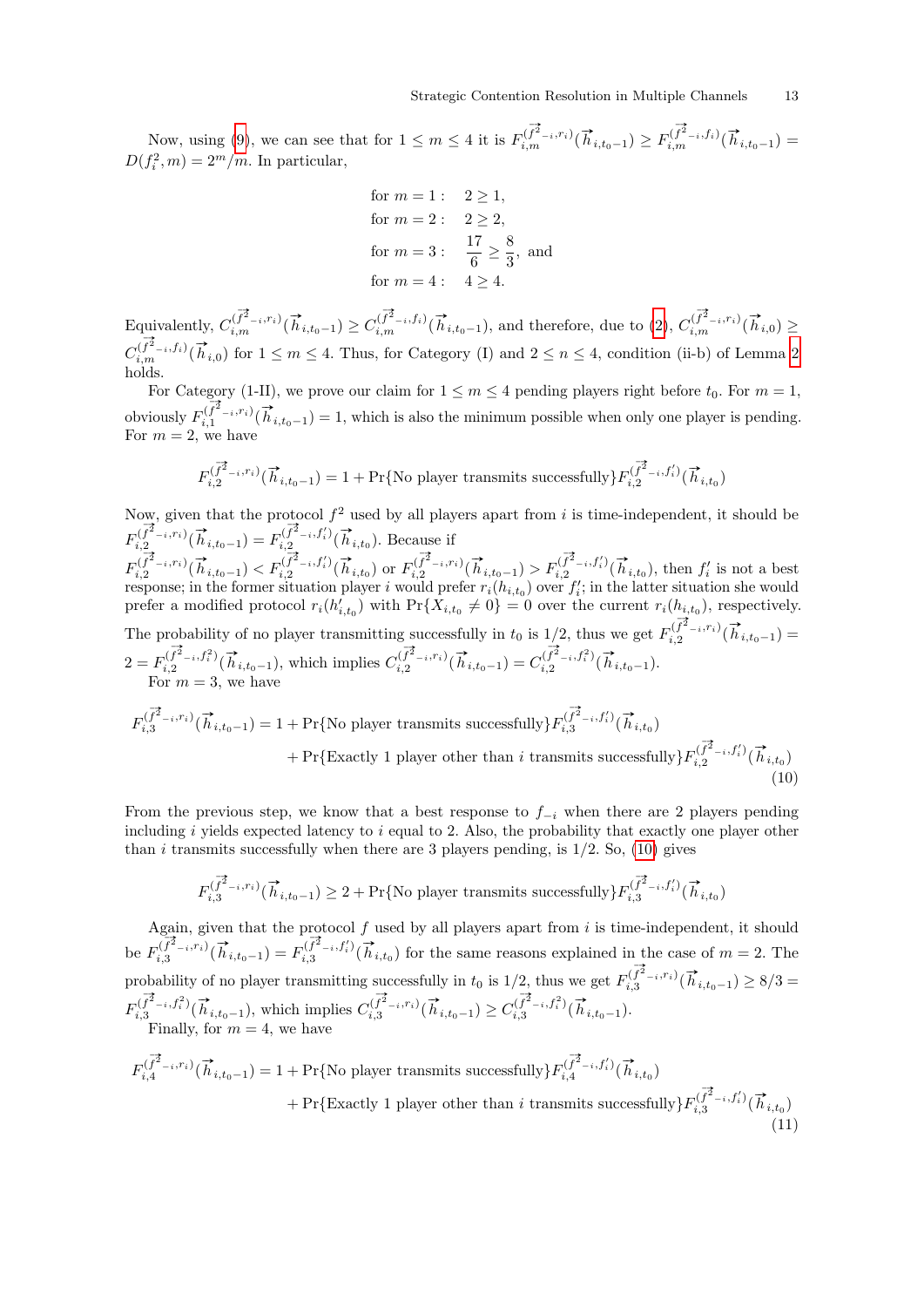#### 14 G. Christodoulou, T. Melissourgos, and P. G. Spirakis

From the previous step, we know that a best response to  $f_{-i}^2$  when there are 3 players pending including i yields expected latency to i at least  $8/3$ . Also, the probability that exactly one player other than  $i$  transmits successfully when there are 4 players pending, is  $3/8$ . So, [\(11\)](#page-12-1) gives

$$
F_{i,4}^{(\overrightarrow{f}^{\mathbf{2}}-\iota,r_{i})}(\overrightarrow{h}_{i,t_{0}-1})\geq 2+\Pr\{\textrm{No player transmits successfully}\}F_{i,4}^{(\overrightarrow{f}^{\mathbf{2}}-\iota,f'_{i})}(\overrightarrow{h}_{i,t_{0}})
$$

Again, given that the protocol  $f^2$  used by all players apart from i is time-independent, it should be  $F_{i,4}^{(\vec{f}^2 - i,r_i)}(\vec{h}_{i,t_0-1}) = F_{i,4}^{(\vec{f}^2 - i,f_i')}$  $\sum_{i=1}^{n} \sum_{i=1}^{n} (\overrightarrow{h}_{i,t_0})$  for the same reasons explained for  $m \in \{2,3\}$ . The probability of no player transmitting successfully in  $t_0$  is  $1/2$ , thus we get  $F_{i,4}^{(\overrightarrow{f}^2-i,r_i)}(\overrightarrow{h}_{i,t_0-1}) \geq 4$  $F_{iA}^{(\vec{f}^2-i,f_i^2)}$  $\sum_{i=1}^{\infty} \frac{(\overrightarrow{f}_i^2)_{i}(t)}{(\overrightarrow{h}_{i,t_0-1})_{i}(t)}$ , which implies  $C_{i,4}^{(\overrightarrow{f}_i^2-i,r_i)}(\overrightarrow{h}_{i,t_0-1}) \geq C_{i,4}^{(\overrightarrow{f}_i^2-i,f_i^2)}$  $\prod_{i,4}^{(\overrightarrow{f}^2-i,\overrightarrow{f}_i^2)}(\overrightarrow{h}_{i,t_0-1})$ . Thus, for Category (1-II) and  $2 \leq n \leq 4$ , condition (ii-b) of Lemma [2](#page-5-0) holds.

Now we proceed with the proof of the statement for  $1 \leq m \leq 4$  for the final category, namely Category (2-II), using the results from Category (1-II). For every  $m \geq 1$ , equation [\(8\)](#page-9-0) holds. For  $m = 1$ , we have

$$
F_{i,1}^{(\overrightarrow{f}^{\mathbf{2}}-i,r_i)}(\overrightarrow{h}_{i,t_0-1})=1+1\cdot F_{i,1}^{(\overrightarrow{f}^{\mathbf{2}}-i,f_i')}(\overrightarrow{h}_{i,t_0})\geq 2,
$$

where the above inequality comes from the fact that the minimum expected future latency for  $m = 1$ is 1 (found in Category (1-II)). By applying the same methodology for  $2 \le m \le 4$  we have

$$
F_{i,m}^{(\overrightarrow{f}_{i-1}^2,r_i)}(\overrightarrow{h}_{i,t_0-1}) \geq 3 + \left[1 - (m-1)\left(\frac{1}{2}\right)^{m-2}\right] \frac{2^m}{m} \geq \frac{2^m}{m} = F_{i,m}^{(\overrightarrow{f}_{i-1}^2,r_i^2)}(\overrightarrow{h}_{i,t_0-1}).
$$

Then, by taking into account our lower bounds for  $F_i^{(\overrightarrow{f}_{-i},r_i)}(\overrightarrow{h}_{i,t})$  when  $0 \le t \le t_0 - 1$  and for all possible numbers  $m$  of remaining players (including  $i$ ), we get

$$
F_i^{(\overrightarrow{f}^2-i,r_i)}(\overrightarrow{h}_{i,t_0-1}) \ge F_i^{(\overrightarrow{f}^2-i,f_i^2)}(\overrightarrow{h}_{i,t_0-1}),
$$
 which implies  $C_i^{(\overrightarrow{f}^2-i,r_i)}(\overrightarrow{h}_{i,t_0-1}) \ge C_i^{(\overrightarrow{f}^2-i,f_i^2)}(\overrightarrow{h}_{i,t_0-1}).$ 

Then, from Corollary [1](#page-5-1) and equation [\(2\)](#page-4-1) it is  $C_i^{(\overrightarrow{f}_i^2-i,f_i')}$  $\binom{\vec{f}^2-i, f'_i}{i}(\vec{h}_{i,0}) \ge C_i^{(\vec{f}^2-i, f_i^2)}$  $\prod_{i}^{(\overrightarrow{f}_{i}-i,\overrightarrow{f}_{i}^{2})}(\overrightarrow{h}_{i,0})$  and this completes the proof.  $\Box$ 

<span id="page-13-0"></span>**Theorem 3.** For  $n \in \{2,3,4\}$  players and  $k = 2$  channels,  $f^2$  is an equilibrium protocol with expected latencies 2, 8/3 and 4, respectively.

Proof. By combining Lemma [4,](#page-9-1) Lemma [5](#page-11-2) and the equilibrium characterization of Lemma [2.](#page-5-0)  $\Box$ 

 $n$  players - 3 transmission channels. Here, by employing our characterizations from Subsection [3.1,](#page-4-3) we give an acknowledgement-based, equilibrium protocol for  $n \in \{2, 3, 4, 5\}$  players and  $k = 3$ channels.

**Theorem 4.** For  $n \in \{2, 3, 4, 5\}$  players and  $k = 3$  channels,  $f^3$  defined in [\(4\)](#page-6-0) is an equilibrium protocol with expected latencies 3/2, 15/8, 189/80 and 597/200, respectively.

We omit the proof because the proof idea is the same as that of Theorem [3.](#page-13-0) However, the analysis here is done for each value of  $n$  separately, since we do not have a closed form (similar to that of Lemma [3\)](#page-6-1) for the expected latency of n players using protocol  $f^3$  for 3 channels. This is because, although using standard Markov chain techniques a linear recurrence relation of the expected latency is easily found, this recurrence relation has non-constant coefficients, for which - to our knowledge - there are no techniques in the literature to solve them<sup>[3](#page-13-1)</sup>.

<span id="page-13-1"></span><sup>&</sup>lt;sup>3</sup> We note that reducing the recurrence relation to one with constant coefficients using already existing techniques did not work.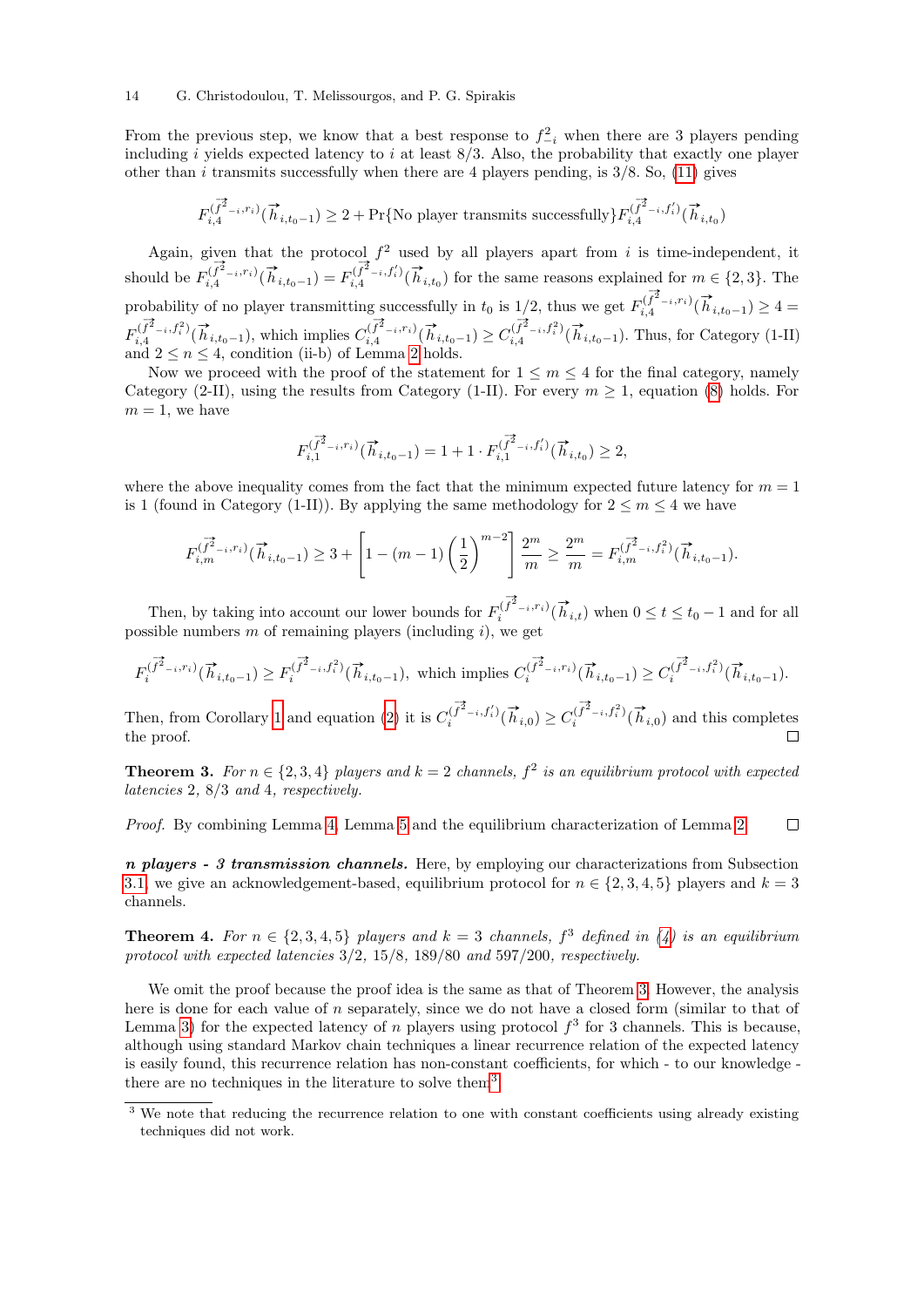# <span id="page-14-0"></span>4 Equilibria for Ternary Feedback Protocols

In this section we consider anonymous protocols with *ternary feedback*, that is, a pending player knows at every time t the number  $m \leq n$  of pending players. This knowledge is given to each player regardless of her transmission history.

#### <span id="page-14-2"></span>4.1 Nash equilibrium characterization

Here we give a characterization of FIN-EQ protocols for  $n \geq 1$  players and  $k = 2$  channels in the general history-dependent case for ternary feedback.

Theorem 5. There exists an anonymous, history-dependent, equilibrium protocol with ternary feedback for n players and 2 transmission channels.

*Proof.* Suppose  $n \geq 2$  players use the same protocol f in a system with 2 available transmission channels. At time t, the decision rule of a player with history  $h_{t-1}$  among m pending players is described by the probabilities with which she will transmit on channel 1 and channel 2, i.e.  $p_{m,t}^{i,1}$ and  $p_{m,t}^{i,2}$  respectively. These transmission probabilities, in general, depend on the history  $h_t$  of the respective player, however  $t$  is used instead as a subscript in order to make the notation lighter.

Also, suppose that the anonymous protocol f is an equilibrium and also that  $p_{m,t}^{i,1} \neq p_{m,t}^{i,2}$ . Without loss of generality  $p_{m,t}^{i,1} > p_{m,t}^{i,2}$ . Then a player could unilaterally deviate at round t and choose to transmit on channel 2 with probability 1, thus maximizing her probability of success. Therefore, in an anonymous, equilibrium protocol, for every history  $h_{t-1}$  and every number  $m \geq 2$  of pending players, each player assigns equal transmission probabilities to the channels. Hence we drop the channel indicator superscript - along with the player indicator superscript - and write  $p_{m,t}$ . Note that  $p_{m,t} \in [0, \frac{1}{2}].$ 

We will slightly abuse the notation here and write  $C_m(h_t)$  and  $F_m(h_t)$  for the expected cost of a player (e.g. Alice) and the *expected future cost* of a player respectively, at time  $t \geq 0$ , given history  $h_t$ , where there are  $1 \leq m \leq n$  pending players. Note that, since the protocol is symmetric, we have replaced the subscript that indicates the player's identity with the one that indicates the number of pending players, and we also have omitted the superscript f.

We have  $4$ 

$$
C_m(h_t) = P_m^{\times} \cdot (t+1) + P_m^{m-1} \cdot C_{m-1}(h_{t+1}) + P_m^{m-2} \cdot C_{m-2}(h_{t+1}) + P_m^m \cdot C_m(h_{t+1})
$$
  
or equivalently,  $F_m(h_t) = 1 + P_m^{m-1} \cdot F_{m-1}(h_{t+1}) + P_m^{m-2} \cdot F_{m-2}(h_{t+1}) + P_m^m \cdot F_m(h_{t+1}),$ 

where for 
$$
m \geq 2
$$
:  $P_m^{\times} = Pr\{\text{Alice transmits successfully}\}\$   
\n $= 2p_{m,t}(1 - p_{m,t})^{m-1}$ ,  
\n $P_m^{m-1} = Pr\{\text{Exactly 1 player other than Alice transmits successfully}\}\$   
\n $= 2(m-1)p_{m,t}[(1 - p_{m,t})^{m-1} - (m-1)p_{m,t}(1 - 2p_{m,t})^{m-2}],$   
\n $P_m^{m-2} = Pr\{\text{Exactly 2 players other than Alice transmit successfully}\}\$   
\n $= (m-1)(m-2)p_{m,t}^2(1 - 2p_{m,t})^{m-2},$   
\n $P_m^m = Pr\{\text{No player transmits successfully}\}\ = 1 - P_m^{\times} - P_m^{m-1} - P_m^{m-2}.$ 

For  $m = 1$  the pending player has probability of no transmission equal to zero, therefore  $F_1(h_t) = 1$ for every history  $h_t$ .

Now, given that  $m \geq 2$  players are pending, the equilibrium protocol cannot assign to them probability  $p_{m,t} = 0$  at any time t. That is because a unilateral deviator that surely transmitted to a channel would be successful and therefore she would acquire strictly smaller latency than any other player. Since transmission to both channels is in the support of the decision rule of a player at time  $t$ ,

<span id="page-14-1"></span><sup>&</sup>lt;sup>4</sup> The probabilities are correct by defining  $0^0 = 1$ .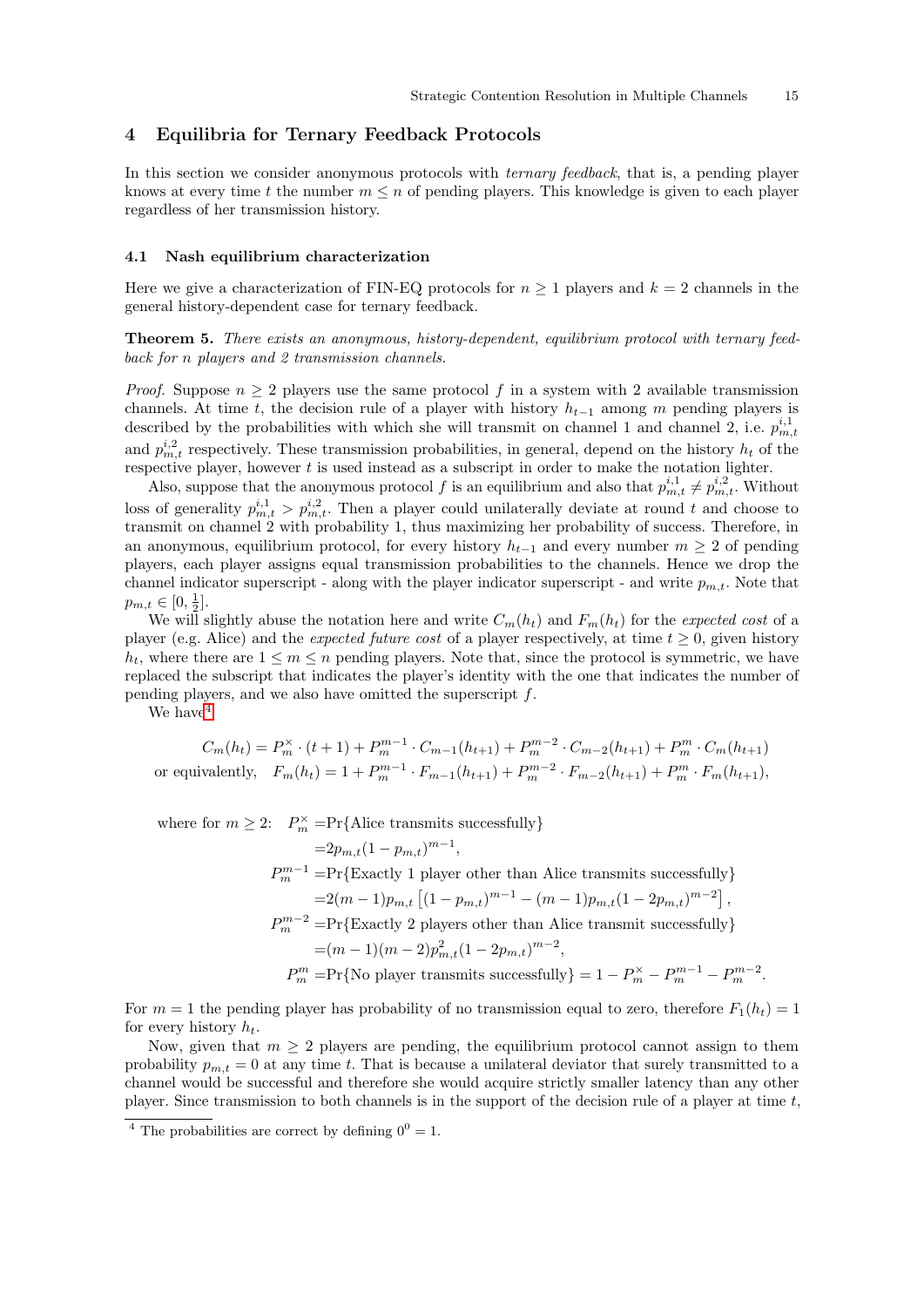both sure transmission attempt to some channel and no transmission should yield the same expected latency to a player. In the sequel we will use the expected future latency  $F_m(h_t)$  for our analysis. The expected future latency of Alice when she surely transmits on an arbitrary channel in round t with  $m \geq 2$  pending players (including herself) is

<span id="page-15-3"></span><span id="page-15-1"></span>
$$
F_m(h_t) = 1 + Q_m^{m-1} \cdot F_{m-1}(h_{t+1}) + (1 - Q_m^{\times} - Q_m^{m-1}) \cdot F_m(h_{t+1}), \tag{12}
$$

where for  $m \geq 3$ :  $Q_m^{\times} = Pr{\text{Alice transmits successfully}}$ 

<span id="page-15-2"></span>
$$
= (1 - p_{m,t})^{m-1},
$$
  
\n
$$
Q_m^{m-1} = \Pr\{\text{Exactly 1 player other than Alice transmits successfully}\}
$$
  
\n
$$
= (m - 1)p_{m,t} \left[ (1 - p_{m,t})^{m-2} - (1 - 2p_{m,t})^{m-2} \right],
$$
  
\n
$$
Q_m^m = \Pr\{\text{No player transmits successfully}\} = 1 - Q_m^{\times} - Q_m^{m-1},
$$
  
\nfor  $m = 2$ :  $Q_2^{\times} = 1 - p_{m,t}, Q_2^1 = 0, Q_2^2 = p_{m,t}.$  (13)

The expected future latency of Alice when she surely does not attempt transmission in round t with  $m \geq 2$  pending players (including herself) is

$$
F_m(h_t) = 1 + S_m^{m-1} \cdot F_{m-1}(h_{t+1}) + S_m^{m-2} \cdot F_{m-2}(h_{t+1}) + (1 - S_m^{m-1} - S_m^{m-2}) \cdot F_m(h_{t+1}), \quad (14)
$$

<span id="page-15-4"></span>where for 
$$
m \ge 3
$$
:  $S_m^{m-1} = \Pr{\text{Exactly 1 player other than Alice transmits successfully}}$   
\n
$$
= 2(m-1)p_{m,t} \left[ (1-p_{m,t})^{m-2} - (m-2)p_{m,t} (1-2p_{m,t})^{m-3} \right],
$$
\n
$$
S_m^{m-2} = \Pr{\text{Exactly 2 players other than Alice transmit successfully}}
$$
\n
$$
= (m-1)(m-2)p_{m,t}^2 (1-2p_{m,t})^{m-3},
$$
\n
$$
S_m^m = \Pr{\text{No player transmits successfully}} = 1 - S_m^{m-1} - S_m^{m-2},
$$
\nfor  $m = 2$ :  $S_2^1 = 2p_{m,t}, S_2^0 = 0, S_2^2 = 1 - 2p_{m,t}.$  (15)

By equating the right-hand sides of [\(12\)](#page-15-1) and [\(14\)](#page-15-2) we get the probability  $p_{m,t}$  as a function of expected future costs  $F_{m-1}(h_{t+1}), F_{m-2}(h_{t+1})$  and  $F_m(h_{t+1})$ .

The equilibrium probability that depends on the number of pending players  $m$  and defines the equilibrium protocol, although guaranteed to exist when expected (future) latencies are finite, is difficult to be expressed in closed form. Contrary to the case of a single channel studied in [\[11\]](#page-26-6), where  $p_{m,t}$  can be nicely expressed as a function of  $F_{m-1}(h_{t+1})$  and  $F_m(h_{t+1})$  in closed form, this does not seem to be the case in the current setting.

We should mention here that in the single-channel setting studied in [\[11\]](#page-26-6) the decision rule  $p_{m,t} = 1$ for  $m \geq 3$  is in equilibrium. However, in the case of two channels, a similar result (e.g.  $p_{m,t} = 1/2$ ) for any number of pending players does not seem to hold. Indeed, in time t with  $m \geq 5$  pending players playing  $p_{m,t} = 1/2$ , the best response with strictly better expected latency is  $p_{m,t} = 0$ .

#### <span id="page-15-0"></span>4.2 History-independent FIN-EQ protocols

Let us now consider anonymous, history-independent protocols, that is, protocols whose decision rules depend only on the number  $1 \leq m \leq n$  of pending players. Now, the decision rule  $p_m$  of the players does not depend on their transmission history (and therefore on time as well), hence a player's expected future latency  $F_m$  does not depend on her transmission history. In this class of protocols the following theorem fully characterizes the equilibria.

<span id="page-15-5"></span>Theorem 6. There exists a unique, anonymous, history-independent, equilibrium protocol with ternary feedback for n players and 2 transmission channels, which is: any player among  $2 \leq m \leq n$ remaining players, for every  $t \geq 1$  attempts transmission to each channel with equal probability  $p_m$ . This probability is  $\Theta(\frac{1}{\sqrt{m}})$  and yields expected future latency  $e^{\Theta(\sqrt{m})}$  for every player.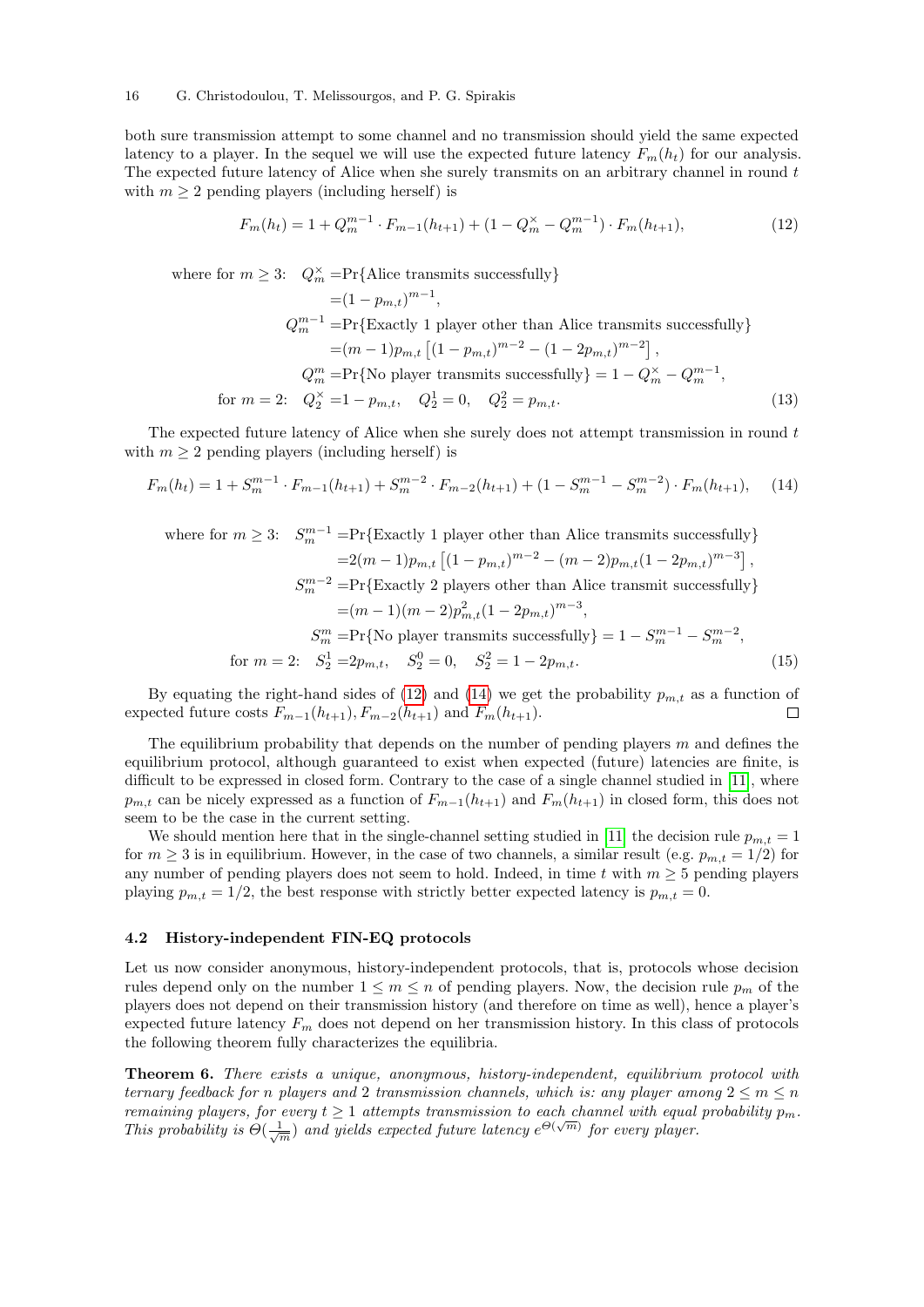Proof. By manipulating the equilibrium conditions [\(12\)](#page-15-1) and [\(14\)](#page-15-2) we find

$$
F_m = \frac{\left[Q_{m-1}^{m-2}S_m^{m-1} + S_m^{m-2}(1 - Q_{m-1}^{m-1})\right] - Q_m^{m-1}(Q_{m-1}^{m-2} - S_m^{m-2})}{(1 - Q_m^m) \left[Q_{m-1}^{m-2}S_m^{m-1} + S_m^{m-2}(1 - Q_{m-1}^{m-1})\right] - Q_{m-1}^{m-2}Q_m^{m-1}(1 - S_m^m)}.
$$
(16)

From this we can also get  $F_{m-1}$ , thus, replacing these two in relation [\(12\)](#page-15-1), which, in the historyindependent case becomes

<span id="page-16-1"></span><span id="page-16-0"></span>
$$
(1 - Q_m^m)F_m = 1 + Q_m^{m-1}F_{m-1},\tag{17}
$$

we get the recurrence relation for the transmission probability  $p_m$  to each channel. The resulting recurrence relation of  $p_m$  is non-linear with non-constant coefficients and for its form there is no methodology in the literature that solves it - to the authors' knowledge. However, we can find the asymptotic behaviour of  $p_m$  in the following way.

First, we show by induction that  $p_m$  is uniquely determined. The recurrence relation of  $p_m$  holds for  $m \geq 2$  since our probabilities Q and S are defined for this domain only. That is because probabilities Q and S stem from the requirement that "transmission" and "no transmission" are both in the support of the decision rule for a player, which is not true in the case of  $m = 1$ . As a base case of our induction we use  $m = 2$ , for which we find from [\(12\)](#page-15-1) and [\(14\)](#page-15-2) as unique solution the pair  $(p_2 = 1/2,$  $F_2 = 2$ ). Now consider some  $m \geq 2$  and assume that all  $p_{m'}$  are uniquely determined for every m',  $2 \le m' \le m$ , and thus all  $F_{m'}$  are uniquely determined by [\(16\)](#page-16-0). Let us replace m with  $m + 1$  in [\(17\)](#page-16-1), and fix  $p_m$  and  $F_m$  with the known ones. This gives us a rational univariate function - let us call it h - of  $p_{m+1}$ , i.e.  $h(p_{m+1}) = (1 - Q_{m+1}^{m+1})F_{m+1} - 1 - Q_{m+1}^m F_m$ . We would like to find the roots of h in the interval  $(0, 1/2]$ . By substituting  $Q_{m+1}^{m+1}$ ,  $Q_{m+1}^m$  and  $F_m$  from [\(13\)](#page-15-3) and [\(16\)](#page-16-0) respectively, and then examining the first and second derivative of h, we can see that  $h(0) = 0$ , h has its unique minimum for some  $p'_{m+1} \in (0, 1/2)$ , and it is strictly decreasing in  $[0, p'_{m+1}]$ . In  $[p'_{m+1}, 1/2]$  it is strictly increasing and  $h(1/2) \geq 0$ . Therefore, in  $(0, 1/2]$  there is a unique root  $p_{m+1}^*$  of h.

Now we proceed in showing that the asymptotic behaviour in both sides of the recurrence relation [\(17\)](#page-16-1) is the same for  $p_m \in \Theta(1/\sqrt{m})$ . First, we express the probabilities Q and S (see sets of equations [\(13\)](#page-15-3) and [\(15\)](#page-15-4)) in terms of  $Q_m^{\times}$ , and then we put  $p_{m,t} = p_m \in \Theta(1/\sqrt{m})$ . This gives:

$$
Q_m^{\times} \in e^{-\Theta(\sqrt{m})}, \quad Q_m^{m-1} = Q_m^{\times} \cdot f_1(m), \quad Q_m^{m-2} = 0, \quad Q_m^m = 1 - Q_m^{\times} \cdot f_2(m), \quad \text{and}
$$
  

$$
S_m^{\times} = 0, \quad S_m^{m-1} = Q_m^{\times} \cdot g_1(m), \quad S_m^{m-2} = (Q_m^{\times})^2 \cdot g_2(m), \quad S_m^m = 1 - Q_m^{\times} \cdot g_3(m),
$$

where the functions  $f_1(m)$ ,  $f_2(m)$ ,  $g_1(m)$ ,  $g_3(m)$  are in  $\Theta(\sqrt{m})$  and  $g_2(m)$  is in  $\Theta(m)$ . Now that we have described the asymptotic behaviour of the probabilities Q and S, we can find the asymptotic behaviour of the expected future latency  $F_m$  using [\(16\)](#page-16-0). By carefully simplifying the numerator and denominator in the right-hand side of [\(16\)](#page-16-0) we get

$$
F_m = \frac{1}{Q_m^{\times} \cdot h_1(m)}, \quad \text{where } h_1(m) \in \Theta(\sqrt{m}).
$$

Recall that  $Q_m^{\times} \in e^{-\Theta(\sqrt{m})}$ , thus  $F_m \in e^{\Theta(\sqrt{m})}$ . The above formula for  $F_m$  also implies that  $F_{m-1} =$  $1/\left(Q_{m-1}^{\times}\cdot h_2(m)\right)$ , where  $h_2(m) \in \Theta(\sqrt{m})$ . By substituting  $F_m$  and  $F_{m-1}$  in the recurrence relation [\(17\)](#page-16-1), we show that the asymptotic behaviour in both sides of it are the same, in particular,  $\Theta(1)$ . This completes the proof.  $\Box$ 

The latter result is analogous to the one in [\[11\]](#page-26-6) that characterizes anonymous, history-independent, equilibrium protocols with ternary feedback for the case of a single channel. However here, the proof methodology is different due to the fact that there is no known technique to express the equilibrium transmission probabilities in closed form, therefore their asymptotic behaviour can only be extracted from a recurrence relation, which, contrary to the one in [\[11\]](#page-26-6), is quite complex. Using dynamic programming, we can compute the equilibrium probabilities in linear time; for up to  $m = 100$  the equilibrium probabilities are presented in Figure [1.](#page-17-2)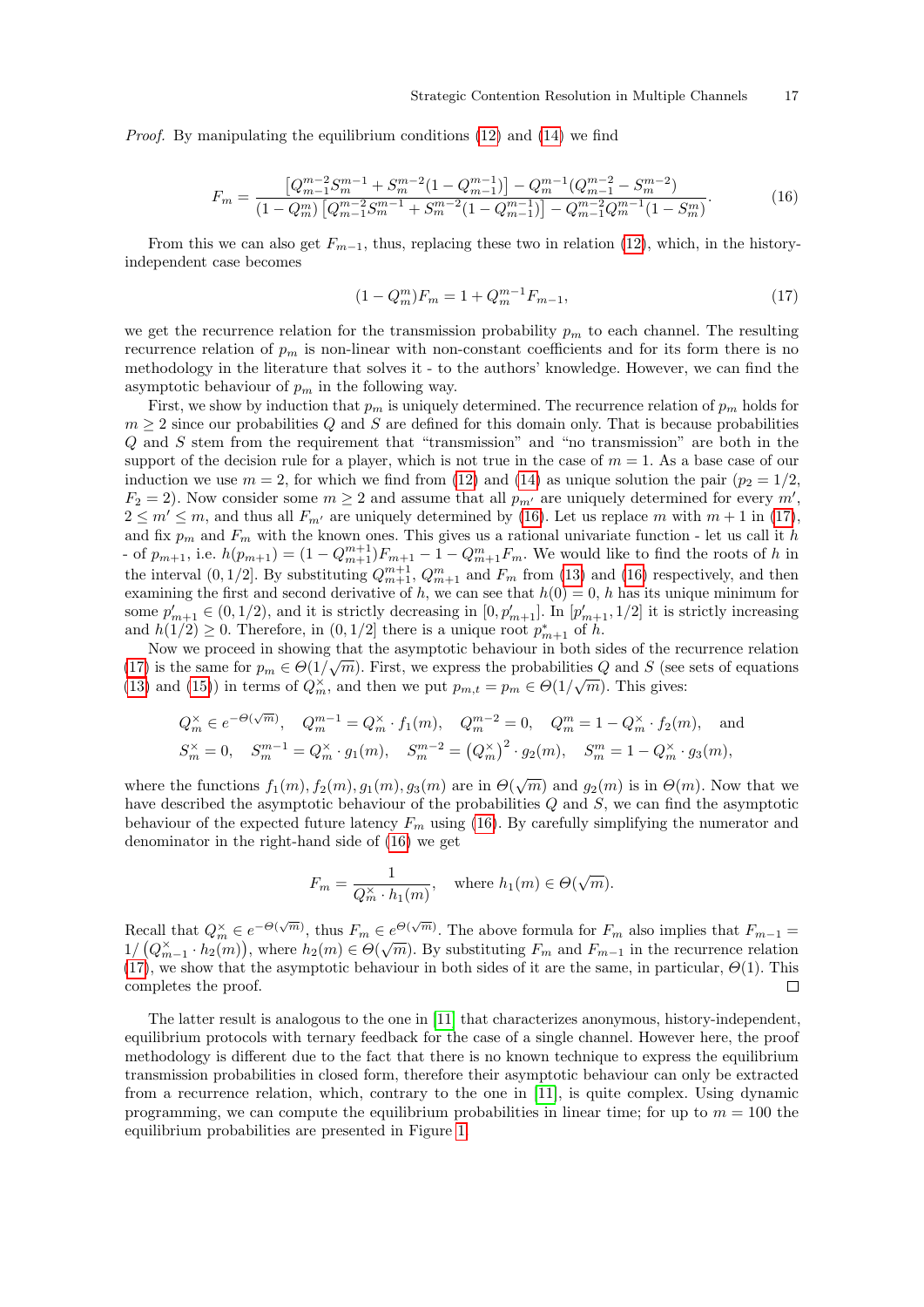

<span id="page-17-2"></span>Fig. 1. Blue: the equilibrium probabilities  $p_m$  for  $2 \le m \le 100$ . Red: experimental upper bound, function  $\frac{2}{\sqrt{m-1}}$ . Black: experimental lower bound, function  $\frac{1}{2\sqrt{m-1}}$ .

# <span id="page-17-1"></span>5 IN-EQ Protocols for Both Feedback Classes

Ideally, we would like to find an anonymous, equilibrium protocol that is efficient (i.e. the time until all players transmit successfully is  $\Theta(n/k)$  with high probability) and also has finite expected latency. For the case of ternary feedback and a single channel such a protocol was found in [\[11\]](#page-26-6). That protocol set a deadline  $t_0 \propto n$  after which it prescribed to the players to transmit with probability 1 on the channel at every time. It is easy to see that transmitting surely at every time is an equilibrium for more than 2 players. The idea of that protocol was to employ that "bad equilibrium" by putting it after the deadline so as to keep the players that were unsuccessful until  $t_0$  for a very long (exponential in  $n$ ) time. This works as a threat to the players, which they try to avoid by adopting a cooperative behaviour; using a history-dependent, equilibrium protocol they attempt transmission with probability low enough so that all of them are successful before the deadline with high probability. After the long part of the protocol, there is a last part that prescribes to the players to use a history-independent, equilibrium protocol (similar to the one we find for the 2-channel case) which has finite expected future latency. Since all three parts of the protocol are in equilibrium, the whole protocol is in equilibrium as well.

However, for the case of multiple channels in both the ternary feedback and acknowledgement-based feedback classes, a protocol with the above structure cannot be constructed as the following theorem shows. First, let us define the following notion of equilibrium protocol: By equilibrium with blocking step (EBS) we call an anonymous, equilibrium protocol with the property that there exists a time-step  $( $\infty$ ) of the protocol in which every pending player has probability of successful transmission equal$ to 0.

<span id="page-17-0"></span>**Theorem 7.** In the classes of acknowledgement-based and ternary feedback protocols with  $k > 2$ channels and  $n \geq 2$  players, there exists no equilibrium protocol with blocking step (EBS) and finite expected latency.

*Proof.* Assume for the sake of contradiction, that f is an anonymous equilibrium protocol with finite expected latency and it has a blocking step. Suppose all  $n$  players follow  $f$ , therefore the protocol profile is  $f = (f_1, f_2, \ldots, f_n) = (f, f, \ldots, f)$ . Also, suppose that the blocking step is at  $t = t_0$ , which prome is  $j = (j_1, j_2, \dots, j_n) = (j, j, \dots, j)$ . Also, suppose that the blocking step is at  $t = t_0$ , which<br>means that in any combination of personal histories  $\vec{h}_{t_0} = (h_{1,t_0}, h_{2,t_0}, \dots, h_{m,t_0})$  of the  $m \le n$ pending players which happens with positive probability under  $\vec{f}$ , no player transmits successfully. Additionally, since f is an equilibrium protocol, at  $t_0$  the probability that some channel is "free" is 0,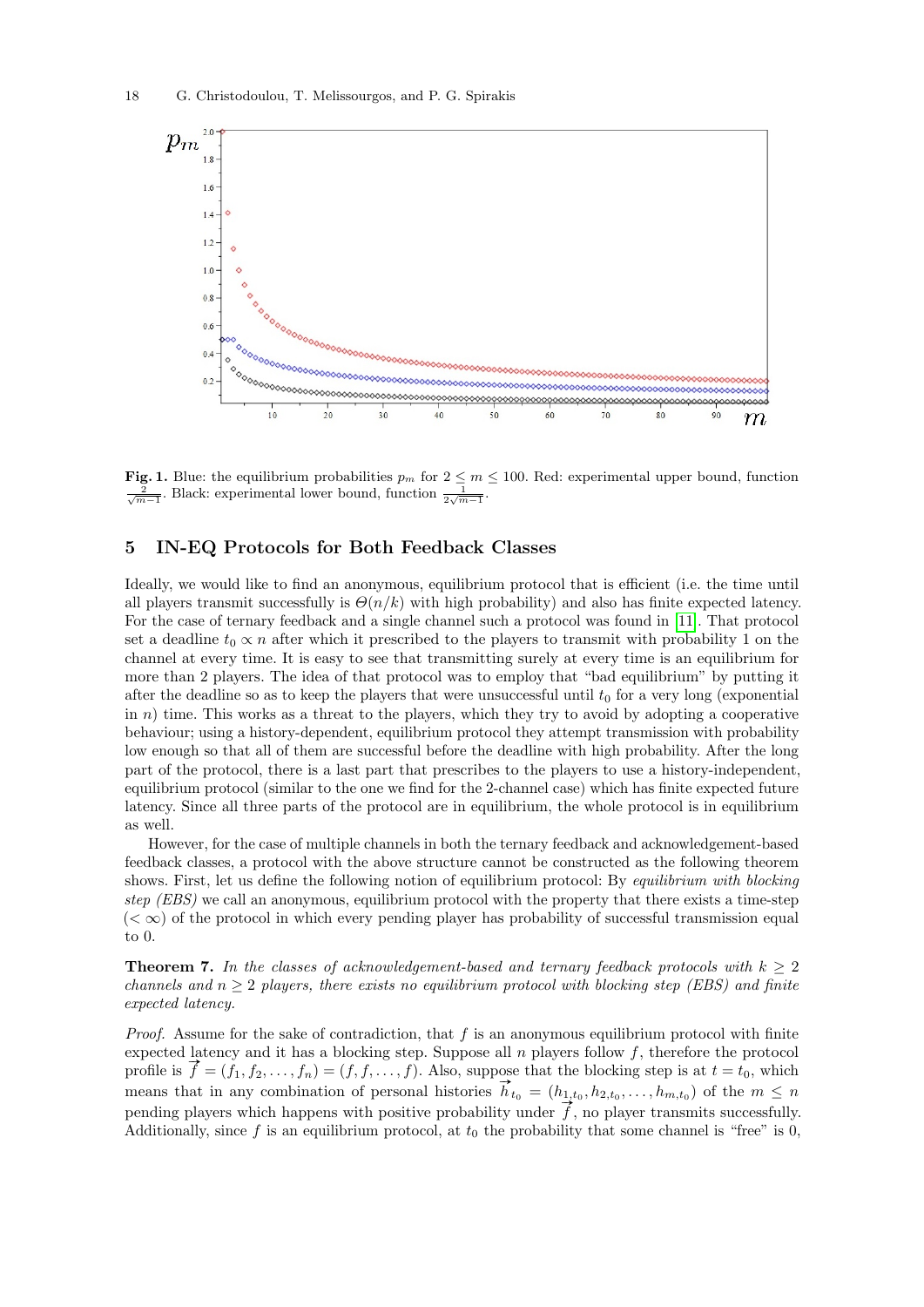because if not, a player could deviate unilaterally at  $t_0$  by choosing that channel with some positive probability, and thus improve her expected latency.

Consider the set H that contains all combinations of personal histories<br> $\overrightarrow{h}_{t_0-1} = (h_{1,t_0-1}, h_{2,t_0-1}, \ldots, h_{m,t_0-1})$ . Consider also the subset  $H_>$  of H that contains all combinations that happen with positive probability, and the subset  $H_0 = H \setminus H_{\geq}$  containing those that happen tions that happen with positive probability, and the subset  $H_0 = H \setminus H_2$  containing those that happen<br>with probability 0. For the reasons explained above, any combination  $\overline{h}'_{t_0-1} \in H_2$  is characterized by the property that the combination of decision rules of the  $m$  pending players at  $t_0$  that it produces necessarily has at least 2 players assigning probability 1 on each channel (so that every channel is surely blocked and no player can deviate unilaterally). Any combination  $\vec{h}'_{t_{0}-1}$  that does not have this property must be in  $H_0$ , otherwise a player that under f would assign probability 1 on a surely blocked channel at  $t_0$ , she could unilaterally deviate by assigning at  $t_0$  an appropriate positive probability on a channel that is "free" with positive probability, and decreasing her expected latency.

bability on a channel that is "free" with positive probability, and decreasing her expected latency<br>Now pick an arbitrary element  $\vec{h}'_{t_0-1}$  of  $H_>$ , and without loss of generality, suppose that players  $1, 2, \ldots, 2k$  block all k channels with probability 1 at  $t_0$ . That is

<span id="page-18-0"></span>
$$
f_1(h_{1,t_0-1}) = (\Pr\{X_{1,t_0} = 1\} = 1, \Pr\{X_{1,t_0} \neq 1\} = 0),
$$
  
\n
$$
f_2(h_{2,t_0-1}) = (\Pr\{X_{2,t_0} = 1\} = 1, \Pr\{X_{2,t_0} \neq 1\} = 0),
$$
  
\n
$$
f_3(h_{3,t_0-1}) = (\Pr\{X_{3,t_0} = 2\} = 1, \Pr\{X_{3,t_0} \neq 2\} = 0),
$$
  
\n
$$
f_4(h_{4,t_0-1}) = (\Pr\{X_{4,t_0} = 2\} = 1, \Pr\{X_{4,t_0} \neq 2\} = 0),
$$
  
\n
$$
\vdots
$$
  
\n
$$
f_{2k-1}(h_{2k-1,t_0-1}) = (\Pr\{X_{2k-1,t_0} = k\} = 1, \Pr\{X_{2k-1,t_0} \neq k\} = 0),
$$
  
\n
$$
f_{2k}(h_{2k,t_0-1}) = (\Pr\{X_{2k,t_0} = k\} = 1, \Pr\{X_{2k,t_0} \neq k\} = 0).
$$
  
\n(18)

Consider now that the event  $\vec{h}_{t_0-1}^*$  where all players have the same history  $h_{1,t_0-1}$  right before  $t_0$ , and observe that happens with positive probability, because the game starts with all players having the exact same history, i.e. the empty history, and can continue having the same history by transmitting to the exact same channels for every  $t \leq t_0 - 1$  since they will be prescribed identical transmitting to the exact same channels for every  $t \leq t_0 - 1$  since they will be prescribed identical decision rules by protocol f. Therefore  $\vec{h}_{t_0-1}^* \in H_>$ . In such an event, all players, just like player 1 in [\(18\)](#page-18-0) above, will transmit with probability 1 on channel 1 at  $t_0$ . Therefore the remaining  $k-1$ T in (18) above, will transmit with probability 1 on channel 1 at  $t_0$ . Therefore  $\vec{h}^*_{t_0-1} \in H_0$  which is a contradiction.

In the above analysis, the arguments about a player being able to unilaterally deviate and decrease her expected latency, need the extra property that the expected latency of the player is finite. Because if the expected latency is infinite, unilateral deviation does not make it finite, therefore she has no incentive to deviate. The proof is complete.  $\Box$ 

This impossibility result discourages the search for anonymous, efficient, multiple-channel, equilibrium protocols with the additional property of finite expected latency, since the only candidate that guarantees efficiency seems to be a deadline protocol. Whether no anonymous, efficient, equilibrium protocol with finite expected latency can be found for multiple channels is one of the most interesting open problems that stem from this work.

In the rest of this section we present IN-EQ protocols within the classes of acknowledgement-based and ternary feedback for the general case of  $k \ge 1$  channels and any number of  $n \ge 2k + 1$  players. For this, we employ the deadline idea introduced in [\[11\]](#page-26-6) and consequently used in [\[7,](#page-25-2)[8\]](#page-26-18). Our protocols are efficient, even though the expected latency is infinite.

#### 5.1 Acknowledgemnt-based feedback

In the aforementioned companion short paper [\[10\]](#page-26-7) we provided an efficient deadline protocol with infinite expected latency for  $k \geq 1$  channels and  $n \geq 2k + 1$  players. This protocol generalizes the efficient protocol of [\[7\]](#page-25-2) which deals with a single channel and at least 3 players. The general protocol we present uses their idea, that is, estimating the number of pending players (since it is not known in the acknowledgement-based environment) and adjusting the transmission probabilities of the players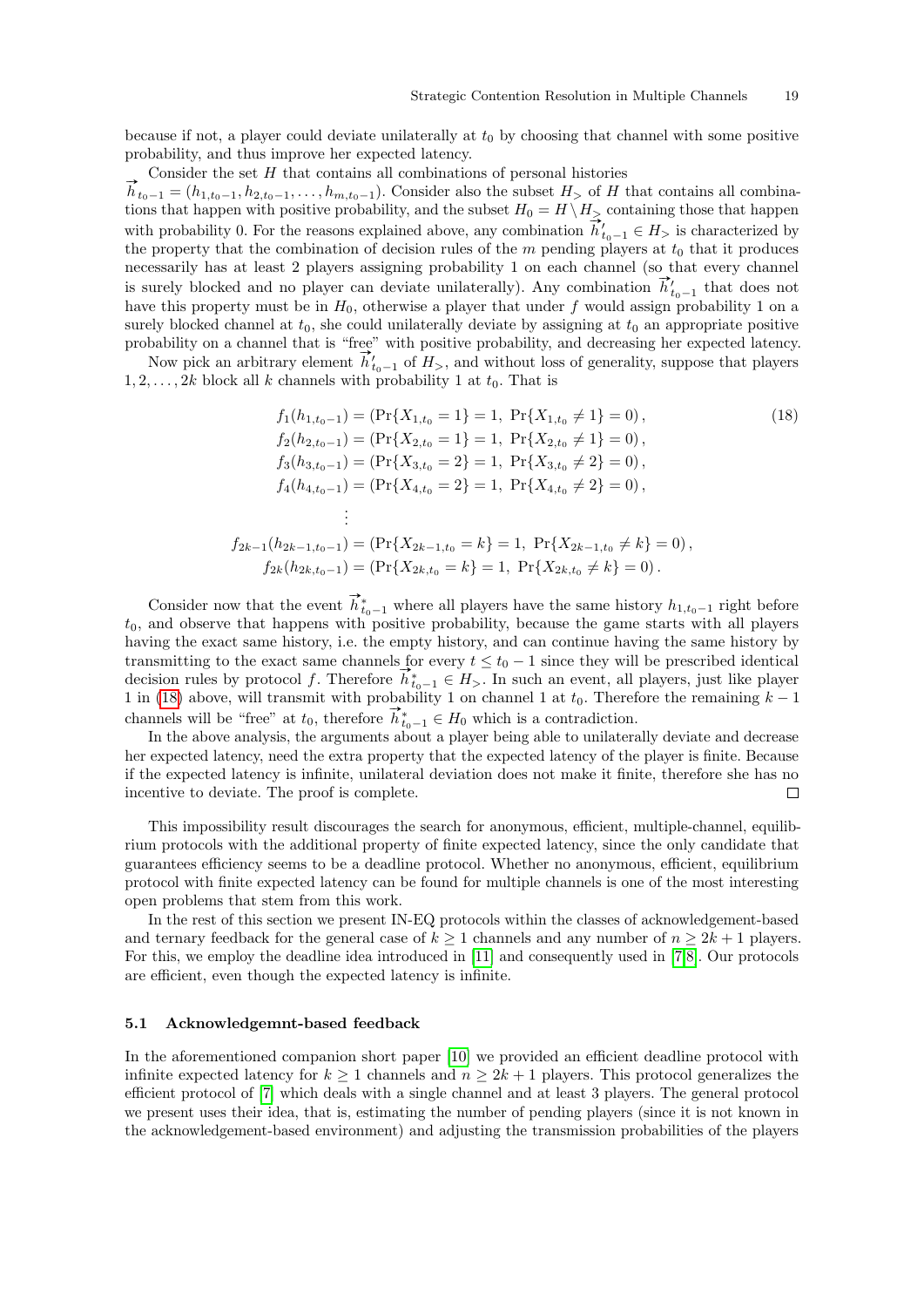accordingly, in order to simulate a socially optimal protocol (see protocol SOP below) that allows all transmission to be successful by time  $\Theta(n/k)$  with high probability. Our modification is that, instead of prescribing to the players to always transmit to the single channel once they reach the deadline (so that with some positive probability they get blocked forever), we block all channels with positive probability by prescribing a random assignment of each player to a channel.

In particular, consider  $k \ge 1$  transmission channels,  $n \ge 2k + 1$  players, a fixed constant  $\beta \in (0,1)$ and a deadline  $t_0$  to be determined consequently. The  $t_0 - 1$  time steps are partitioned into  $r + 1$ consecutive intervals  $I_1, I_2, \ldots, I_{r+1}$  where r is the unique integer in  $\left[-\log_\beta n/2 - 1, -\log_\beta n/2\right]$ . For any  $j \in \{1, 2, \ldots, r+1\}$  define  $n_j = \beta^j n/k$ . For  $j \in \{1, 2, \ldots, r\}$  the length of interval  $I_j$  is  $l_j = \lfloor \frac{e}{\beta} n_j \rfloor$ . Interval  $I_{r+1}$  is special and has length  $l_{r+1} = n/k$ . We define the following anonymous protocol.

#### Protocol g<sub>1</sub>:

Every player among  $1 \leq m \leq n$  pending players for  $t \in I_j$  assigns transmission probability  $1/\max\{n_j, k\}$  to each channel. Right before the deadline  $t_0 = 1 + \sum_{j=1}^{r+1} l_j$  each pending player is assigned to a random channel equiprobably, and for  $t \geq t_0$  always attempts transmission to that channel.

**Lemma 6.** Protocol  $g_1$  for  $n \geq 2k + 1$  players and  $k \geq 1$  channels, is an equilibrium protocol and it is also efficient.

*Proof.* First we prove that  $g_1$  is an equilibrium protocol when  $n \geq 2k + 1$ . Consider an arbitrary player i, and observe that since all players play  $q_1$  the probability that all of them will be still pending by  $t_0$  is  $1/n^{t_0} > 0$ . Given that, the probability that player i at  $t_0$  will be assigned to the same channel with at least 2 other players is at least the probability that she will be assigned to the same channel with all other players, which is at least  $1/k^n > 0$ . Hence, the probability that player i can find herself in  $t = t_0$  pending together with two other players is positive, and in this case she will remain pending forever. Therefore, i's expected latency is  $\infty$ , and since by any unilateral deviation of i she cannot make the aforementioned event empty, her expected latency will always be  $\infty$ . Therefore,  $g_1$  is an equilibrium protocol.

Now we proceed by showing that  $g_1$  is also efficient, that is, all players transmit successfully by time  $t_0 = 1 + \sum_{j=1}^{r+1} l_j \in \Theta(n/k)$ . The proof of efficiency is essentially the same as that of Theorem 11 in [\[7\]](#page-25-2) and it is omitted. The difference here is that we have tuned  $n_i$  and  $l_{r+1}$  according to our problem and we have used variable r instead of  $k$ . As a consequence, this result is the same as that of the aforementioned theorem in [\[7\]](#page-25-2), except that ours has  $n/k$  instead of n.  $\Box$ 

#### 5.2 Ternary feedback

In the ternary feedback setting, the use of the unique history-independent equilibrium (see Subsection [4.2\)](#page-15-0) yields exponential expected latency in the number of players  $n$ , and additionally, even one player's latency being any polynomial in  $n$  happens with exponentially small probability. This fact points to history-dependent protocols as candidates for efficient equilibria. Here, we construct a protocol (Theorem [8\)](#page-24-0) which imposes a heavy cost on any player that does not manage to transmit successfully until a certain deadline-round. This forces any potential deviator to play "fairly" until the deadline and follow an anonymous, socially optimal protocol, named  $SOP$  (guarantees expected time  $\Theta(n/k)$ ) for all players to pass).

<span id="page-19-0"></span>To prove the main theorem of this subsection we need a series of technical results. As a first step, we give the general Lemma [7](#page-19-0) that determines the expected number of successful transmissions in a round where  $m$  players have a uniform distribution on the channels, and subsequently in Fact [1](#page-21-0) we find the maximum of that expected number. Then, we present another lemma (Lemma [8\)](#page-21-1) that gives an upper bound on the expected finishing time when  $m \leq k$ . Finally, using all the aforementioned intermediate results, we present a socially optimal protocol in Lemma [9](#page-22-0) which is employed in the proof for our main theorem (Theorem [8\)](#page-24-0) that concerns our IN-EQ protocol.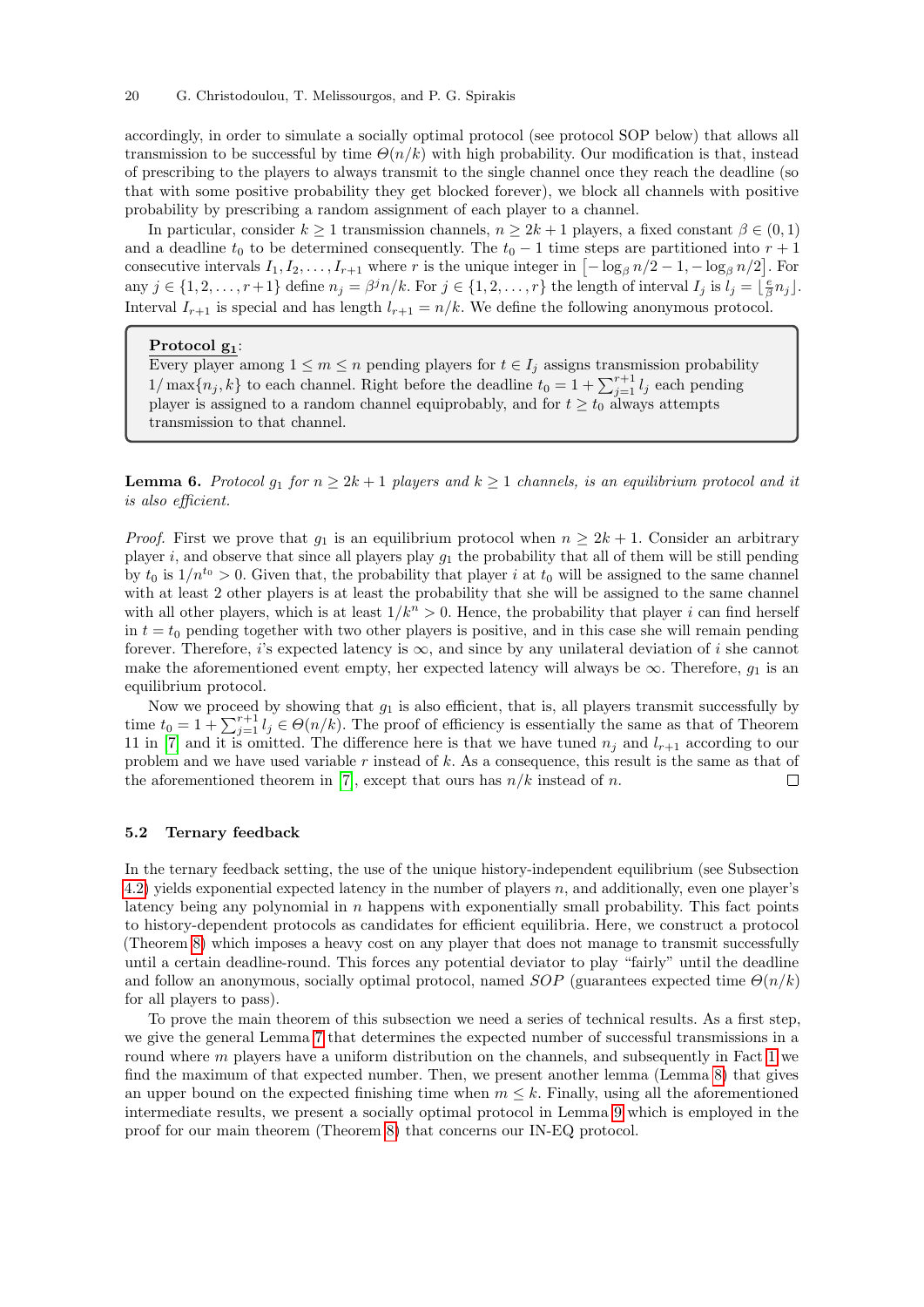**Lemma 7.** Consider a single round with  $k \ge 1$  channels and  $n \ge 1$  players. Assume that for every player the probability of transmission attempt is  $z \in [0,1]$  which she splits equally to all k channels. Then, the expected number<sup>[5](#page-20-1)</sup> of players that transmit successfully is  $zn \left(1 - \frac{z}{k}\right)^{n-1}$ .

*Proof.* For a fixed  $z \in [0,1]$ , denote by  $X_n$  the random variable that indicates how many players transmit successfully in a round with n players. Note that when  $z = 1$  and  $n \geq 2$ , the case where  $X_n = n - 1$  is impossible since in order for some player to have a failed transmission she has to be blocked by someone else.

Our problem reduces to the following balls-and-bins problem: Consider  $n$  balls and  $k$  bins, where  $n \geq 1$ . Each ball is thrown with probability  $z/k$  to each bin, and not thrown at all with probability  $1-z$ . Random variable  $X_n \in \{0,1,2,\ldots,n\}$  now indicates the number of bins that had a single ball after the experiment.

We want to find  $\mathbb{E}[X_n]$ . For this, we will employ the probability of the event that x bins contain a single ball given that the round started with n balls. Denote by  $A_i$  the event that bin j contains a single ball. Also, we define the probabilities of intersections between such events

$$
p_j = \Pr(A_j), \quad p_{jm} = \Pr(A_j \cap A_m), \quad p_{jml} = \Pr(A_j \cap A_m \cap A_l), \quad \dots
$$

and we write  $S_r$  to denote the sums of all distinct p's with r subscripts. That is

$$
S_1 = \sum_{j=1}^k p_j
$$
,  $S_2 = \sum_{j < m} p_{jm}$ ,  $S_3 = \sum_{j < m < l} p_{jm}, \dots$ 

where the subscripts are in increasing order  $j < m < l < \cdots < k$  for uniqueness, so that in the sums each combination appears only once; therefore  $S_r$  has  $\binom{k}{r}$  terms. In our setting, each term of  $S_r$  equals

$$
\binom{n}{r}r!\left(\frac{z}{k}\right)^r\left(1-\frac{rz}{k}\right)^{n-r}
$$

since for specific r bins to contain a single ball there are  $\binom{n}{r}$  combinations of r balls, which should occupy the r bins with r! orders. Each of those chosen r balls can fall in a bin with probability  $\frac{z}{k}$  and each of the rest  $n - r$  balls has to fall in some other than those r bins or not be thrown at all, which happens with probability  $1 - \frac{rz}{k}$ . So,

<span id="page-20-0"></span>
$$
S_r = {k \choose r} {n \choose r} r! \left(\frac{z}{k}\right)^r \left(1 - \frac{rz}{k}\right)^{n-r}
$$

and by the Inclusion-Exclusion Theorem, the probability that exactly  $x$  bins contain a single ball is the following  $6$ 

$$
P_n(x) = \sum_{r=x}^n (-1)^{r-x} {r \choose x} S_r
$$
  
= 
$$
\sum_{r=x}^n (-1)^{r-x} {r \choose x} {k \choose r} {n \choose r} r! \left(\frac{z}{k}\right)^r \left(1 - \frac{rz}{k}\right)^{n-r}
$$
 (19)

<span id="page-20-1"></span> $\overline{5}$  We define  $0^0 = 1$ .

<span id="page-20-2"></span><sup>&</sup>lt;sup>6</sup> For the case where  $a < b$  we define  $\binom{a}{b} \triangleq 0$  so that the analysis is displayed only once for both cases  $n \leq k$ and  $n > k$ .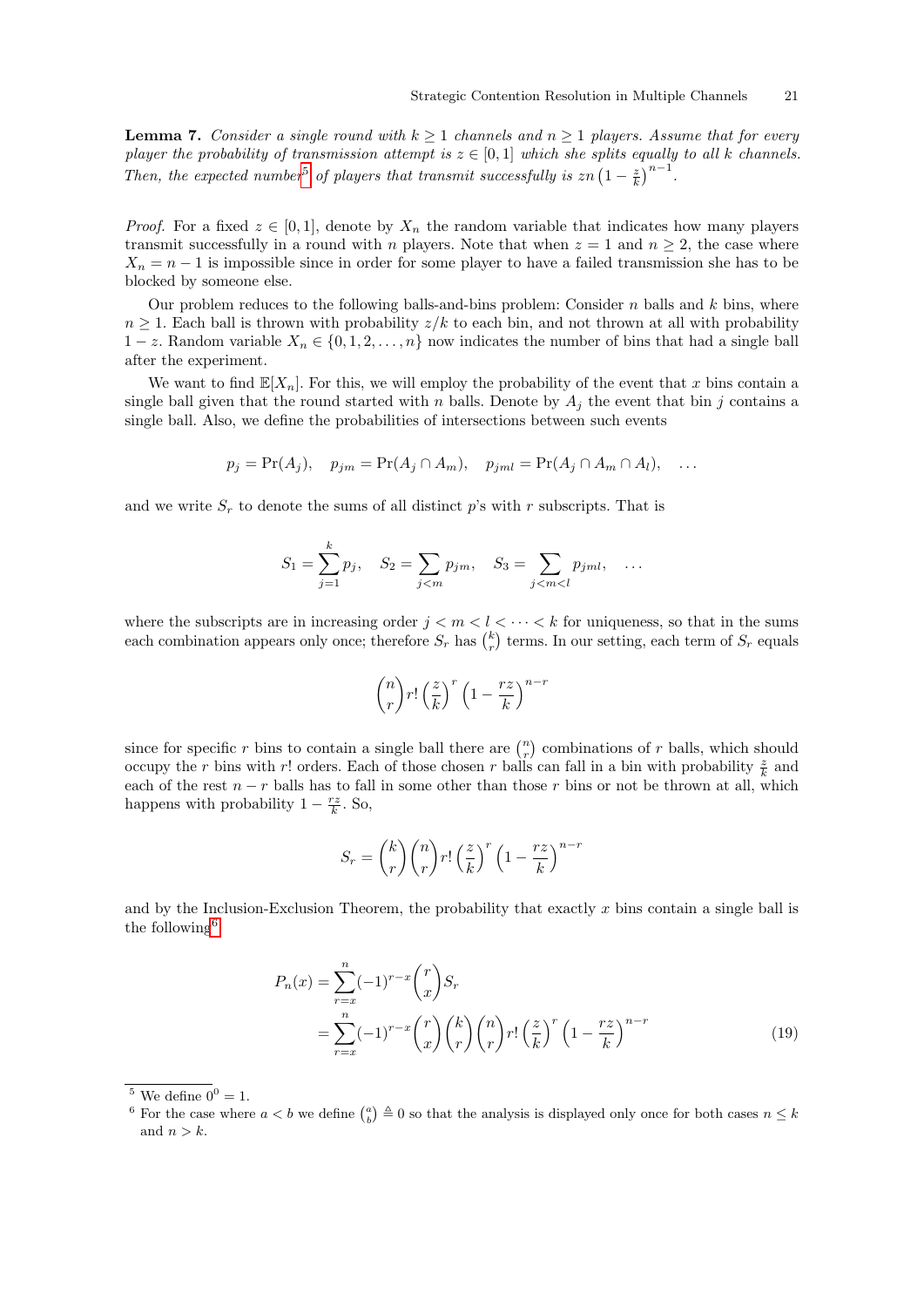#### 22 G. Christodoulou, T. Melissourgos, and P. G. Spirakis

We want to calculate  $\mathbb{E}[X_n]$ . We have

$$
\mathbb{E}[X_n] = \sum_{x=0}^n x P_n(x)
$$
  
\n
$$
= \sum_{x=0}^n \sum_{r=x}^n (-1)^{r-x} x {r \choose x} {k \choose r} {n \choose r} r! \left(\frac{z}{k}\right)^r \left(1 - \frac{rz}{k}\right)^{n-r}
$$
  
\n
$$
= \sum_{r=0}^n \sum_{x=0}^r (-1)^{r-x} x {r \choose x} {k \choose r} {n \choose r} r! \left(\frac{z}{k}\right)^r \left(1 - \frac{rz}{k}\right)^{n-r}
$$
  
\n
$$
= \sum_{r=0}^n {k \choose r} {n \choose r} r! \left(\frac{z}{k}\right)^r \left(1 - \frac{rz}{k}\right)^{n-r} \sum_{x=0}^r (-1)^{r-x} x {r \choose x}
$$
  
\n
$$
= \sum_{r=0}^n {k \choose r} {n \choose r} r! \left(\frac{z}{k}\right)^r \left(1 - \frac{rz}{k}\right)^{n-r} (-1)^r \sum_{x=0}^r (-1)^x x {r \choose x}
$$
  
\n
$$
= {k \choose 1} {n \choose 1} \frac{z}{k} \left(1 - \frac{z}{k}\right)^{n-1} (-1)(-1) \quad (\text{since } \sum_{x=0}^r (-1)^x x {r \choose x} = -1 \text{ for } r = 1, \quad 0 \text{ otherwise})
$$
  
\n
$$
= zn \left(1 - \frac{z}{k}\right)^{n-1}.
$$

The following fact shows where the expected number of players of the above theorem is maximized as a function of z (the probability mass devoted to transmission).

<span id="page-21-0"></span>**Fact 1.** Consider the function  $f(z) = zn(1 - z/k)^{n-1}$ , with domain [0, 1] and parameters  $k \ge 1$ , and  $n \geq 1$ . The maximum of f is attained for  $z = \min\{k/n, 1\}$ .

Proof. The first and second derivatives of f are

$$
f'(n) = n\left(1 - \frac{zn}{k}\right)\left(1 - \frac{z}{k}\right)^{n-2}
$$

$$
f''(n) = n(n-1)\left(1 - \frac{z}{k}\right)^{n-3}\frac{nz - 2k}{k^2}
$$

When  $n < k$ , then  $f'(z) > 0$  and therefore the global maximum of f is attained for  $z = 1$ , which gives  $f(1) = n(1 - 1/k)^{n-1}.$ 

When  $n \geq k$ , the first derivative of f is 0 for (a)  $z = k$  when  $n \geq 3$ , or (b)  $z = k/n$  when  $n \geq 1$ . Case (a) only works if  $k = 1$  due to the domain of z and gives  $f(1) = 0$ .  $f'(z)$  is positive in  $[0, k/n)$ , and negative in  $(k/n, 1)$ . Therefore,  $f(k/n) = k(1 - 1/n)^{n-1}$  is the global maximum.  $\Box$ 

<span id="page-21-1"></span>**Lemma 8.** Suppose there are  $k \geq 2$  channels and  $2 \leq n \leq k$  players and suppose that all players use the following protocol: A player in every time step  $t \geq 1$  has a probability of transmission  $1/k$ to every channel. Then, the expected time until everyone transmits successfully is upper bounded by  $\frac{1}{1-\ln(e-1)}\ln(\frac{n}{2}) + (1-\frac{1}{k})^{-1}.$ 

*Proof.* Denote by  $X_m$  the random variable that indicates how many players transmit successfully in a round t where  $m \in \{0, 2, ..., n\}$  players are left. Note that the case where  $m = 1$  is impossible since in order for some player to have a failed transmission she has to be blocked by someone else. In the next round the expected number of players will be  $m - \mathbb{E}[X_m]$ . We define the finishing time as the following random variable  $T \triangleq inf\{t : m = 0\}$  and we would like to find its expectation.

Our problem reduces to the following balls and bins problem: Consider  $n$  balls and  $k$  bins, where  $2 \leq n \leq k$ . At time  $t = 1$  all balls are thrown uniformly at random to the k bins. For all the bins that contain a single ball, these balls are removed, and in the next round  $m \in \{0, 2, \ldots, n\}$  balls remain. At time  $t = 2$  all m balls are thrown uniformly at random to the k bins. The process continues as long as there are remaining balls. Random variable  $X_m \in \{0, 1, 2, \ldots, m\}$  now indicates the number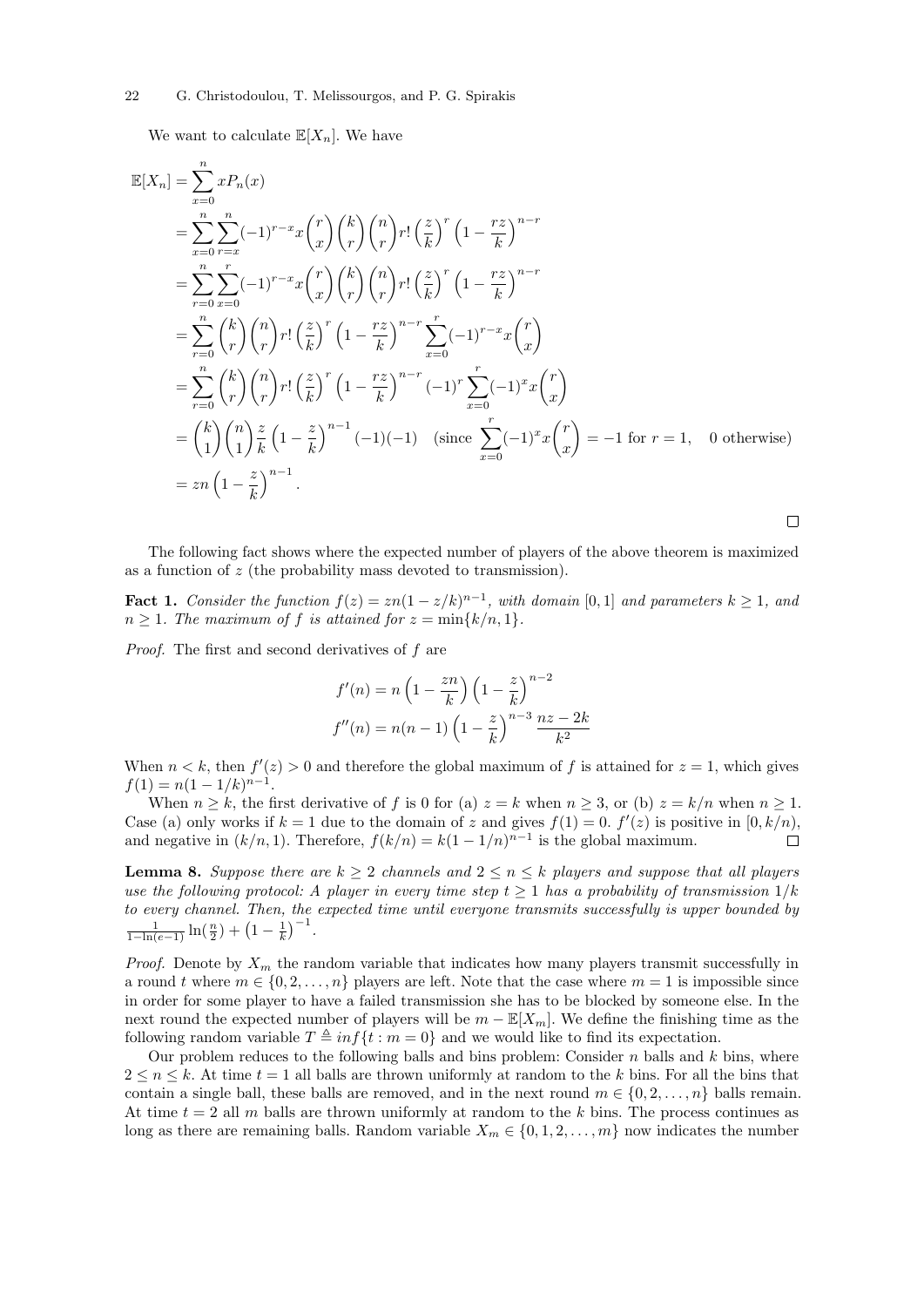of bins that had a single ball when the respective round started with  $m$  balls. Note again that  $Pr(X_m = m - 1) = 0$  since there is no allocation of balls in the bins such that  $m - 1$  bins have a single ball. Random variable  $T \triangleq inf\{t : m = 0\}$  is the finishing time of this process.

We define the function  $f(m)$  to be the expected finishing time  $\mathbb{E}[T]$  when m players remain. We assume that this function is non-decreasing and concave. Then we have,

$$
f(m) = 1 + \sum_{i=0}^{m} \Pr(X_m = i) f(m - X_m)
$$
  
= 1 +  $\mathbb{E}[f(m - X_m)]$   
 $\leq 1 + f(\mathbb{E}[m - X_m])$  (concavity of f and Jensen's inequality)  
= 1 +  $f(m - \mathbb{E}[X_m])$  (linearity of expectation) (20)

Now by exploiting the monotonicity of the function  $f(m)$  in equation [\(20\)](#page-22-1), and using Lemma [7](#page-19-0) we only need to find a lower bound on  $\mathbb{E}[X_m]$ . This is easy, since  $m\left(1-\frac{1}{k}\right)^{m-1} \geq m\left(1-\frac{1}{k}\right)^{k-1} \geq m/e$ . Then from equation [\(20\)](#page-22-1) we get

$$
f(m) \le 1 + f\left(m\left(1 - \frac{1}{e}\right)\right)
$$
  

$$
\le r + f\left(m\left(1 - \frac{1}{e}\right)^r\right).
$$

We use as base case  $f(2)$  for which holds that  $f(2) = 1 + k \frac{1}{k^2} f(2)$ , or equivalently,  $f(2) = (1 - 1/k)^{-1}$ . Then the r for which  $m\left(1-\frac{1}{e}\right)^r=2$  finally gives us

$$
f(m) \le \frac{1}{1 - \ln(e-1)} \ln(\frac{m}{2}) + \left(1 - \frac{1}{k}\right)^{-1}
$$

<span id="page-22-1"></span>

Let us define the following anonymous, history-independent protocol which we prove to be efficient. However, we remark that it is not in equilibrium, due to Theorem [6](#page-15-5) which characterizes the unique, anonymous, equilibrium protocol that is history-independent.

#### Protocol SOP:

Every player among  $1 \leq m \leq n$  pending players, in each round  $t \geq 1$  assigns transmission probability  $1/\max\{m, k\}$  to each channel.

<span id="page-22-0"></span>In the sequel, by  $e$  we denote the constant named "Euler's number", i.e.  $e = 2.7182...$ 

**Lemma 9.** Protocol SOP for  $k \geq 1$  channels and  $n > k$  players has expected finishing time  $O((n - k)$  $k)/k$ ).

Proof. Suppose protocol SOP as stated in the theorem is used. Then, the transmission probability of each player in each round is uniform on the set of channels  $K$ . Using the framework of Lemma [7,](#page-19-0) according to protocol SOP for variable z we have  $z = \min\{k/m, 1\}$  $z = \min\{k/m, 1\}$  $z = \min\{k/m, 1\}$ , and we know from Fact 1 that this value maximizes the number of successful transmissions in a round with  $m$  players. Denote by  $X_m$  the random variable that keeps track of the number of successful transmissions in a single round with  $m > k$  pending players. Then, according to Lemma [7,](#page-19-0) in a round with  $m > k$  pending players it is  $\mathbb{E}[X_m] = k(1 - 1/m)^{m-1}$ .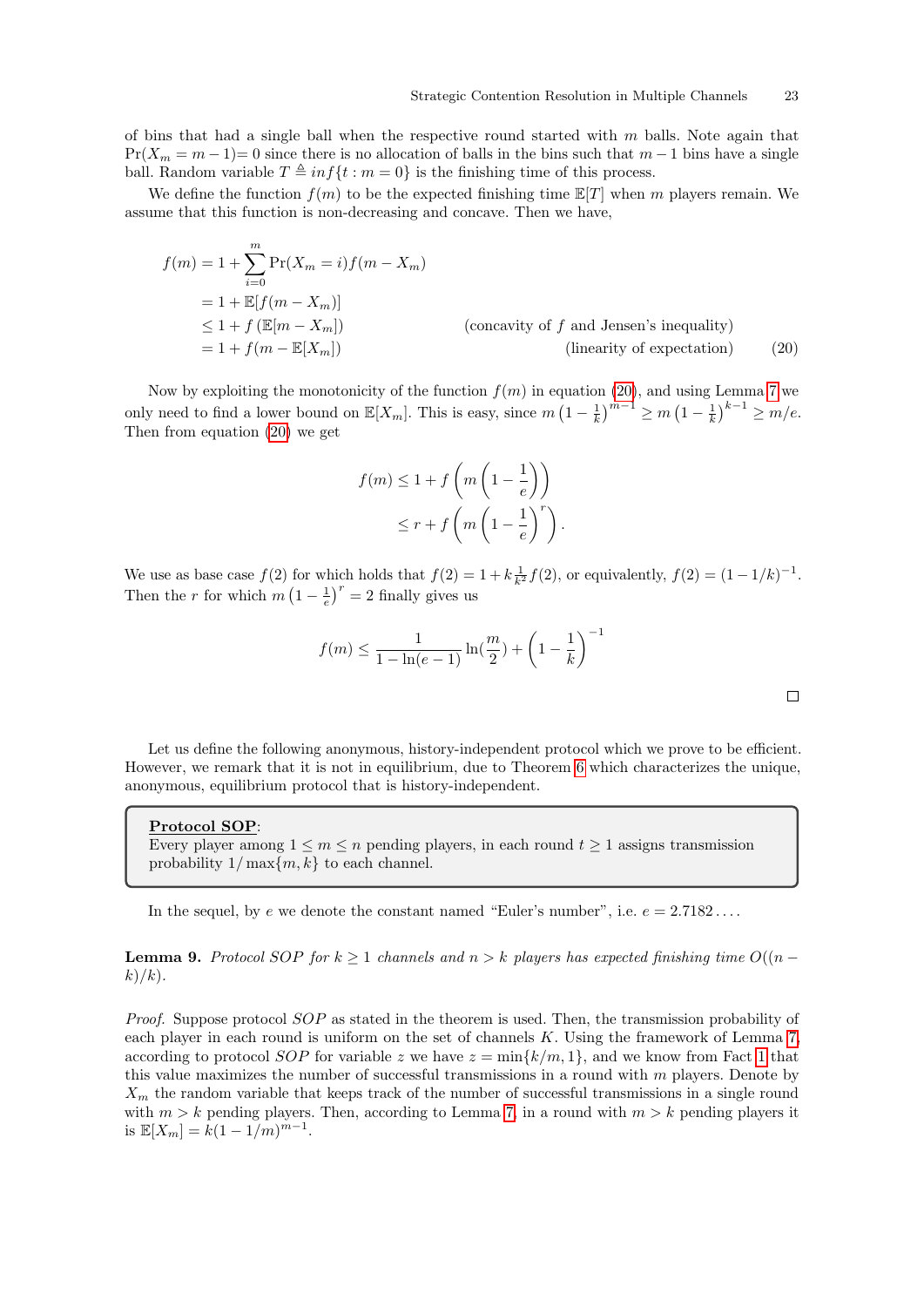Define the function  $f(m)$  to be the expected finishing time when there are  $m > k$  pending players. We assume that this function is non-decreasing and concave. Then we have

$$
f(m) = 1 + \sum_{i=0}^{m} \Pr(X_m = i) f(m - X_m)
$$
  
= 1 +  $\mathbb{E}[f(m - X_m)]$   
 $\leq 1 + f(\mathbb{E}[m - X_m])$  (concavity of f and Jensen's inequality)  
= 1 +  $f(m - \mathbb{E}[X_m])$  (linearity of expectation) (21)

Now by exploiting the monotonicity of the function  $f(m)$  in equation [\(21\)](#page-23-0), and using Lemma [7](#page-19-0) we only need to find a lower bound on  $\mathbb{E}[X_m]$ . This is easy, since  $k\left(1-\frac{1}{m}\right)^{m-1} \geq k/e$ . Then from equation [\(21\)](#page-23-0) we get

<span id="page-23-0"></span>
$$
f(m) \le 1 + f\left(m - \frac{k}{e}\right)
$$
  

$$
\le r + f\left(m - r\frac{k}{e}\right).
$$

We use as base case  $f(k)$  for which holds that  $f(k) \leq \frac{1}{1-\ln(e-1)} \ln(\frac{k}{2}) + (1-\frac{1}{k})^{-1}$ , due to Lemma [8.](#page-21-1) Then the r for which  $m - r\frac{k}{e} = k$  finally gives us

$$
f(m) \le e^{\frac{m-k}{k}} + \frac{1}{1-\ln(e-1)}\ln(\frac{k}{2}) + \left(1 - \frac{1}{k}\right)^{-1}.
$$

Using the above lemmata we are able to prove the following.

<span id="page-23-1"></span>**Lemma 10.** (a) If at  $t = 0$  there are n pending players, the probability that more than k players are pending at time  $t_1 = 2e(n-k)/k$  is at most  $exp(-\frac{n-k}{2ek})$ .

(b) If at  $t = 0$  there are k pending players, the probability that not all players have transmitted successfully at time  $t_2 = 2e(n-k)/k$  is at most  $exp(-\frac{n-k}{2ek})$ .

*Proof.* Let  ${Y_t}_{t=1}^{t_1}$  be random variables which indicate the number of successful transmissions that occur in each time-step from  $t = 1$  up to  $t_1 \triangleq 2e(n - k)/k$ , given that there are n pending players at time  $t = 0$ . For the events for which  $Y \triangleq \sum_{t=1}^{t_1} Y_t > n - k$  we have the desired outcome. For the rest, since the pending players in each round  $1 \le t \le t_1$  are  $m > k$ , the protocol prescribes to each player probability  $1/m$  on each channel. Therefore, by Lemma [7,](#page-19-0) we have  $\mathbb{E}[Y_t] = k(1 - 1/m)^{m-1}$ . In the next claim we show that  $Y_t$  stochastically dominates a random variable  $Z_t \in \{0, 1, \ldots, k\}$  that indicates the number of successful transmissions in round  $1 \le t \le t_1$  but, in this process, the players that transmit successfully are placed back to the group of pending players.

*Claim.*  $Pr{Y_t \geq x} \geq Pr{Z_t \geq x}$ , for all  $x \in \{0, 1, \dots, k\}$ .

Proof. We will prove the above claim by showing the stronger fact that, for any fixed number  $1 \leq m \leq n-1$  of pending players at time t,

$$
Pr{Y_t \ge x \mid m \text{ pending players}} \ge Pr{Y_t \ge x \mid m+1 \text{ pending players}},
$$

for all  $x \in \{0, 1, \dots, k\}.$ 

Indeed, by substituting the probabilities of the above inequality we get,

$$
\binom{m}{x} x! \left(\frac{1}{m}\right)^x \left(1 - \frac{x}{m}\right)^{m-x} \ge \binom{m+1}{x} x! \left(\frac{1}{m+1}\right)^x \left(1 - \frac{x}{m+1}\right)^{m+1-x},
$$
\nor equivalently,  $(m+1)^m (m-x)^{m-x} \ge m^m (m-x+1)^{m-x},$   
\nand finally,  $\left(1 + \frac{1}{m}\right)^m \ge \left(1 + \frac{1}{m-x}\right)^{m-x},$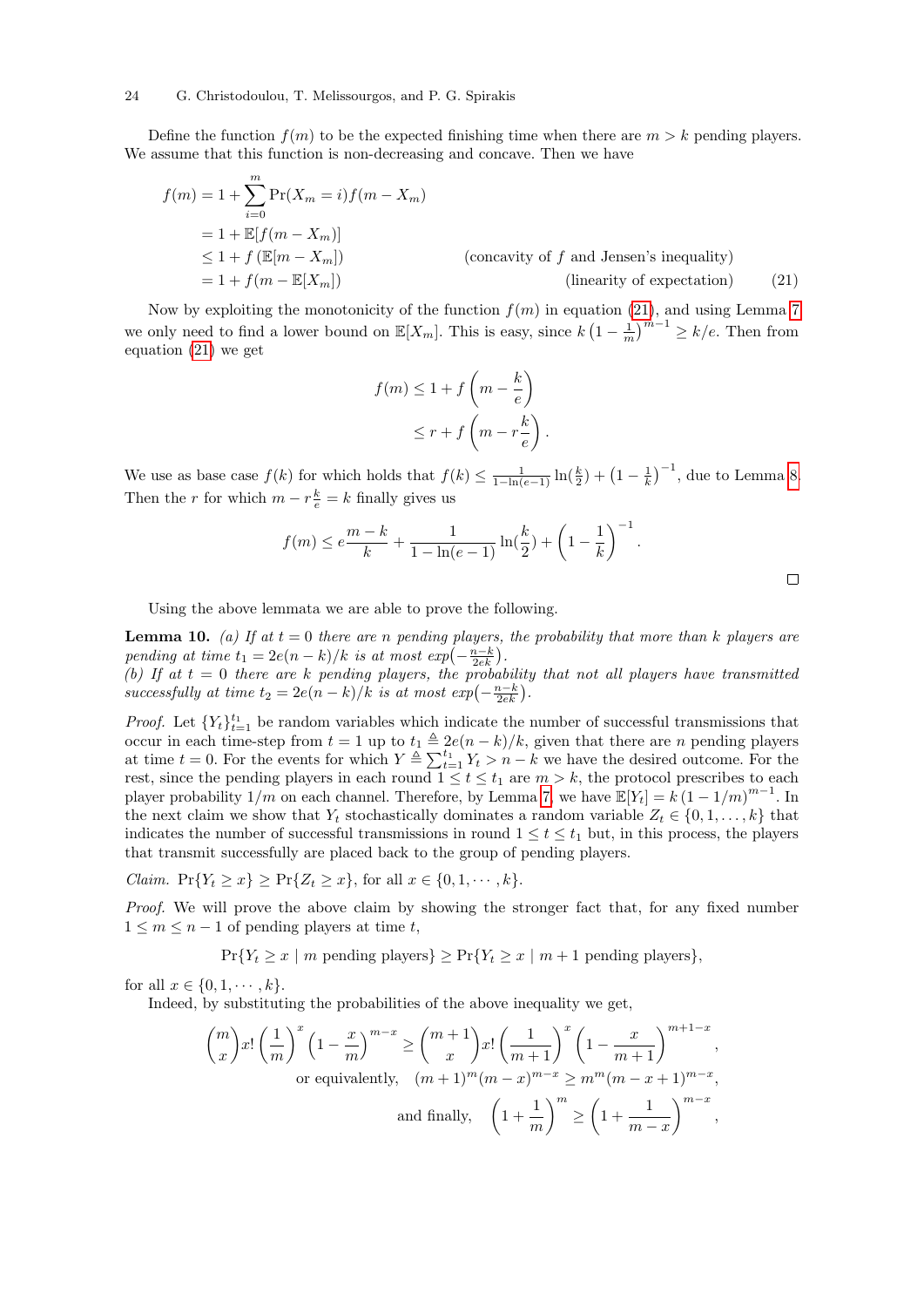which is true, since the function  $f(w) = (1 + 1/w)^w$  is strictly increasing. The claim follows from the fact that for any fixed  $x \in \{0, 1, \dots, k\},\$ 

$$
\Pr\{Z_t \ge x\} = \Pr\{Y_t \ge x \mid n \text{ pending players}\}.
$$

Clearly  $\{Z_t\}_{t=1}^{t_1}$  are independent random variables bounded in  $[0, k]$ . Let  $Z \triangleq \sum_{t=1}^{t_1} Z_t$  and  $\mu_1 \triangleq \mathbb{E}[Z] = \sum_{t=1}^{t_1} \mathbb{E}[Z_t] = t_1 k (1 - 1/n)^{n-1}$ . Then by Hoeffding's inequality [\[15\]](#page-26-20) and the stochastic domination we have,

$$
\Pr(Y \le n - k) \le \Pr(Z \le n - k) = \Pr\left(Z \le \frac{\mu_1}{2e\left(1 - 1/n\right)^{n-1}}\right) \le \Pr\left(Z \le \frac{\mu_1}{2}\right)
$$

$$
\le \exp\left(-\frac{(1 - 1/2)^2 \mu_1^2}{t_1 (k - 0)^2}\right) \le \exp\left(-\frac{1}{4} \frac{t_1}{e^2}\right) = \exp\left(-\frac{n - k}{2ek}\right),
$$

where in the last three inequalities we used the fact that  $(1 - 1/n)^{n-1} \geq 1/e$ .

For the second part of the proof, suppose the process is at round  $t = 0$  with k pending players. Let  $\{X_t\}_{t=1}^{t_2}$  be random variables which indicate the number of successful transmissions that occur in each time-step from  $t = 1$  up to  $t_2 \triangleq 2e(n - k)/k$ , given that there are k pending players at time  $t = 0$ . The pending players in each round  $1 \le t \le t_2$  are  $m \le k$ , hence the protocol prescribes to each player probability  $1/k$  on each channel. By Lemma [7,](#page-19-0) we have  $\mathbb{E}[X_t] = m(1 - 1/k)^{m-1}$ . Now, observe that  $X_t$  stochastically dominates a random variable  $W_t \in \{0, 1, \ldots, k\}$  that indicates the number of successful transmissions in round  $1 \le t \le t_2$  but, in this process, the players that transmit successfully are placed back to the group of pending players. The latter observation is easy to see since an argument similar to the Claim that was stated earlier holds in this case.

Clearly,  $\{W_t\}_{t=1}^{t_2}$  are independent random variables bounded in  $[0, k]$ . Let  $W \triangleq \sum_{t=1}^{t_2} W_t$  and  $\mu_2 \triangleq \mathbb{E}[W] = \sum_{t=1}^{t_2} \mathbb{E}[W_t] = t_2 k (1 - 1/k)^{k-1}$ . Then by Hoeffding's inequality [\[15\]](#page-26-20) and the stochastic domination we have,

$$
\Pr(X \le k - 1) \le \Pr(W \le k) = \Pr\left(W \le \frac{\mu_2 k}{2e(n - k)(1 - 1/k)^{k - 1}}\right)
$$
  

$$
\le \Pr\left(W \le \frac{\mu_2}{2}\right) \le \exp\left(-\frac{(1 - 1/2)^2 \mu_2^2}{t_2(k - 0)^2}\right) \le \exp\left(-\frac{1}{4}\frac{t_2}{e^2}\right)
$$
  

$$
= \exp\left(-\frac{n - k}{2ek}\right),
$$

where in the last three inequalities we used the fact that  $(1 - 1/k)^{k-1} \ge 1/e$ , and  $n \ge 2k + 1$ . This completes the proof of the lemma.  $\Box$ 

We define the following anonymous protocol. In the next theorem we show that it is an equilibrium protocol and also that it is efficient.

#### Protocol r:

Let the deadline be  $t_0 = 4e(n-k)/k$ . Every player among  $1 \leq m \leq n$  pending players for  $1 \leq t \leq t_0 - 1$  assigns transmission probability  $1/\max\{m, k\}$  to each channel. Right before  $t_0$  each pending player is assigned to a random channel equiprobably, and for  $t \geq t_0$  always attempts transmission to that channel.

<span id="page-24-0"></span>**Theorem 8.** Protocol r for  $n \geq 2k + 1$  players and  $k \geq 1$  channels is an efficient, equilibrium protocol.

*Proof.* First, we show that it is an equilibrium protocol when  $n \geq 2k + 1$ . The expected latency of a player using protocol r is  $\infty$ . That is because there is an event with positive probability in which some player i finds herself in an equilibrium where at least 2 of the other players have been assigned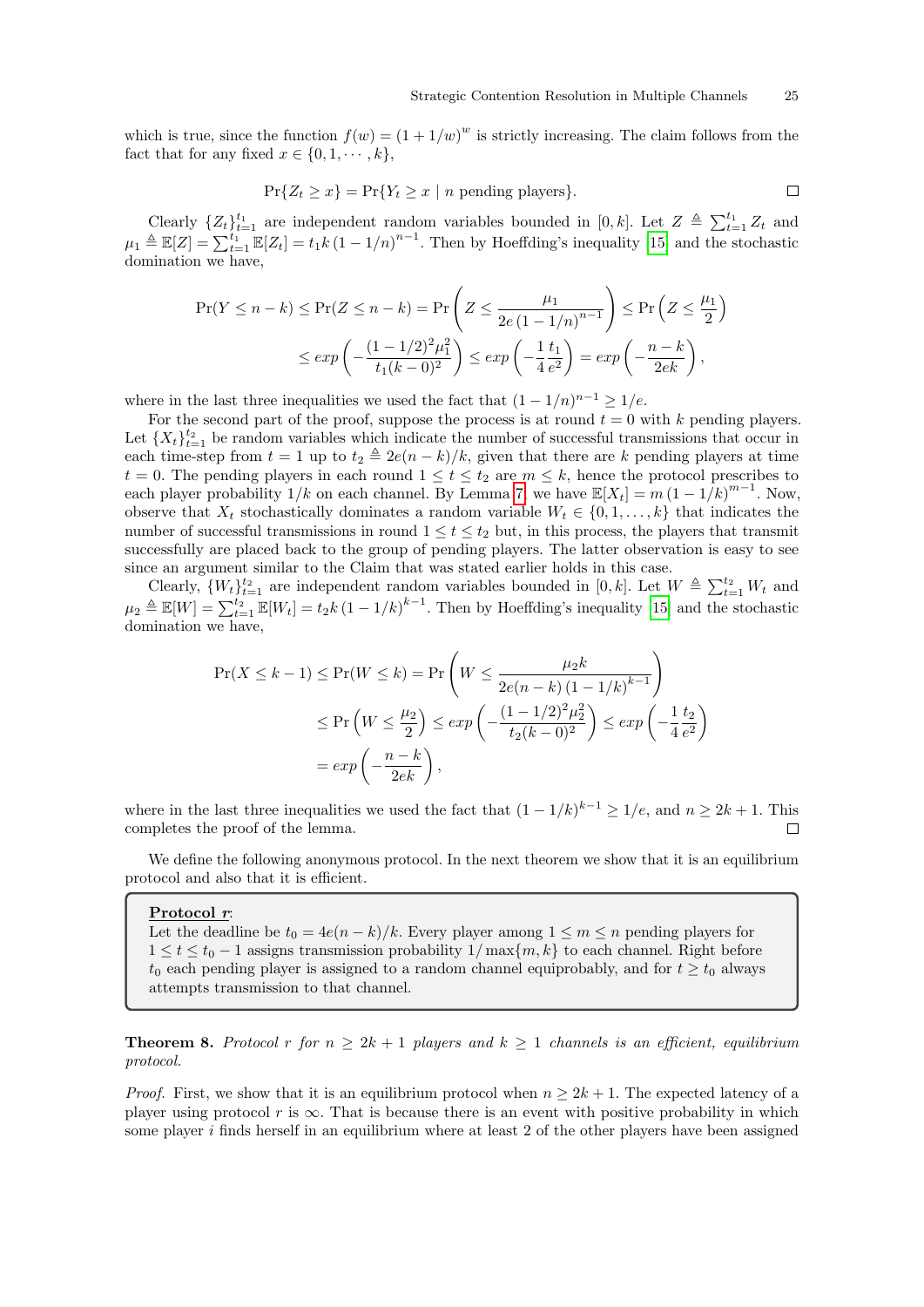to each and all of the  $k$  channels and transmit there in every time slot. In particular, with probability at least  $k(\frac{1}{n})^{t_0-1} > 0$  all players will be pending right after  $t_0 - 1$ . Given this, with probability  $\binom{n-1}{2,2,\ldots,2,n-1-2k}(\frac{1}{k})^{n-1} > 0$  exactly 2 out of  $n-1$  players will be assigned to each of the  $k-1$  channels and the remaining players (including player  $i$ ), which are at least 3, are assigned to the remaining channel. Therefore, the aforementioned two events occur with positive probability, and then for player i all channels are blocked for every  $t \geq t_0$ , resulting to infinite latency. Hence, the expected latency of a player using protocol r is  $\infty$ .

Now suppose that player i unilaterally deviates to some protocol  $r'$ . The event that all players are pending right before  $t_0$  remains non-empty, since the event that all players transmit on the same channel as i for every  $1 \le t \le t_0 - 1$  happens with positive probability. Given that, the event that at least 2 of the players other than i will be assigned to each channel happens with positive probability. Therefore, the deviator's expected latency remains  $\infty$  and r is an equilibrium protocol.

Finally, we will show that, when  $n \in \omega(k)$ , this protocol is also efficient, i.e. the time until all n players transmit successfully is linear in  $n/k$  with probability tending to 1 as  $\frac{n}{k} \to \infty$ . By Lemma [10,](#page-23-1) the probability that not all players have successfully transmitted by time  $t_1 + t_2 = 4e(n - k)/k$  is at most  $\exp\left(-\frac{n-k}{2ek}\right) + \exp\left(-\frac{n-k}{2ek}\right) = 2\exp\left(-\frac{n-k}{2ek}\right)$ . Therefore, when  $n \in \omega(k)$ , no player is pending after  $4e(n-k)/k$  rounds with high probability.  $\Box$ 

# 6 Open Problems

This work leaves open some interesting problems. One of them is to find equilibria for arbitrary number of players in the multiple-channel setting with acknowledgement-based feedback. This will probably require a characterization of equilibria such as the one we provide for ternary feedback protocols in Subsection [4.1.](#page-14-2)

Another important open problem is to prove or disprove that there exists a FIN-EQ protocol that is efficient in the multiple-channels setting. This could be a deadline protocol or it might use some other key idea to impose a heavy latency on the players as a threat, so that they auto-restrain themselves from frequently attempting transmission. Proving that there is no efficient deadline FIN-EQ for the multiple-channel setting would be an interesting "paradox", since an efficient deadline FIN-EQ is found in [\[11\]](#page-26-6) for the single-channel setting with ternary feedback. In view of Theorem [7](#page-17-0) we conjecture that the "paradox" is there.

Acknowledgements. We would like to thank Frans Oliehoek for useful discussions on Partially Observable Markov Decision Processes.

# References

- <span id="page-25-6"></span>1. Eitan Altman, Dhiman Barman, Abderrahim Benslimane, and Rachid El Azouzi. Slotted aloha with priorities and random power. In International Conference on Research in Networking, pages 610–622. Springer, 2005.
- <span id="page-25-1"></span>2. Eitan Altman, Rachid El Azouzi, and Tania Jiménez. Slotted aloha as a game with partial information. Computer networks, 45(6):701–713, 2004.
- <span id="page-25-5"></span>3. Michael A Bender, Martin Farach-Colton, Simai He, Bradley C Kuszmaul, and Charles E Leiserson. Adversarial contention resolution for simple channels. In *Proceedings of the seventeenth annual ACM* symposium on Parallelism in algorithms and architectures, pages 325–332. ACM, 2005.
- <span id="page-25-3"></span>4. John Capetanakis. Generalized tdma: The multi-accessing tree protocol. IEEE Transactions on Communications, 27(10):1476–1484, 1979.
- <span id="page-25-4"></span>5. John Capetanakis. Tree algorithms for packet broadcast channels. IEEE transactions on information theory, 25(5):505–515, 1979.
- <span id="page-25-0"></span>6. Jenhui Chen, Shiann-Tsong Sheu, and Chin-An Yang. A new multichannel access protocol for ieee 802.11 ad hoc wireless lans. In Personal, Indoor and Mobile Radio Communications, 2003. PIMRC 2003. 14th IEEE Proceedings on, volume 3, pages 2291–2296. IEEE, 2003.
- <span id="page-25-2"></span>7. George Christodoulou, Martin Gairing, Sotiris E. Nikoletseas, Christoforos Raptopoulos, and Paul G. Spirakis. Strategic contention resolution with limited feedback. In 24th Annual European Symposium on Algorithms, ESA 2016, August 22-24, 2016, Aarhus, Denmark, pages 30:1–30:16, 2016.